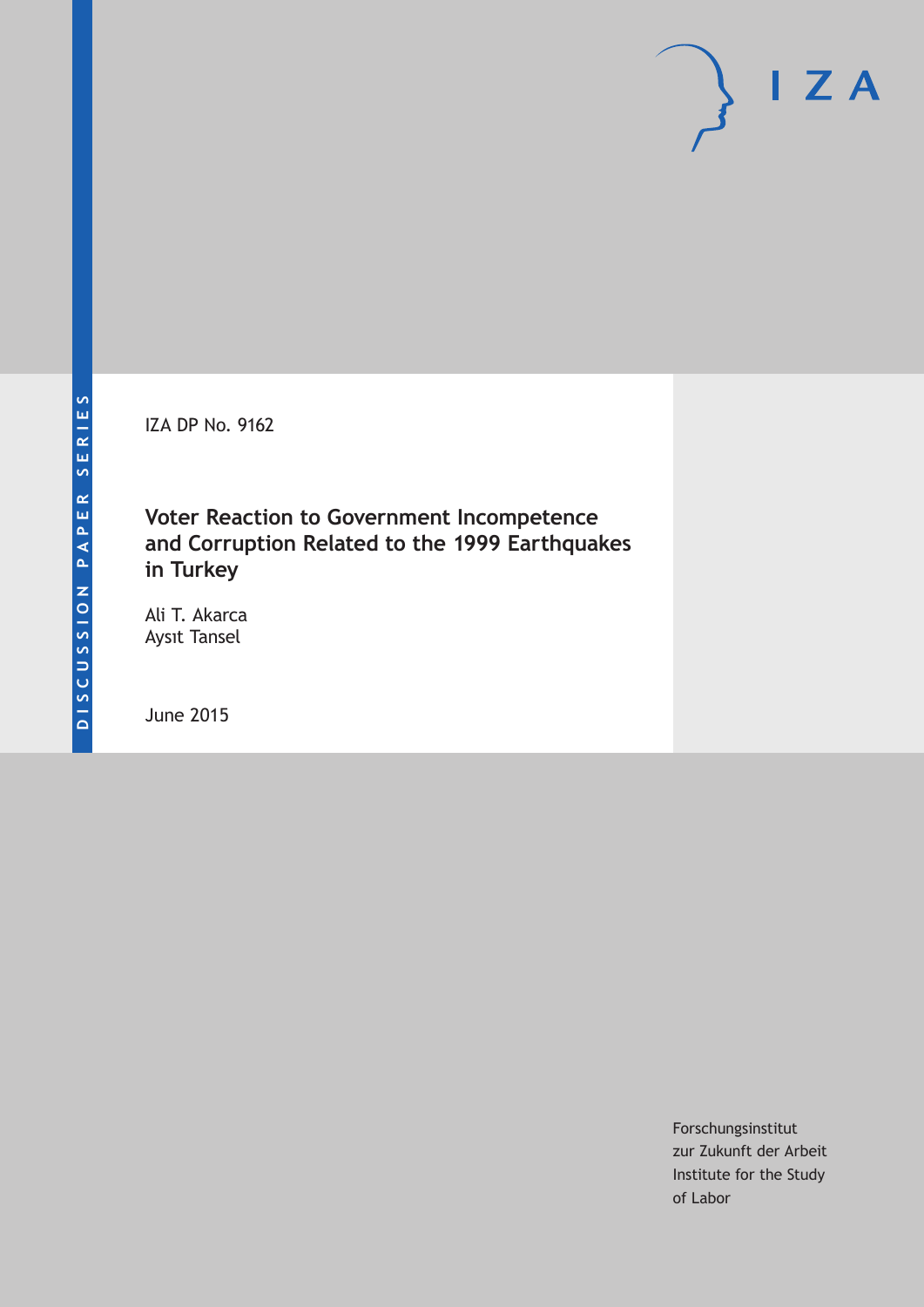# **Voter Reaction to Government Incompetence and Corruption Related to the 1999 Earthquakes in Turkey**

### **Ali T. Akarca**

*University of Illinois at Chicago*

### **Aysıt Tansel**

*Middle East Technical University, IZA and ERF*

### Discussion Paper No. 9162 June 2015

IZA

P.O. Box 7240 53072 Bonn **Germany** 

Phone: +49-228-3894-0 Fax: +49-228-3894-180 E-mail: iza@iza.org

Any opinions expressed here are those of the author(s) and not those of IZA. Research published in this series may include views on policy, but the institute itself takes no institutional policy positions. The IZA research network is committed to the IZA Guiding Principles of Research Integrity.

The Institute for the Study of Labor (IZA) in Bonn is a local and virtual international research center and a place of communication between science, politics and business. IZA is an independent nonprofit organization supported by Deutsche Post Foundation. The center is associated with the University of Bonn and offers a stimulating research environment through its international network, workshops and conferences, data service, project support, research visits and doctoral program. IZA engages in (i) original and internationally competitive research in all fields of labor economics, (ii) development of policy concepts, and (iii) dissemination of research results and concepts to the interested public.

<span id="page-1-0"></span>IZA Discussion Papers often represent preliminary work and are circulated to encourage discussion. Citation of such a paper should account for its provisional character. A revised version may be available directly from the author.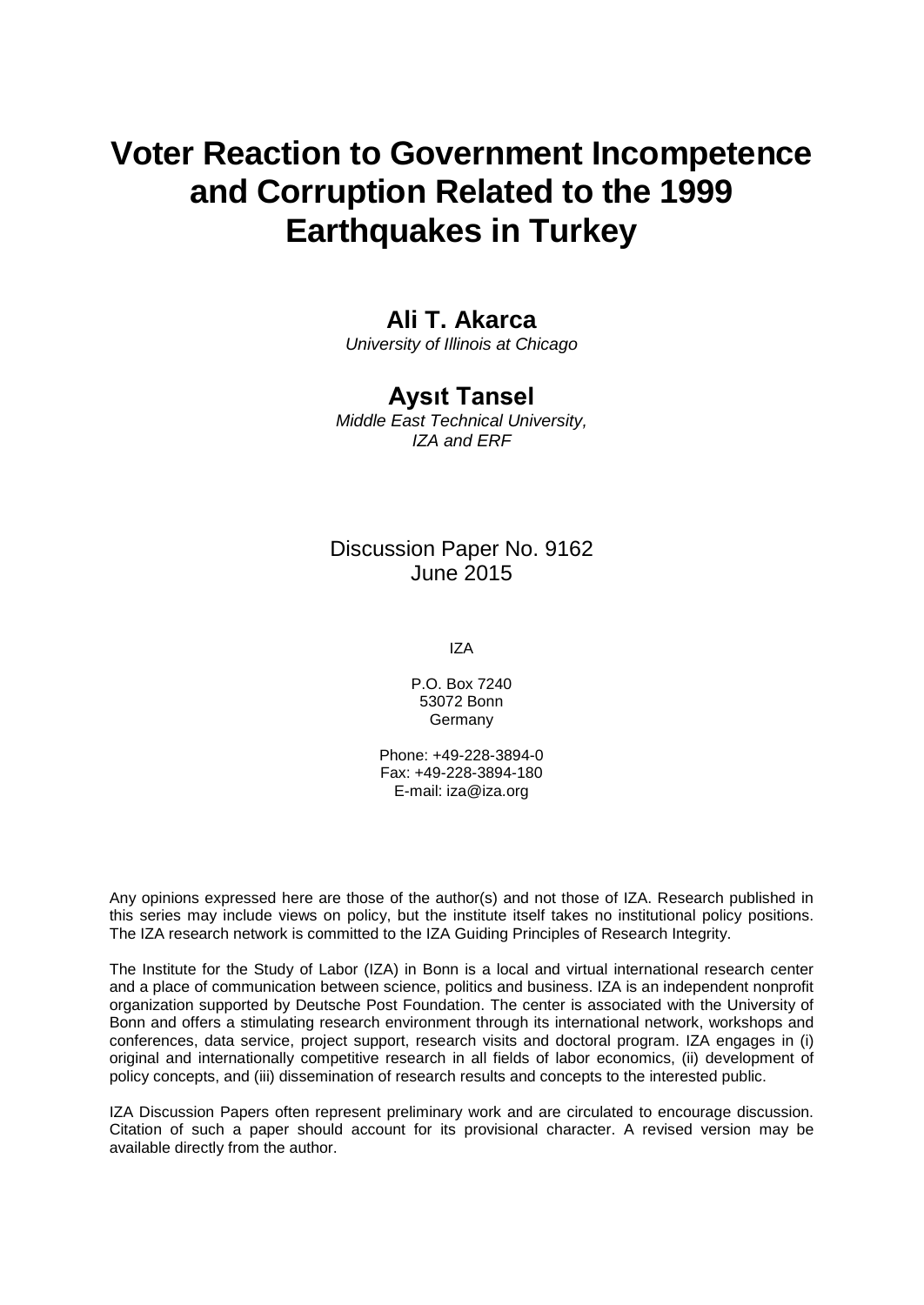IZA Discussion Paper No. 9162 June 2015

## **ABSTRACT**

### **Voter Reaction to Government Incompetence and Corruption Related to the 1999 Earthquakes in Turkey[\\*](#page-1-0)**

Two major earthquakes which struck northwestern Turkey in 1999 exposed rampant corruption involving construction and zoning code violations. The government's relief efforts were tainted by corruption as well, and exhibited a great deal of incompetence. How voters responded to these in the next election held in 2002 is investigated. The fact that different group of parties were responsible for the construction of the shoddy buildings, and for the corruption and mismanagement related to relief, provided us with a unique opportunity to determine whether and how the electorate punished the culprits for each of these. Vote equations are estimated for the seven major political parties. These are fitted to crossprovincial data individually, using OLS, Robust Regression methods, and Seemingly Unrelated Regressions procedures. The same picture emerges from each of these methods. Not just those ruling at the time of the earthquakes, but also other parties which were in power when the substandard buildings, were built were held accountable by the electorate. Furthermore, the Turkish voters appear to have allocated the blame rationally, taking into consideration the division of labor in the central government, and the relative influences the parties had on local administrations. Reaction of the voters to government incompetence and corruption was one of the factors which resulted in the emergence of a new party system. In 2002, the AKP, established only a year before, captured almost all of the far-right Islamist, about half of the far-right nationalist, and more than half of the center-right votes in 2002.

JEL Classification: D72, D73, H84, Q54

Keywords: natural disaster, corruption, disaster aid, governance, election, voter behavior, voter turnout, Turkey

Corresponding author:

Ali T. Akarca Department of Economics University of Illinois at Chicago 601 South Morgan Street 725 University Hall (MC 144) Chicago, IL 60607 USA E-mail: [akarca@uic.edu](mailto:akarca@uic.edu)

This work has benefited from a financial grant from the Economic Research Forum (ERF) within the framework of the Regional Research Competition funded by the Global Development Network (GDN). The contents and recommendations do not necessarily reflect the views of the Economic Research Forum. We would like to thank also Cengizhan Güder, Mehmet Dikmen and Bülent Özmen for guiding us to the data sources, and Aydın Bozdemir, Ulvi Askerov, Yasemin Aslan for assisting us in gathering and organizing the data. We would like to thank the editor and two anonymous reviewers of the Journal of Economic Studies for their valuable suggestions which enhanced the quality of this article.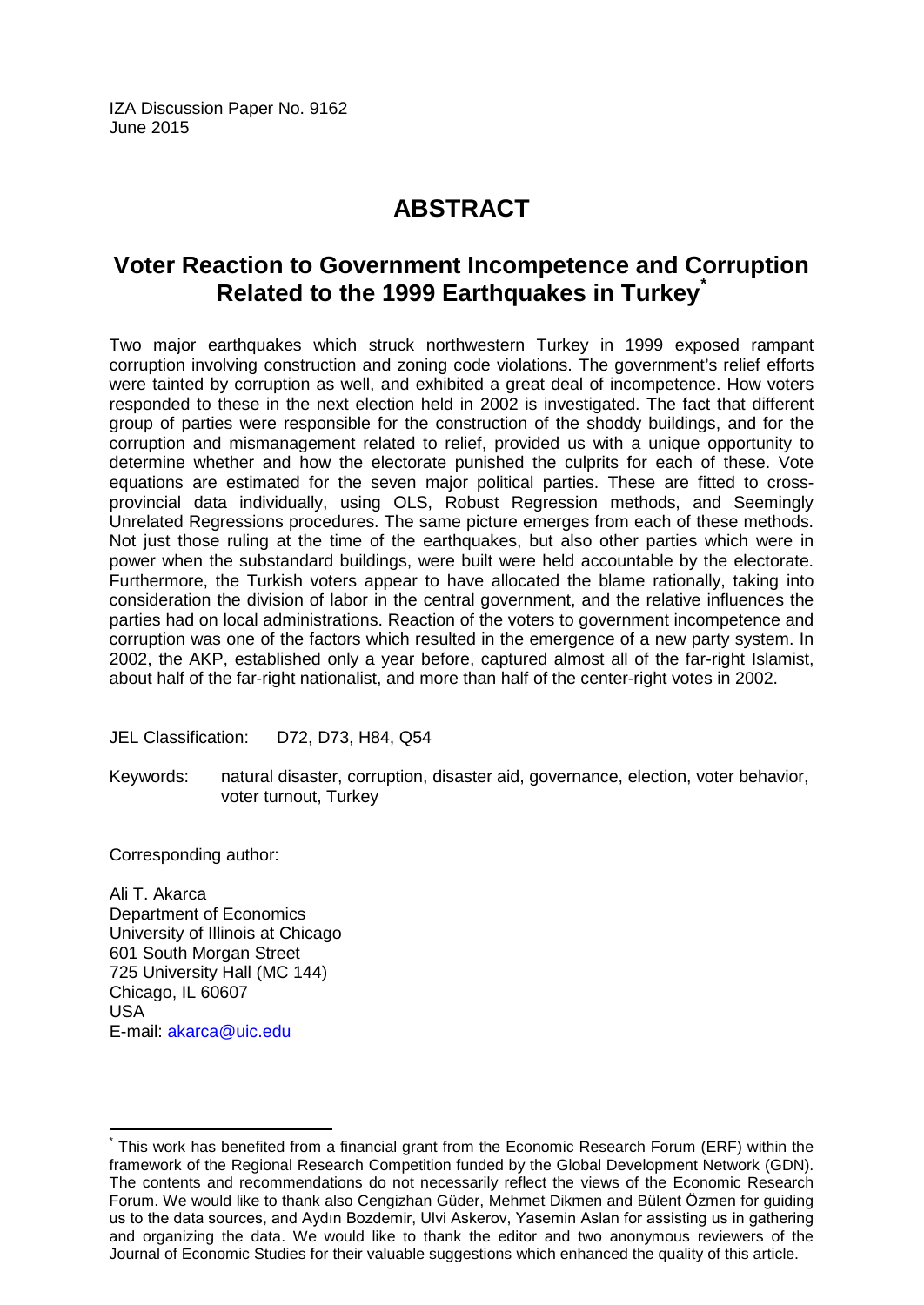#### **1. Introduction**

The purpose of this paper is to study voter response to government incompetence and corruption, taking advantage of a natural experiment which occurred in Turkey in 1999: the two earthquakes and the events surrounding them. These quakes measured 7.4 and 7.2 on the Richter scale, and struck densely populated and heavily industrialized northwestern section of the country, on 17 August 1999 and 12 November 1999, revealing rampant corruption involving construction and zoning code violations. [1](#page-33-0) While a lot of the old buildings remained standing after the quakes, many of the recently constructed ones folded in on themselves due to their unsafe locations, inappropriate design, and substandard practices employed in their construction, such as use of concrete prepared with beach sand, insufficient amount of cement and steel bars. It was clear that thousands of more people had died and left homeless than need be the case. The relief efforts were tainted by corruption as well, and exhibited a great deal of incompetence. Furthermore, the government failed to prosecute corrupt officials and contractors except for a token few. Kinzer (2001) and Green (2005) explain in detail, how corruption magnified the above disasters in Turkey. Escalares, Anbarci and Register (2007), studying 344 major quakes in 42 countries during the 1975- 2003 period, show that public sector corruption is positively related to earthquake fatalities in other countries as well.

<span id="page-3-0"></span>What makes the case at hand interesting is the fact that different coalitions of parties were in power at the time of the quakes and when the shoddy buildings were constructed.

 $1$  The provinces which suffered heavy quake damage are listed in Table 1 and shown on a map in Figure 1.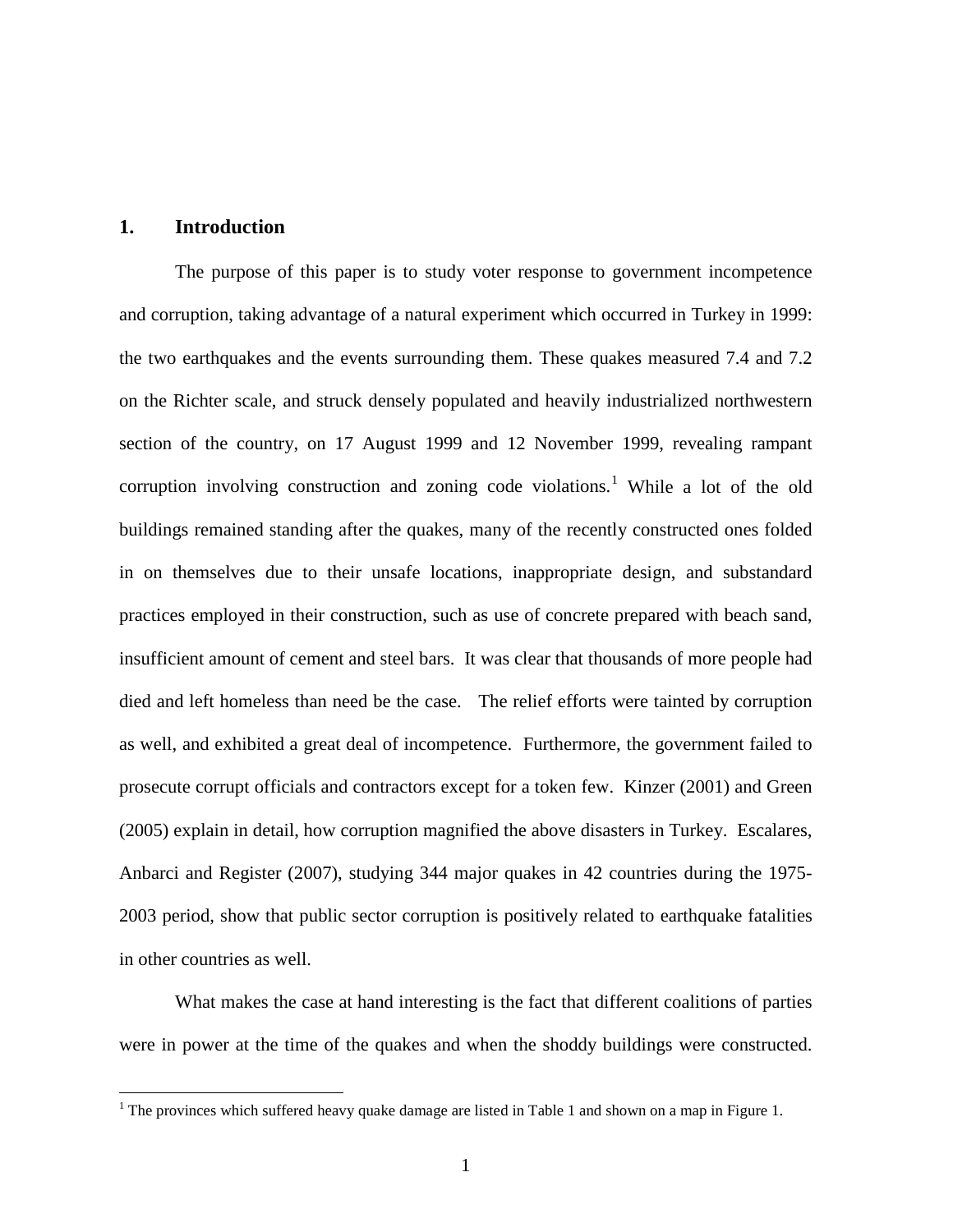Also, none of the parties ruling in 1999 held power at the local level in the quake-effected region then or before.<sup>[2](#page-3-0)</sup> These conditions provide us with a unique opportunity to determine whether the voters punished, in the next election held in 2002, all of the parties responsible for corruption and mismanagement and if so, whether they considered the division of labor in the central government and relative influences the political parties had on local administrations. To take advantage of this opportunity is one of our purposes.

The outcome of the 3 November 2002 election was such a shock that journalists and academicians who analyze it often refer to it using terms such as turning point, landslide, meltdown, tsunami, and earthquake.<sup>[3](#page-4-0)</sup> In that election voters ousted all of the parties, including opposition parties, which had entered the parliament in the previous election held on April 18, 1999. Although the economic crisis of 2001 is often cited as the cause of this, it can't be the sole explanation. Turkey experienced four economic crisis during the previous decade and a half under various governments but never experienced such an electoral outcome as a result. Recently some political scientist, based on case studies, claimed that corruption or bad governance alone is not sufficient to get such a rise out of the electorate. For that, they argued, both had to occur together, involve large number of political parties, and a non-corrupt alternative should be available to the voters. By showing that such conditions have coalesced in Turkey in 2002 to produce what was observed, we aim also to provide some more evidence in support of this argument and bring the Turkish case to the attention of researchers studying voter response to corruption.

<sup>&</sup>lt;sup>2</sup> In Turkey, municipalities issue the permits for constructions and inspect them, but they are overseen by the central government. The latter, by granting frequent amnesties for improperly and illegally constructed buildings, and providing utilities and other services to them, encourage their spread. Tables 2 and 3 list the parties which were in charge of the central government and municipalities in the quake-affected area, before and at the time of the quakes.<br><sup>3</sup> See for example, Başlevent, et al. (2004 and 2005), Özel (2003) and Kinzer (2001).

<span id="page-4-1"></span><span id="page-4-0"></span>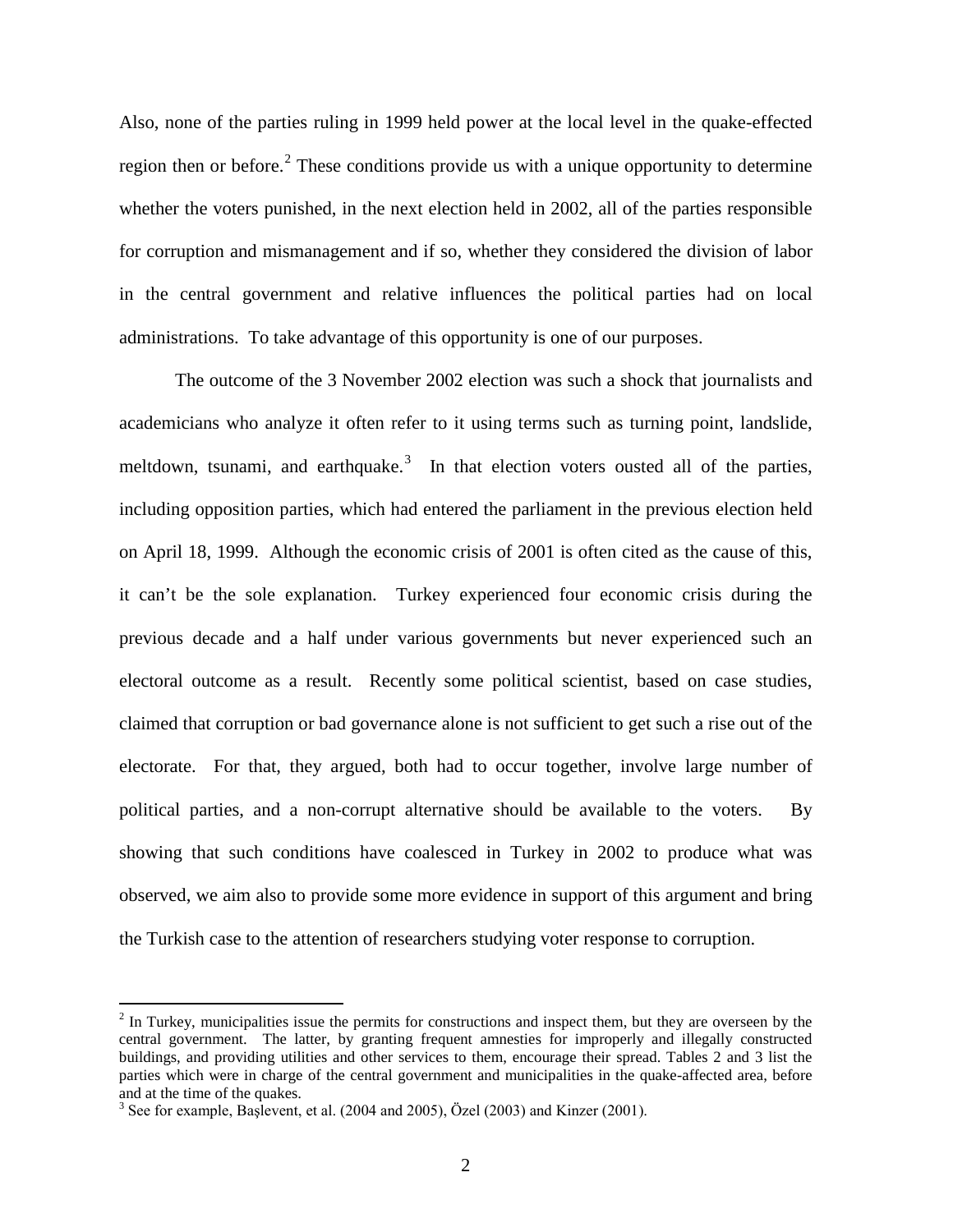Our analysis will be based on a system of party vote equations we will estimate. To measure the impact of earthquake-related corruption properly, in our equations we will take into account vote shifts from old parties to the new ones. Consequently, we will be able to shed some light also on the political realignment which has taken place and the new party structure which has emerged as a result of it. That is yet another one of our goals.

The paper is organized as follows. In the next section we will review the literature on corruption and in particular the recent work on voter response to corruption. Then in the section following that we will discuss in greater detail key events preceding the 2002 election, and each party's involvement in pre-and post-quake corruption and mismanagement. Other factors which have contributed to the ascendancy of the Justice and Development Party (AKP), the ruling party since 2002, will also be discussed in that section. The method and data used in our analysis, and the empirical results obtained will be presented in sections 4 and 5, respectively. Finally in section 6, conclusions reached will be listed.

#### **2. Review of corruption literature**

There is a large body of literature which links corruption to various social and economic ills. Escaleras et al. (2007) show that it raises fatalities from earthquakes, and Anbarci et al. (2006) from traffic accidents. Pierdzioch and Emrich (2013) find that corruption reduces the chances of national Olympic success. Azfar and Gurgur (2008) provides evidence indicating that corruption undermines the delivery of health care services. Zelekha and Sharabi (2012) show that even a small change in the level of corruption in a trading partner of a country significantly damages trade volumes in both directions. Méon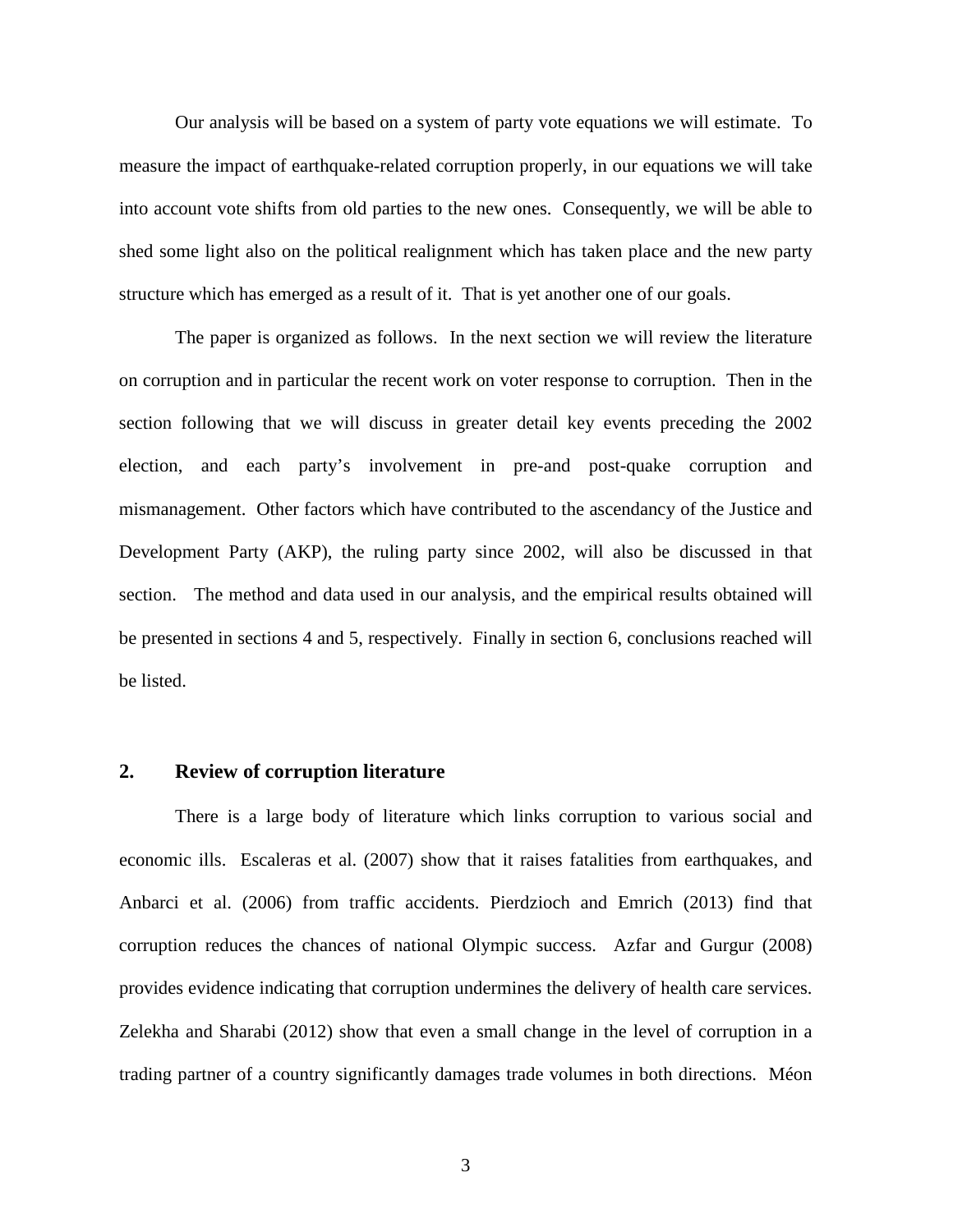and Sekkat (2005), Pellegrini and Gerlagh (2004), Mo (2001), and Mauro (1995) find that it leads to lower investment. Countries with high levels of public sector corruption are found to receive less foreign aid, by Alesina and Weder (2002), less foreign direct investment, by Habib and Zurawicki (2002), and less foreign venture capital by Aizenman and Kendall (2011). Freckleton, et al. (2012) shows that higher levels of corruption reduces the beneficial impact foreign direct investment has on economic growth. Bahmani-Oskooee and Goswami (2005) find that black market premium is higher in countries that are plagued by more corruption. De la Croix and Delavallade (2009), Tanzi and Davoodi (1997), and Mauro (1997) argue that corruption distorts public expenditures in favor of specific types of spending for which rent-seeking is easier and better concealed. Murphy et al. (1991, 1993) argue that it drives potential entrepreneurs to rent-seeking activities, or even to becoming corrupt officials themselves. In short, it can be said that corruption leads to lower economic growth through diminished and misallocated resources. Thus it is undesirable not only on ethical grounds and needs to be fought.

On the other hand, a few studies, such as Nye (1989) and Leff (1964) argue that corruption can be viewed as greasing the wheels of the government, enabling firms to sidestep burdensome government controls, and that optimal level of corruption may be nonzero. However, more recent studies by Ratbek (2014), Swaleheen (2011), Carden and Verdon (2010), Blackburn, et al. (2010), Kholdy and Sohrabian (2008) and Teles (2007), by taking into account interactions among the levels of development, corruption and share of public sector in the economy, show that the 'grease-in-the-wheel' argument applies only in cases of very low income countries which have high-corruption, low-freedom and size of government exceeding the optimal level. Since such countries do not have fair elections and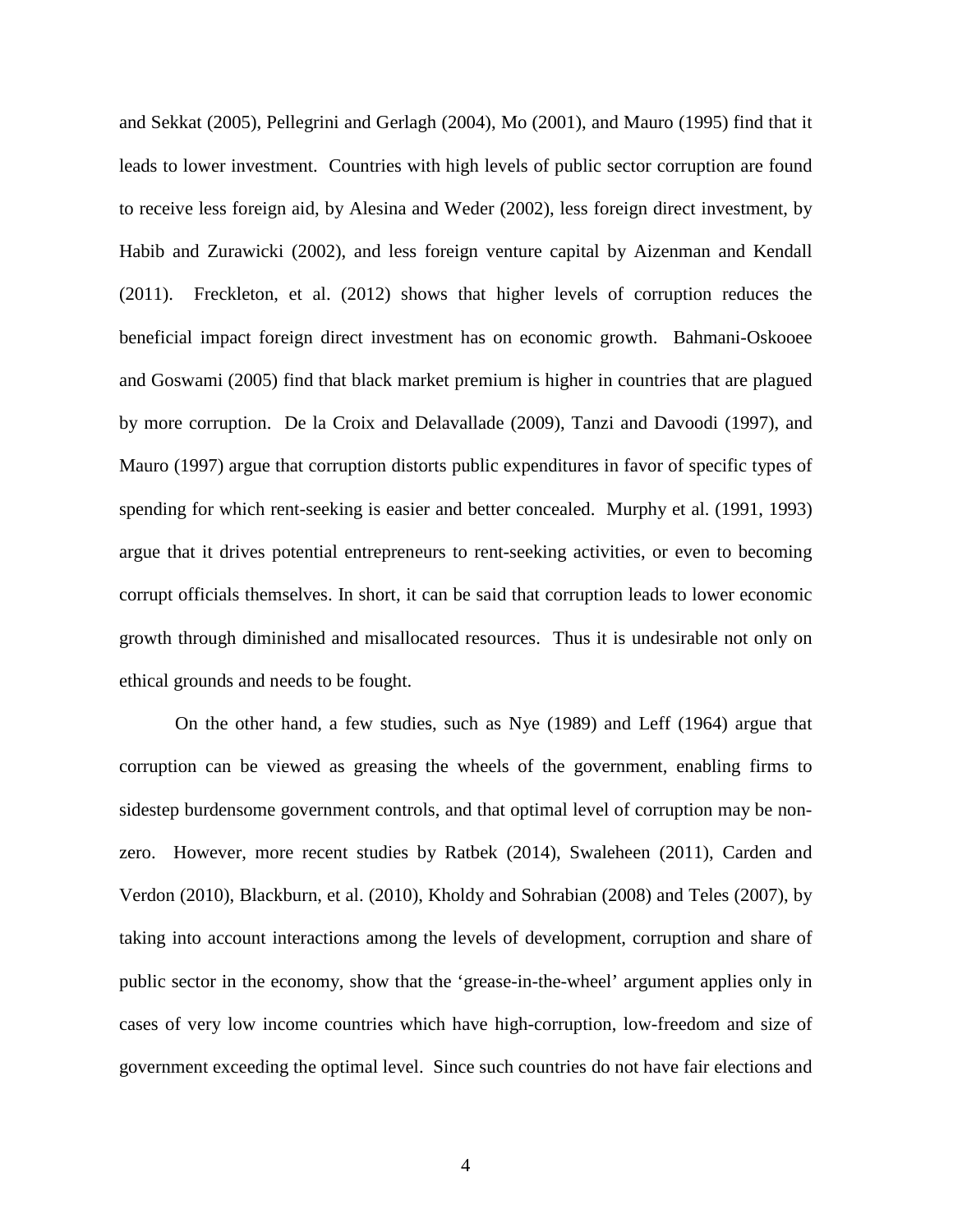voter response to speak of, they do not fall under the subject matter of our paper.

It is generally believed that, to fight corruption, it is sufficient to have institutions in place which can unearth and disseminate the relevant information, and a democratic system which empowers voters to act on it to hold politicians accountable. For example, Costas et al. (2011), Freille et al. (2007), Lederman et al. (2005), Adsera et al. (2003), Brunetti and Weder (2003), and Besley, and Burgess (2002) provide evidence on the importance of free press, and Schleiter and Voznaya (2014) of effective party competition in reducing corruption through enhanced information generation. However, as Johnson et al. (2011), Chang et al. (2010), and Golden (2006) point out, corruption exists even in advanced democracies. Worse yet, Costas-Pérez et al. (2012), Fernández-Vázquez and Rivero (2010), Chang et al. (2010), and Reed (2005) show, through Spanish, Italian, and Japanese examples, that such corruption usually makes very little difference in the reelection fortunes of politicians even when it is public knowledge. Welch and Hibbing (1997), Dimock and Jacobson (1995), and Peters and Welch (1980) provide similar evidence in the case of U.S.

Chang et al. (2010), Fernández-Vázquez and Rivero (2010), Manzetti and Wilson (2007) and Golden (2006) offer some explanations as to why the re-election chances of politicians known to be corrupt are affected only marginally. They argue that voters may doubt the information or dismiss it as partisan, especially if the accusations are leveled predominantly against the members of one party. The pool of candidates or parties from which citizens can choose may be seriously limited in number or in terms of their quality, a point emphasized by Schleiter and Voznaya (2014) as well. Also, the voters may take corruptness of an incumbent into account in casting their ballots, but only as one of his/her many attributes. If they believe that the honest challengers will not be able to deliver the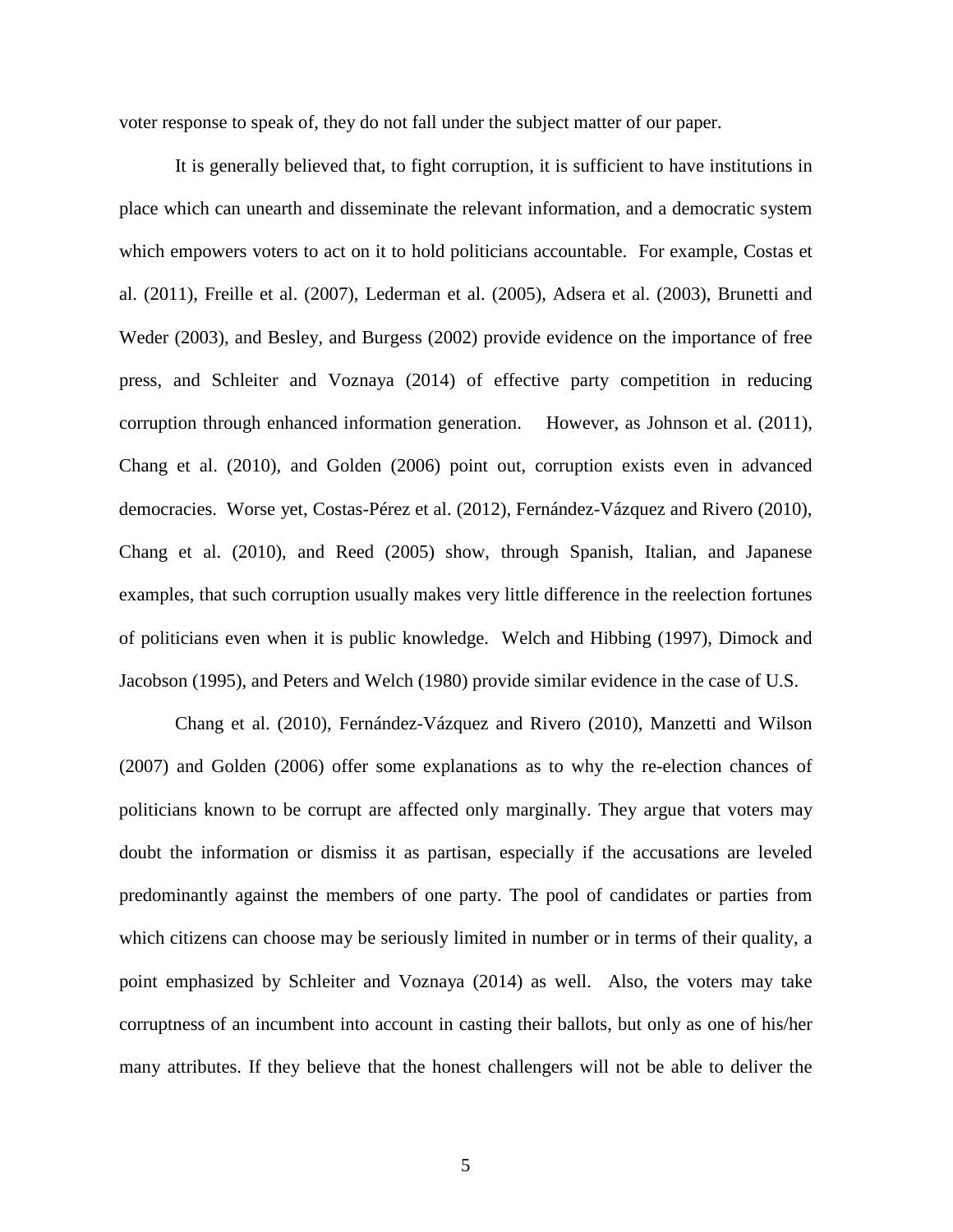same results in terms of economic development and improvements in their well-being, many of them may still vote for the corrupt incumbent. Consequently, a politician can offset, at least partially, the negative impact of his/her corruptness by transferring government benefits to his/her constituents, supporting economic policies with which they agree and/or governing competently otherwise. Indeed Klasnja and Tucker (2013) find that whereas in a low corruption country, voters react negatively to corruption regardless of the state of the economy, in a high corruption country, voters react negatively to corruption only when the state of the economy is also poor; when economic conditions are good, corruption is less important. Thus corrupt incumbents may lose votes but not enough to deny them reelection, as long as they keep the level of corruption in check and do not allow it to damage overall economic performance significantly. This may explain why the level of corruption is lower in democratic countries, as Pellegrini and Gerlagh (2008) and Lederman et al. (2005) find, and why its harm on economic growth is less, as Drury et al. (2006) point out.

It appears that publicity about corruption is necessary but not sufficient to get voters to react. For the latter to occur, the corruption has to be massive, credible, and involve large number of parties as well. Furthermore, it should not be accompanied by otherwise competent and beneficial governance, and a non-corrupt alternative should be available. According to Chang et al. (2010) that is what occurred in Italy in 1994. The election held in that year took place in the midst of the "Clean Hands" investigation which implicated more than a third of the legislators from different parties, including five former prime ministers and thousands of other politicians. A voter realignment of substantial proportions was the outcome. More than two-thirds of the incumbents did not make it to the new legislature. Almost all of the existing major parties collapsed and a new party system emerged.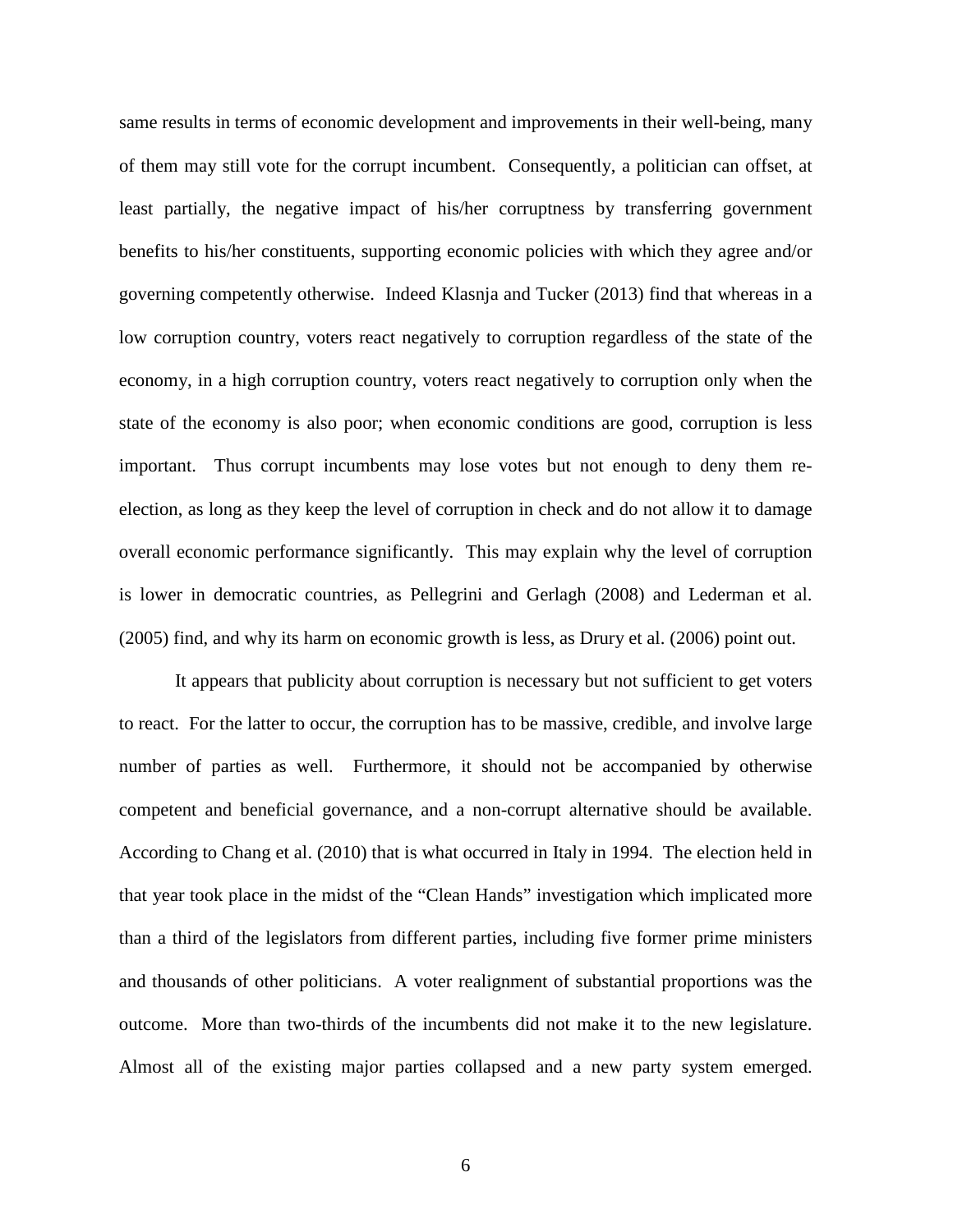Something very similar to what happened in Italy in 1994, occurred in Turkey in 2002, but even more drastically. Yet it went largely unnoticed. We now turn to that case and give some background information on it.

#### **3. Political background**

In 2002 election Turkish voters ousted all of the parties, which had entered the parliament in the previous election held in 1999. These were who's who of Turkish politics. Among them were the Motherland Party (ANAP), which held the premiership during 1983– 1991 and 1996–1999, the True Path Party (DYP) and the Democratic Left Party (DSP), which led governments during 1991–1996 and 1999–2002, respectively, and the Nationalist Action Party (MHP), which was part of the ruling coalition between 1999 and 2002. None of them was able to surpass the ten percent nationwide vote share threshold necessary for representation in the Turkish Grand National Assembly. The Constitutional Court had already banned the Virtue Party (FP) in 2001, due to violating the constitutional principle of secularism.<sup>[4](#page-4-1)</sup> The combined vote share of the parties mentioned was 81 percent in 1999 but only 24 percent in 2002. Merely 11 percent of the legislators elected in 1999 made it to the 2002 parliament. The aggregate vote share of the three incumbent parties, the Democratic Left Party (DSP), the Nationalist Action Party (MHP) and the Motherland Party (ANAP), dropped to 14.7 percent from 53.4 percent in the previous election. The Justice and Development Party (AKP) established only a year before the 2002 election came first with a vote share of 34.3 percent and remained in power since then reaching 50 percent level in 2011. The Young Party (GP), another party established shortly before the election received

<span id="page-9-0"></span><sup>&</sup>lt;sup>4</sup> However, the party's deputies, except a few who got banned from politics, remained in the parliament until 2002.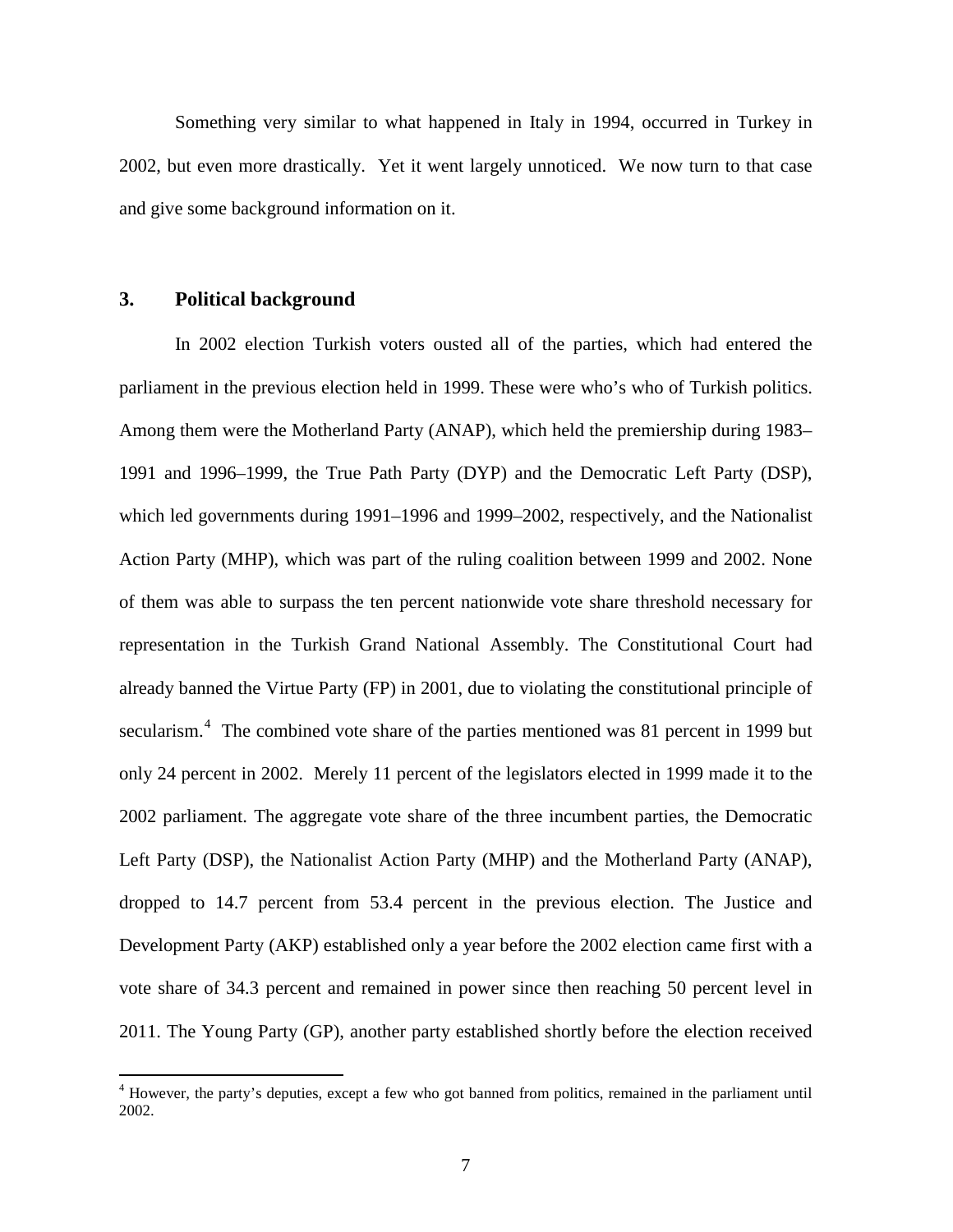7.2 percent of the votes. The CHP, which was left out of the parliament in 1999, with a vote share of 8.7 percent, was able to raise it to 19.4 percent.<sup>[5](#page-9-0)</sup>

Interestingly, the conditions listed by Chang et al. (2010), Manzetti and Wilson (2007) and Golden (2006) as essential for such a dramatic voter reaction, all materialized in Turkey before the 2002 election. In hindsight, the building of voter dissatisfaction with established parties is quite obvious. In each parliamentary election between 1987 and 2002, a different party finished first. Since 1991, each election produced a coalition government involving a different combination of parties. It is clear that the electorate was frustrated with rampant corruption, bad governance, and inability of the parties to change their failed policies and leaders. During six of the fifteen years preceding the 2002 election, under ANAP, DYP-CHP, ANAP-DSP, DSP-MHP-ANAP governments, the growth rate of per capita real GDP was negative. A number of corruption allegations were leveled against each of these governments which went uninvestigated due to reluctance of the coalition partners to lift the parliamentary immunities of their members. For brevity, we will not list here all of the cases, but to give an idea to the reader about their nature, and how they shocked the voters across the spectrum, we will discuss briefly the most notable two. The first of these came to light inadvertently when a fatal car crash occurred near the small town of Susurluk on 3 November 1996. In the words of Özel (2003, p. 87), "*In the ill-fated Mercedes sedan that ran into a truck outside Susurluk were a senior police official, an ultra-rightist assassin and drug dealer wanted by (among others) Interpol, his ex–beauty queen girlfriend, and a Kurdish tribal leader–cum–DYP deputy (the wreck's sole survivor)* 

<span id="page-10-0"></span> $<sup>5</sup>$  The AKP and CHP continued to raise their vote shares, reaching 49.8 and 26.0 percent respectively, in 2011.</sup> Of the parties left out of the parliament in 2002, only the MHP was able to engineer a comeback. The rest and the GP eventually disappeared either literally or for all practical purposes. Their combined vote share declined from 63% in 1999 to 23% in 2002 and to 2% in 2011.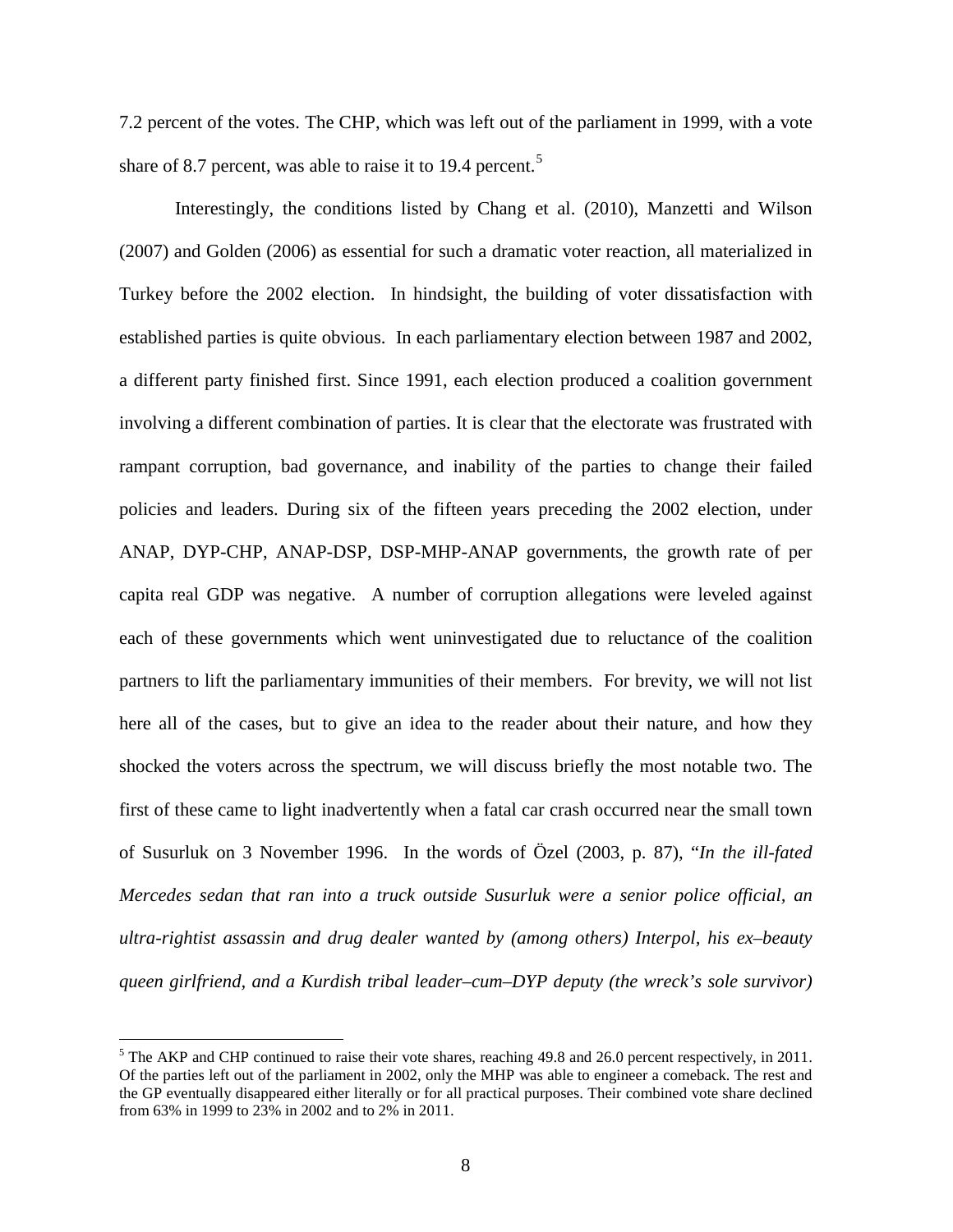*who headed an anti-PKK militia. The car's trunk held an array of pistols and silencers, plus official documents establishing several false identities for Abdullah Çatlı, the fugitive criminal. Like a stone heaved into a cesspool, the Susurluk incident sent out widening riplets of scandal as reporters traced links between these characters and other politicians (including the DYP's Mehmet Ağar, who was forced to resign as justice minister), organized-crime figures, state-security agencies, and unsolved killings from the mid-1990s".* [6](#page-10-0) Tansu Çiller, the leader of the DYP and deputy prime-minister, let alone condemning, actually owned up to what her government had allowed, and tried to justify it in the name of national security. In a different case, shortly before the Susurluk scandal, she was personally accused of illegally enriching her family. Then her party was a partner in another coalition government with the ANAP. When the ANAP deputies decided to vote together with the opposition to lift her parliamentary immunity so that she can be tried, she accused them of partisanship, ended her party's partnership with them, and formed another government with the Welfare Party (RP), the predecessor of the FP, which agreed to pull its support from the motion to remove her immunity.

As we explained in the previous section, it took the earthquakes of 1999 and the economic crisis of 2001, the worst one to date, however to get the voters to react dramatically. These added to the list of corruption-tainted and incompetent parties, the DSP and the MHP, the last two parties to be tried by the electorate before 2002. The emergence of the AKP from the ashes of the banned FP played an important role as well. The party's

<span id="page-11-0"></span> <sup>6</sup> Mehmet Ağar ran as an independent candidate in 2002 and got elected. Then he became the leader of the DYP after the resignation of Tansu Çiller. However he lost his parliamentary immunity in 2007 following his party's failure once again to surpass the ten percent nationwide threshold. He got tried for his offences revealed by the Susurluk incident and sentenced to five years prison term in 2011. PKK is an illegal organization which was waging insurgency against the state since early eighties for achieving autonomy or independence for the ethnic Kurds.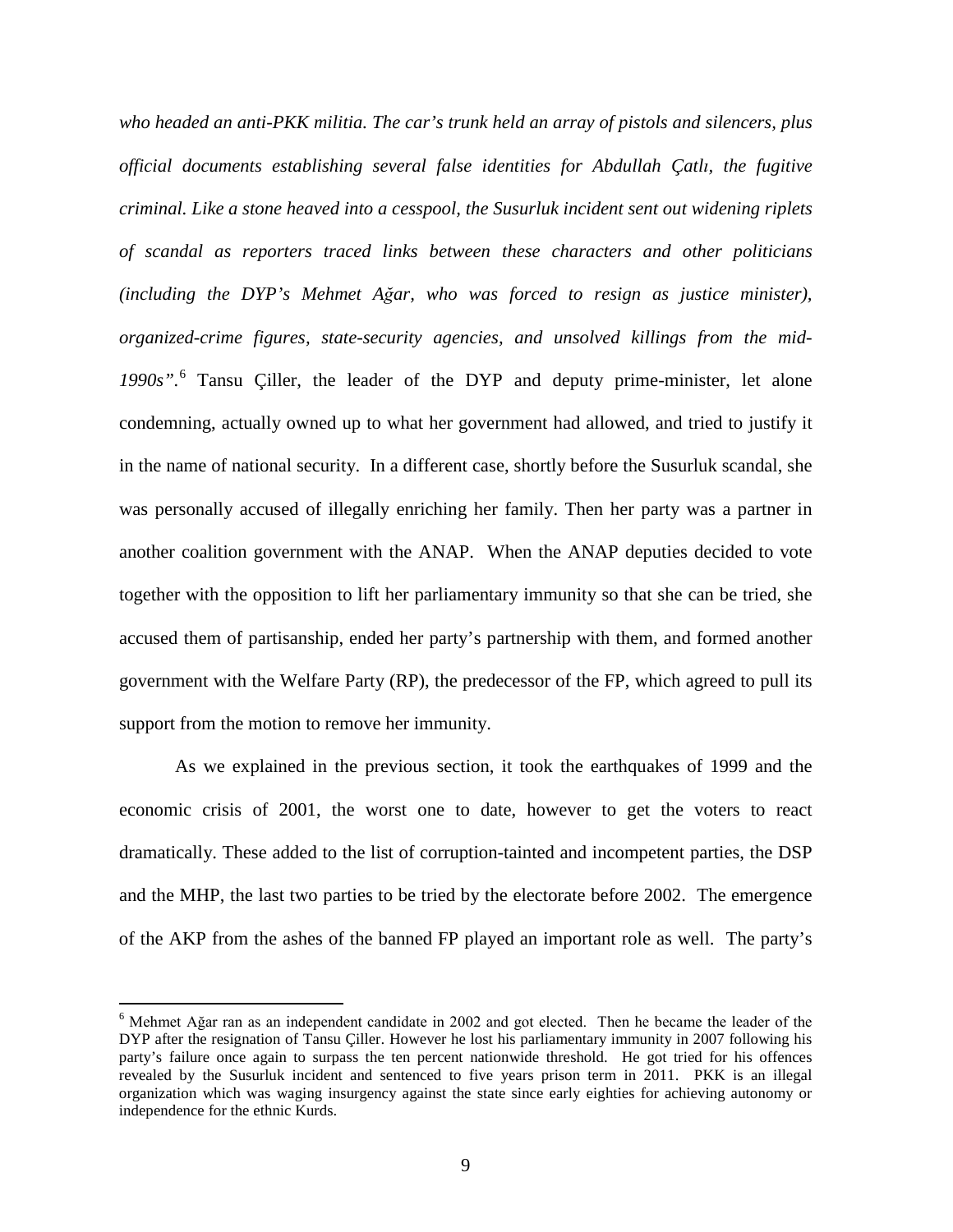disavowal of the anti-Western and pro-Islamist positions of the FP, embrace of political and economic reforms necessary for Turkey's accession to the European Union, and the likelihood of it forming a single-party government, presented an alternative to those who wanted to desert the right-wing ANAP, DYP and MHP.<sup>[7](#page-11-0)</sup> The Felicity Party (SP), the other party rooted in the FP, towed the old Islamist party line and received only a couple of percent of the votes, as opposed to the AKP which captured more than a third of it. Interestingly, the AKP was able to transform without alienating much of its traditional base. Over the last two decades that base had transformed as well. While holding on to its basic conservative values, it got increasingly richer, more educated, more urbanized, more modernized, more entrepreneurial, and more integrated with other parts of Turkey and the rest of the world, largely as a result of introduction of internet, ending of the state monopoly on television and radio, major improvements in the highway and telecommunication systems, and the market-oriented reforms instituted in the eighties by Turgut Özal, the prime-minister then. The leadership which formed the AKP recognized this evolution in the society better than all of the other parties, and transformed.

The non-corrupt and populist image of its mayors at the local level also helped the AKP. In fact, the party's leader Tayyip Erdoğan gained his popularity as a former mayor of Istanbul. Most of these mayors got elected in 1994 and 1999 as candidates of the RP and FP respectively and joined the AKP after the closure of the latter. Some of the founders of the AKP held positions in the central government but only very briefly when RP held power from mid-1996 to mid-1997, in partnership with the DYP. In fact, toppling of that coalition government by the military, through a destabilization campaign referred to as the 28

<span id="page-12-0"></span><sup>&</sup>lt;sup>7</sup> For more details on the sources of the AKP votes the reader is referred to Baslevent and Akarca (2009) and Akarca and Başlevent (2009).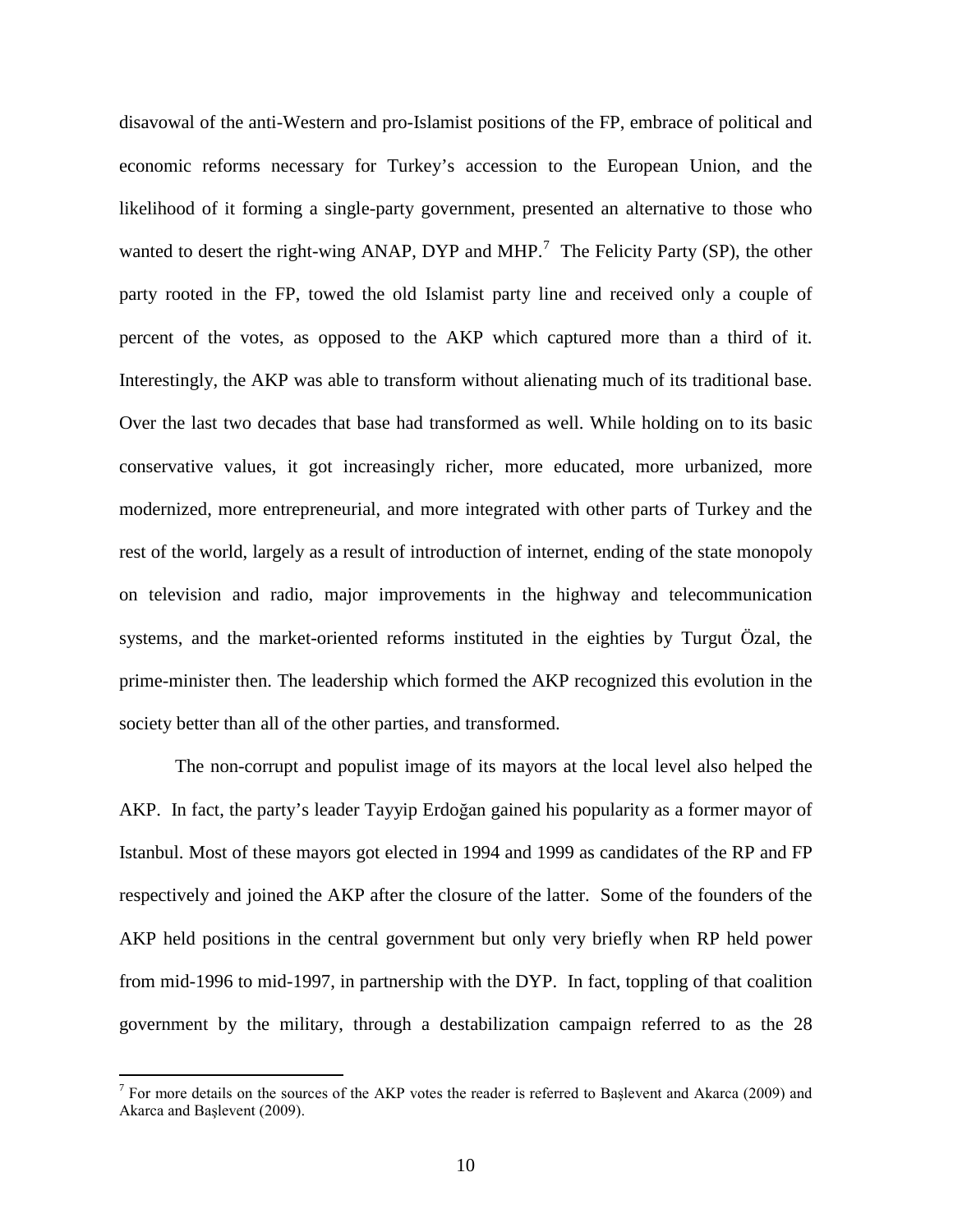February soft-coup by the media after the National Security Council meeting of 28 February 1997 at which it was initiated, and imprisonment of the AKP leader shortly before the 2002 election for reading a poem which was deemed inciting the public to rise up, caused a lot of votes to shift to the party from the center-right parties which cooperated with the military.

The GP, which was formed a few months before the 2002 election by a young business tycoon with no previous political experience, provided yet another alternative to disgruntled voters. Running on a populist and nationalistic platform, the party placed fifth. One would expect the GP to either be unaffected by the earthquake related events, or benefit from them, as the party was non-existent when the buildings damaged by the earthquakes were built and its leader never held an elective office before.

The DSP, the major incumbent party in 2002, came to power for the first time in June 1997 but got the premiership only seven months before the August 1999 earthquake. The party had no mayors in cities which suffered major damage in the quakes. Furthermore, its leader Bülent Ecevit had an impeccable reputation as a non-corrupt politician. Thus this party could be held responsible for the inefficiency in providing relief and for its inability or unwillingness to prosecute corrupt officials and their private sector benefactors, but not for the corruption at the local level, and not for the construction of shoddy buildings. However, the failure of his party to remove Ecevit from his leadership position and his refusal to resign, despite his incapacitating illness and some signs of dementia exhibited, probably contributed to DSP's vote losses. There is no doubt that his rash decision to make public his spat with the president triggered the 2001 economic crisis, but it would have arrived anyway.

The second largest incumbent party in 2002, the MHP, came to power less than three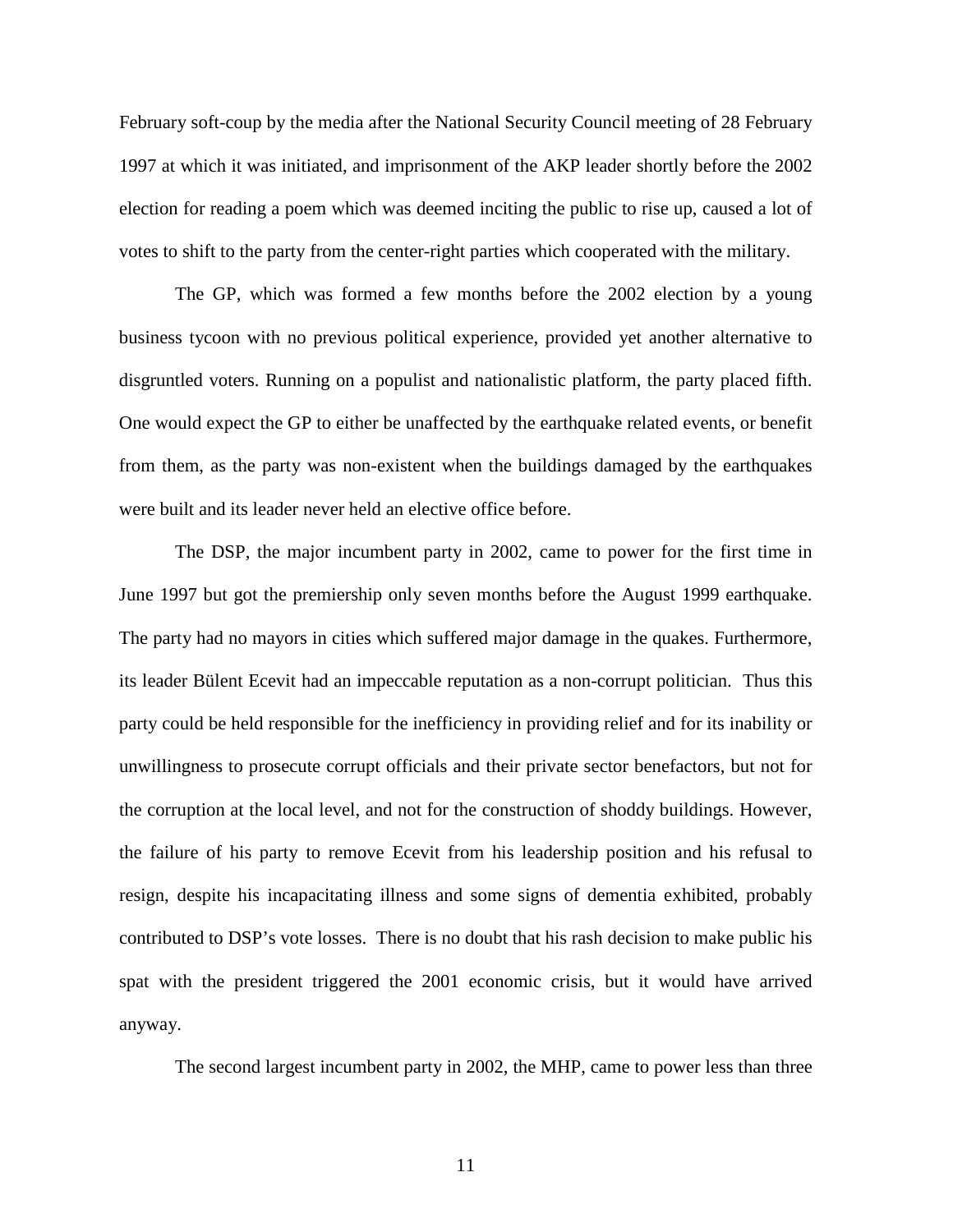months before the first earthquake in 1999 and after being out of power for two decades. This party controlled only one small municipality in the area affected by the earthquakes. However, Koray Aydın, the minister of Public Works and Settlement, who supervised the General Directorate of Disaster Affairs, was from the party. He was accused after the 2002 election by the new government, of cronyism and receiving kickbacks from contractors his ministry employed to construct new housing for the earthquake survivors and for providing other relief efforts. Although he was found not guilty in 2007 by the Supreme Court, it is doubtful that he is vindicated in the public opinion. Also, at the time of the 2002 election, whether he will be tried and how the verdict would turn out was not known. In fact, he was forced to resign his post in 2001 by the leader of his party, being seen as a political liability. Eight of his top bureaucrats and forty contractors they have collaborated with were found guilty in 2008. Therefore any punishment of the party by the voters should be attributed to its failure to come to the aid of the quake victims in a timely manner, its failure to prosecute contractors who build the substandard structures and the officials who permitted them, and to its involvement in post-quake corruption. However it would be irrational for the voters to blame the MHP for the pre-quake corruption.

The third incumbent party, the ANAP, held the premiership of the country in singleparty governments between December 1983 and November 1991, and in coalition governments, during March 1996 – June 1996, and June 1997 –January 1999 periods. The party was a minor partner in the coalition ruling at the time of the 1999 earthquakes but it controlled many of the local administrations in the quake-affected region since 1984. Thus, as a party ruling both at national and local levels, and both before and after the quakes, the ANAP is the only party which can be held accountable for all aspects of corruption and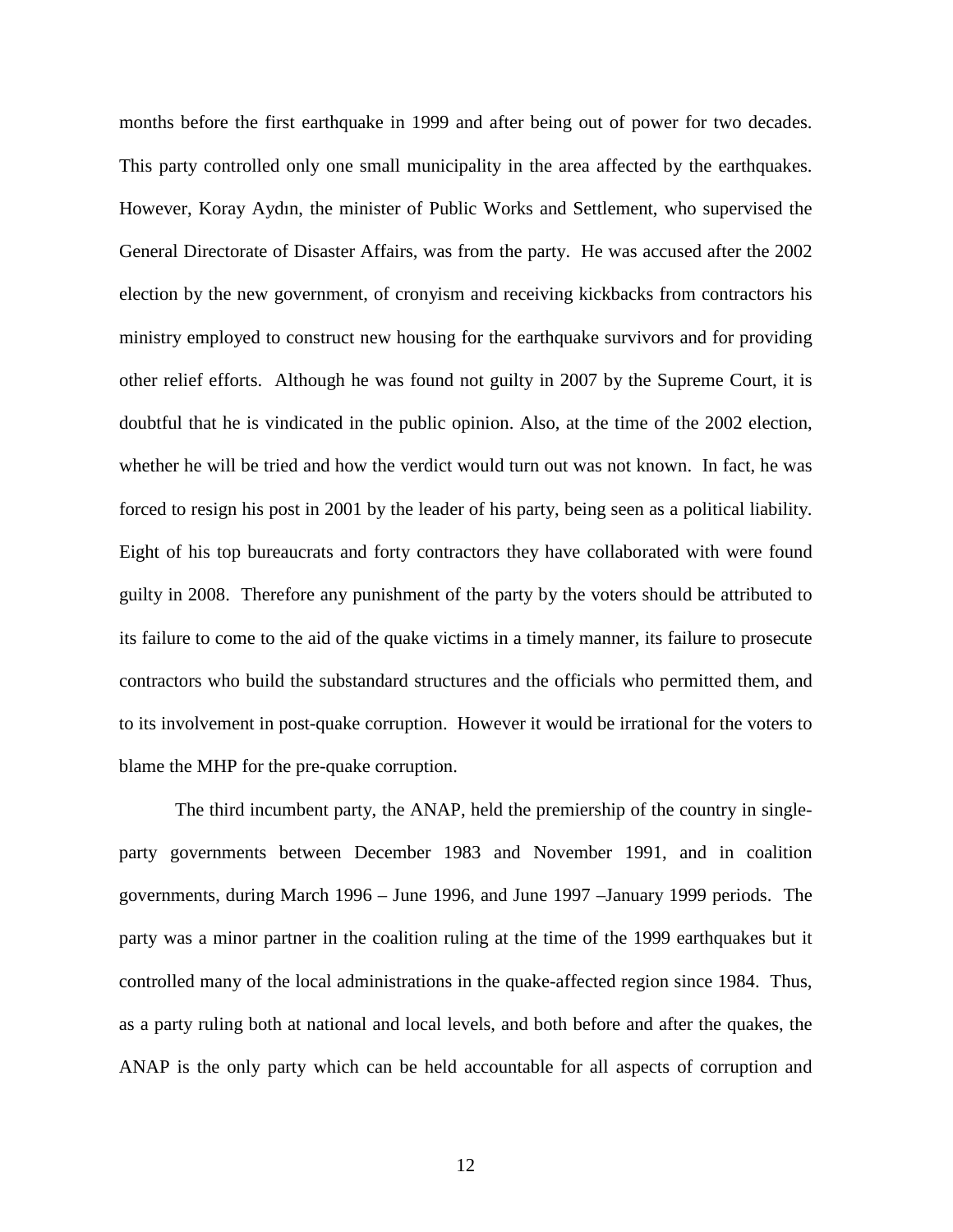mismanagement mentioned.

The opposition parties DYP and CHP were in power as partners during the 1991- 1996 period and both had large number of mayors in the provinces impacted by the two earthquakes, during the decade preceding the quakes. $8$  Consequently they should share a large part of the blame for the shoddy buildings being built.

#### **3. Data and method**

Our analysis is based on vote equations estimated for each major political party: AKP, ANAP, CHP, DSP, DYP, GP, and MHP. The vote shares of the parties are measured as a proportion of registered voters, not of valid votes cast.<sup>[9](#page-15-0)</sup> The group of people who registered but did not vote is labeled as NV and are treated as if they constitute another party. This was done to check whether some voters utilized not voting to signal their displeasure with the politicians. Chong et al. (2011), analyzing Mexican data, show that exposing corruption leads not only to vote losses by the incumbents, but also to a decrease in electoral turnout. Stockemer (2013), studying over 200 elections from over 70 countries, find that political corruption stifles turnout. However the reverse can be argued as well. The quake victims may turn out in greater numbers, out of anger.

Cross-provincial data is used in fitting the equations but 20 of the 81 provinces are excluded from the sample. 16 of the excluded provinces are those in which the Kurdishnationalist Democratic People's Party (DEHAP) received more than 10 percent of the vote in 2002. These are all in the eastern and south-eastern sections of the country, far from the

<span id="page-15-1"></span><sup>&</sup>lt;sup>8</sup> We are treating the CHP and the Social Democratic Populist Party (SHP) as one party. Between November 1991 and February 1995 the SHP was in power with DYP. This party joined the CHP in February 1995. Then the coalition government continued until March 1996 with the latter party as the official partner.

<span id="page-15-0"></span><sup>&</sup>lt;sup>9</sup> The vote shares given in the previous two sections were computed in the usual way (as a proportion of valid votes cast). However the shares mentioned henceforth are of registered voters.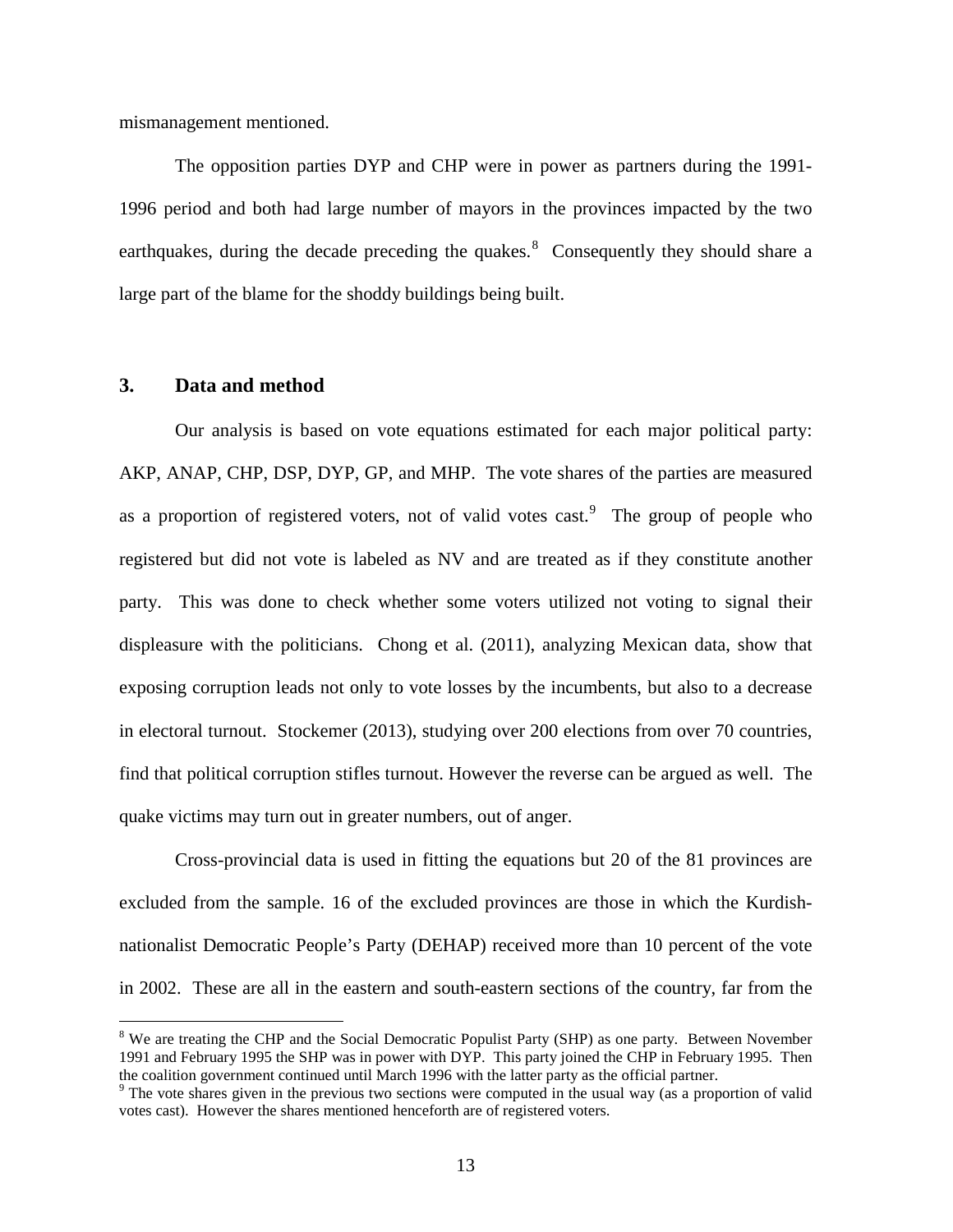area where the quakes took place. The characteristics and behavior of voters in these provinces is considerably different than in the rest of the country. It is largely ethnic and tribal based. The proportion of votes received by the Kurdish-nationalist parties, the People's Democracy Party (HADEP) in 1999 and the Democratic People's Party (DEHAP) in 2002, in this region was about 10 times their vote share in the rest of the country, while that of the MHP, AKP, and GP were 35-80 percent lower, the ANAP and DYP about the same and the votes cast for independent candidates 7-10 times higher. Akarca and Başlevent (2011), using cluster analysis, show that voting patterns in this region to be quite different than the rest of the country. Including these provinces in the sample would have necessitated addition of a number of other independent variables, turning the focus of our analysis from voter response to corruption and incompetence into one involving differences in regional voting patterns. Akarca and Tansel (2007), who analyzed the outcome of the 1995 parliamentary election in Turkey, excluded these provinces also, for the same reasons.

Also excluded from the sample are the following provinces: Rize, Osmaniye, Bayburt and Bartın. The first two of these are the home provinces of the leaders of the ANAP and MHP, where their candidacies bring to their parties substantially more votes than would be the case if they were not running. In the third, an independent candidate received more than a fourth of the vote.<sup>[10](#page-15-1)</sup> The last province is one of the only two provinces in the country in which the MHP was able to raise its vote shares between 1999 and 2002. Under the same criteria, Sakarya and Yalova should be excluded as well but that would be like throwing the baby with the bath water, as they are among the provinces affected by the

<span id="page-16-0"></span><sup>&</sup>lt;sup>10</sup> In 2002 election, substantial amount votes went to Mehmet Ağar who ran as an independent candidate in Elazığ, and to Muhsin Yazıcıoğlu, the leader of Grand Unity Party (BBP), a minor regional party, in Sivas. However, since these candidates ran in 1999 as well, and received about the same proportion of votes as in 2002, vote shares of major parties being studied here, were not affected. Consequently, we did not eliminate these provinces from the sample.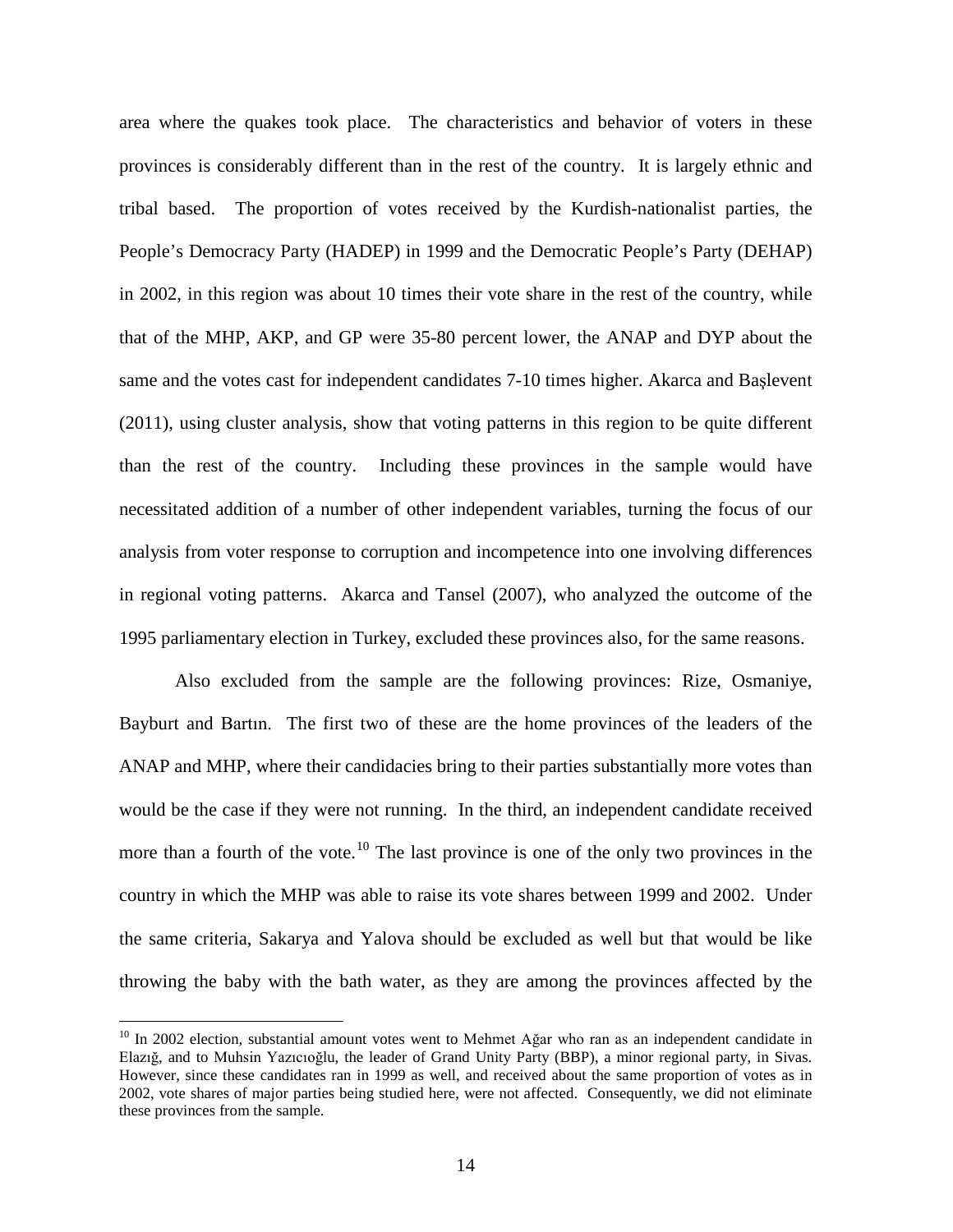quakes. Sakarya is the home province of Cem Uzan, the leader of GP, where he was the favorite son.<sup>[11](#page-16-0)</sup> Yalova is the other exceptional province in which the MHP was able to raise its vote share. This occurred as a result of Yaşar Okuyan, a prominent ANAP politician and Minister of Labor joining and becoming candidate from the MHP in 2002. Okuyan's efforts in Yalova, his constituency, in regards to relief and recovery activities after the 1999 earthquake are well known. Consequently, we handled these cases by adding two dummy variables in the equations instead of eliminating the observations from the sample.<sup>[12](#page-17-0)</sup> The provinces that are included and excluded from the sample are shown in Figure 1, and the sources of data are given in the notes to Tables 1, 6, 7 and 8.

Our equations take the following form:

$$
V_{ijt} = a_i + \sum_{k=1}^{l} b_{ik} V_{kjt+4} + c_i S_{jt} + d_i U_{jt} + f_i W_{jt} + h_i Q_{jt-3} + m_j G_{jt-1} + \sum_{k=1}^{2} r_{ik} D_{kjt} + e_{ijt}
$$
\n
$$
i = 1, 2, \dots, l \text{ and } j = 1, 2, \dots, n \qquad (1)
$$

in which the variables in it are defined as follows:

l : the number of major parties participating in the election plus one (registered voters who chose not to vote)

<sup>&</sup>lt;sup>11</sup> Party leaders other than ANAP, MHP, GP and AKP did not have such a strong identification with any particular province.<br><sup>12</sup> We have also tried leaving Rize, Osmaniye, Bayburt and Bartın in the sample and including dummy

<span id="page-17-1"></span><span id="page-17-0"></span>variables for them but the results were not altered much. The regressions which include these variables are not presented here for brevity but can be examined in Akarca and Tansel (2009).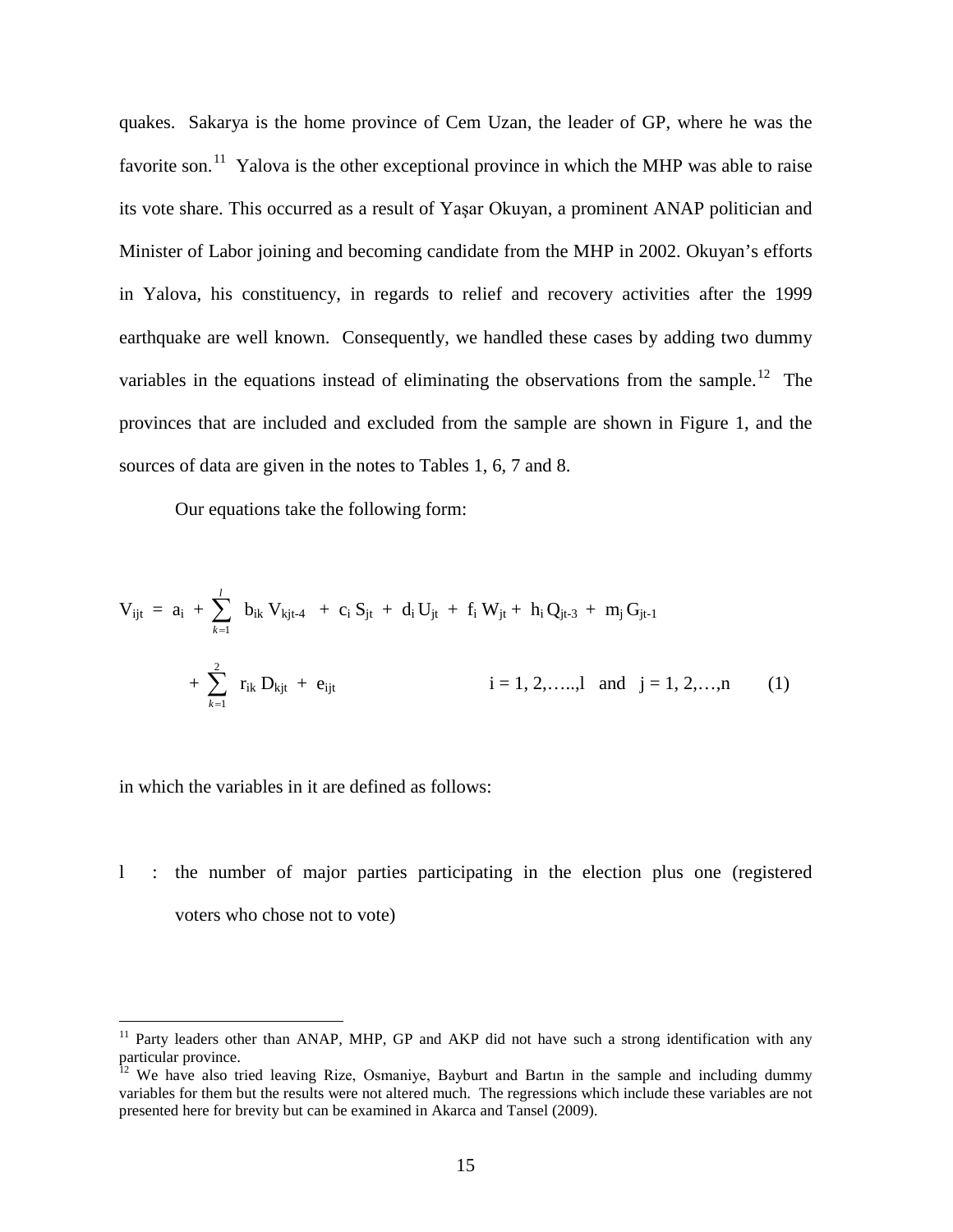- n : the number of provinces
- $V_{ijt}$ : the vote share of party i, in province j, in the election held in year t
- $V_{ijt-4}$ : the vote share of party i, in province j, in the previous election held approximately four years earlier
- $S_{it}$  : mean years of schooling of the population over age 6, in province j, in year t
- $U_{it}$ : proportion of urban population in province j, in year t
- $W_{it}$ : proportion of women in the non-agricultural employment in province j, in year t
- $G_{jt-1}$ : provincial growth rate of per capita real GDP in 2001
- $Q_{it-3}$ : number of residences and places of business that suffered heavy damage (per hundred people) in province j, during the earthquakes of 17 August 1999 and 12 November 1999
- $D_{\text{kit}}$ : dummy variable which takes on the value of 1 for the province k and zero for all others
- $e_{ijt}$  : the disturbance term for party i, in province j, in year t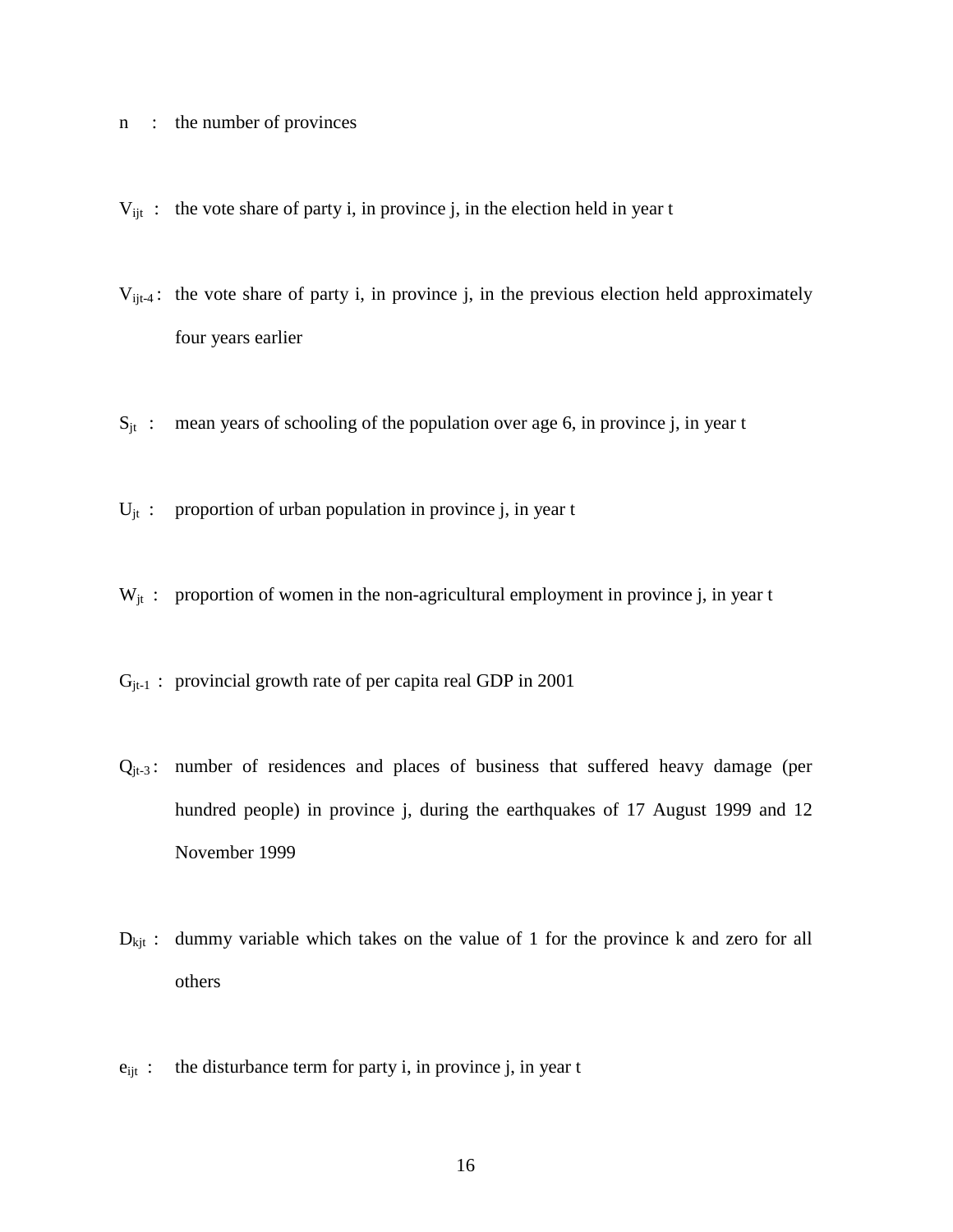${a_i}$ ,  ${b_{ik}}$ ,  ${c_i}$ ,  ${d_i}$ ,  ${f_i}$ ,  ${h_i}$ ,  ${m_i}$  and  ${r_{ik}}$  are parameters.  ${V_{iit}}$ ,  ${V_{iit-4}}$ ,  ${U_{it}}$ ,  ${W_{it}}$ and  $\{G_{it-1}\}\$  are measured in percentage points. For the provinces listed in table 1, the Q variable is equal to the figures given in the table multiplied by 100, and for the rest of the provinces, it is equal to zero.

Each party's previous vote share appears in its vote equation as an independent variable. The coefficients of these variables will allow us to measure what proportion of their previous supporters they were able to keep. Votes of incumbent parties are expected to erode. According to economic voting literature, it is almost inevitable for parties in power not to disappoint some of their supporters with their compromises, unpopular decisions, and mistakes they make while in office. This is often referred to as the cost of ruling. Voters would punish the incumbents further, if the economic performance of the government was poor. Also, a portion of the electorate votes strategically against the incumbents to balance their power. $^{13}$  $^{13}$  $^{13}$ 

Political parties tainted by corruption and incompetence are likely to lose some of their supporters to new parties and old parties which were not associated with such ills. To capture such flows, the lagged vote shares of other parties are included in each party's equation. The parties whose 1999 vote shares enter the equations as independent variables are the following: ANAP, CHP, DSP, DYP, FP and MHP.

It is not feasible to have lagged vote shares of all parties on the right hand sides of each equation, as this will lead to multicollinearity. Fortunately, the vote share of the CHP either increased or essentially remained the same between 1999 and 2002 in every province

<span id="page-19-0"></span><sup>&</sup>lt;sup>13</sup> For a survey of economic voting literature, see Lewis-Beck and Paldam (2000), Lewis-Beck and Stegmaier (2000, 2007 and 2008), and Akarca and Tansel (2006 and 2007).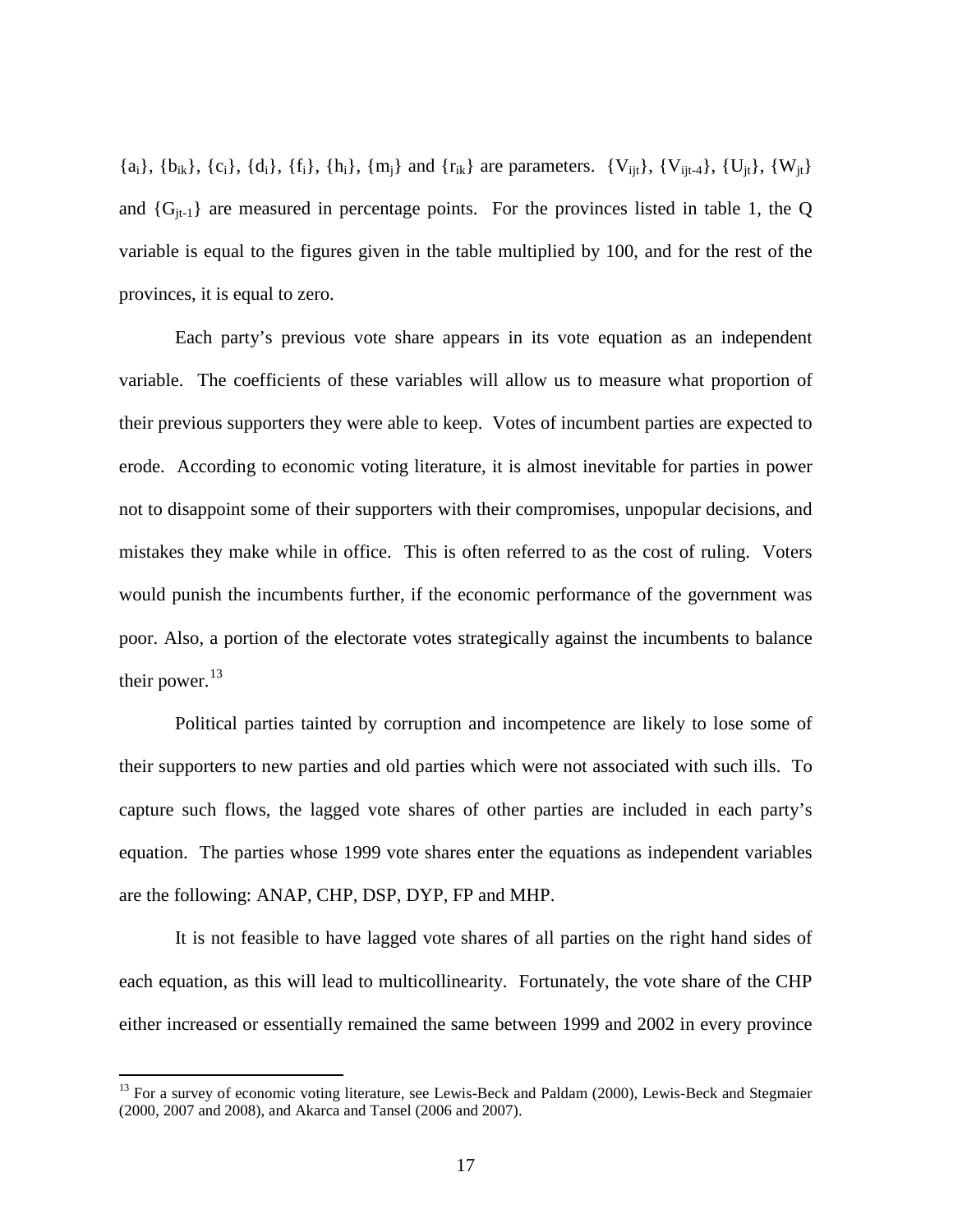in our sample. Its 1999 vote share was unusually low by historical standards anyway, which resulted in the party being left out of the parliament. Similarly, the AKP vote share was substantially higher than that of the FP, its predecessor. The SP, the other party to emerge out of the FP, received only a negligible amount of the votes. Thus the 1999 vote share of the CHP can be eliminated from all equations except its own, and the 1999 FP vote share can be eliminated from all equations except that of the AKP. Furthermore, since the ANAP and DSP lost votes in all provinces in the sample, and the MHP in all, except one (for which a dummy variable is added), we can eliminate the lagged vote shares of other parties from their equations. Since the participation rate in 2002 was much lower than in 1999, the lagged value of NV appear only in the NV equation.

Although a lot of anecdotal evidence exists on corruption and incompetence related to the 1999 earthquakes, unfortunately no quantitative data exists on government's response time to the disasters, on the exact number of buildings damaged specifically due to poor construction, and on when these were constructed. Neither is there any information on how many corrupt officials and contractors were let go because only a few of them were even charged. However it is reasonable to assume that the people living in the nine provinces affected by the 1999 earthquakes would have more information on these than the general public. Consequently, the tendency to vote against the parties involved in corruption and mismanagement would be more pronounced in these provinces and by measuring it, we can get a better idea as to which parties were held accountable by the most informed of the electorate. Presumably, the greater is the number of residences and businesses which suffered heavy damage in a province, the greater is the information each voter in that province is exposed to on the level of corruption involved, and on the quality of the relief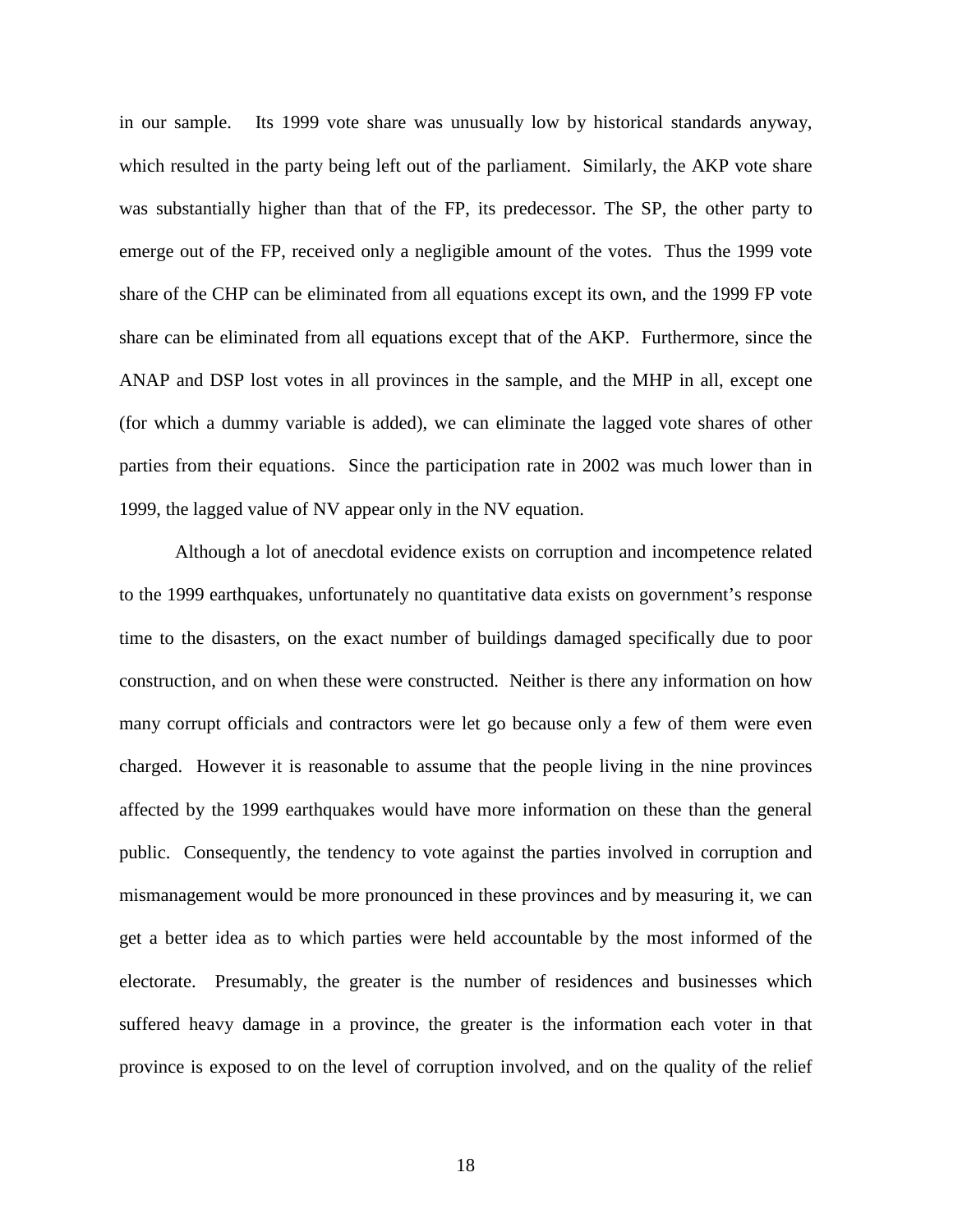provided by the government. Thus the estimated parameter of the Q variable included in each equation can be viewed as the incremental response of those voters who are better informed about and more affected by the government corruption and incompetence over and above the national response.

Socio-economic indicators are included in the equations to control for local conditions. Economic interests and ideologies of voters depend on how well they are educated, and whether they live in an urban or a rural location. S and U are included in the vote equations to capture the impact of these two factors on the vote shares of various political parties. W is considered as a proxy for the proportion of conservative and/or religious voters in a province. Highly conservative and devoutly religious families in Turkey tend to oppose female members of their families working outside their home, unless it is together with other family members in an agricultural setting.

#### **4. Empirical results**

Regressions relating 2002 vote shares of major political parties to the variables mentioned in the previous section are presented in tables 6 7 and 8. In these all of the zeroparameter restrictions mentioned in the previous section are applied. If in the preliminary estimation the parameter of a dummy variable turned out to be very small or insignificant in any equation, it is eliminated from that equation. Summary statistics on the variables used in regressions, and correlations among them are presented in Tables 4 and 5, respectively. Sources of the data used is given in the notes to Table 4.

Tables 6 presents the Ordinary Least Squares (OLS) estimates, and Table 7 the results from estimating the equations as a system of seemingly unrelated regressions (SUR)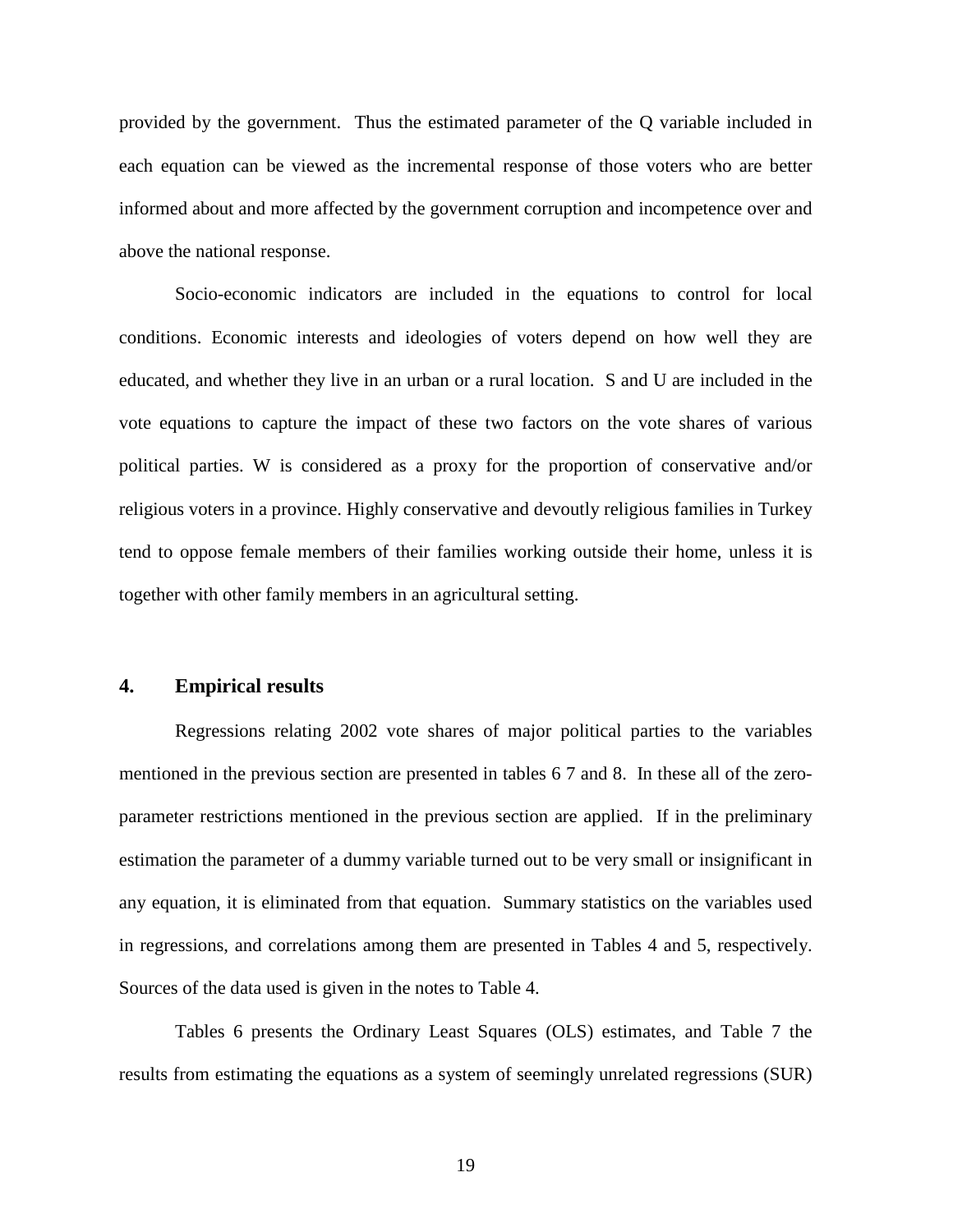as suggested by Zellner (1962). Most of the estimated coefficients in tables 6 and 7 are quite similar. A few differ notably in magnitude but the picture emerging from each table is essentially the same. In each of these tables, equations with dummy variables are also presented without the dummy variables so that their importance is realized. For example, introduction of the SAKARYA dummy in the GP equation causes the parameter of the Q variable to become much smaller and statistically insignificant. On the other hand, introduction of the YALOVA dummy in the MHP equation changes the Q variable's parameter from being highly insignificant to being highly significant.

Despite our efforts to deal with outliers through exclusion of provinces with special circumstances from the sample, use of dummy variables and socio-economic control factors, in a case like the one at hand, where special circumstances at the local level can make a big difference, we cannot be certain that all outliers are fully taken care of. To make sure that our estimates are not driven by a few outliers, we estimated the equations also using the robust regression technique. More precisely, we utilized the least trimmed squares (LTS) method developed by Rousseeuw (1984), Rousseeuw and Van Driessen (2000) and Zaman et al. (2001). Because the coefficients of G turned out to be very small and highly insignificant in each regression, estimated both with OLS and SUR methods, except one, for parsimony we eliminated that variable from our robust regressions.<sup>[14](#page-19-0)</sup> The robust regression results are given in table 8. The outliers detected are listed in the notes to that table.<sup>[15](#page-22-0)</sup> We will base our analysis more specifically on the figures given in Table 8, but we should note that the patterns presented in that table are not that different from the ones given in Tables 6

<span id="page-22-1"></span><span id="page-22-0"></span><sup>&</sup>lt;sup>14</sup> For the GP, the coefficient of G is statistically significant but it is almost zero in magnitude.<br><sup>15</sup> In comparing significance of coefficients in Tables 6, 7 and 8, it should be noted that numbers in parantheses below the parameter estimates are the t-values in absolute value in the case of Tables 6 and 7, but chi-square values in the case of Table 8.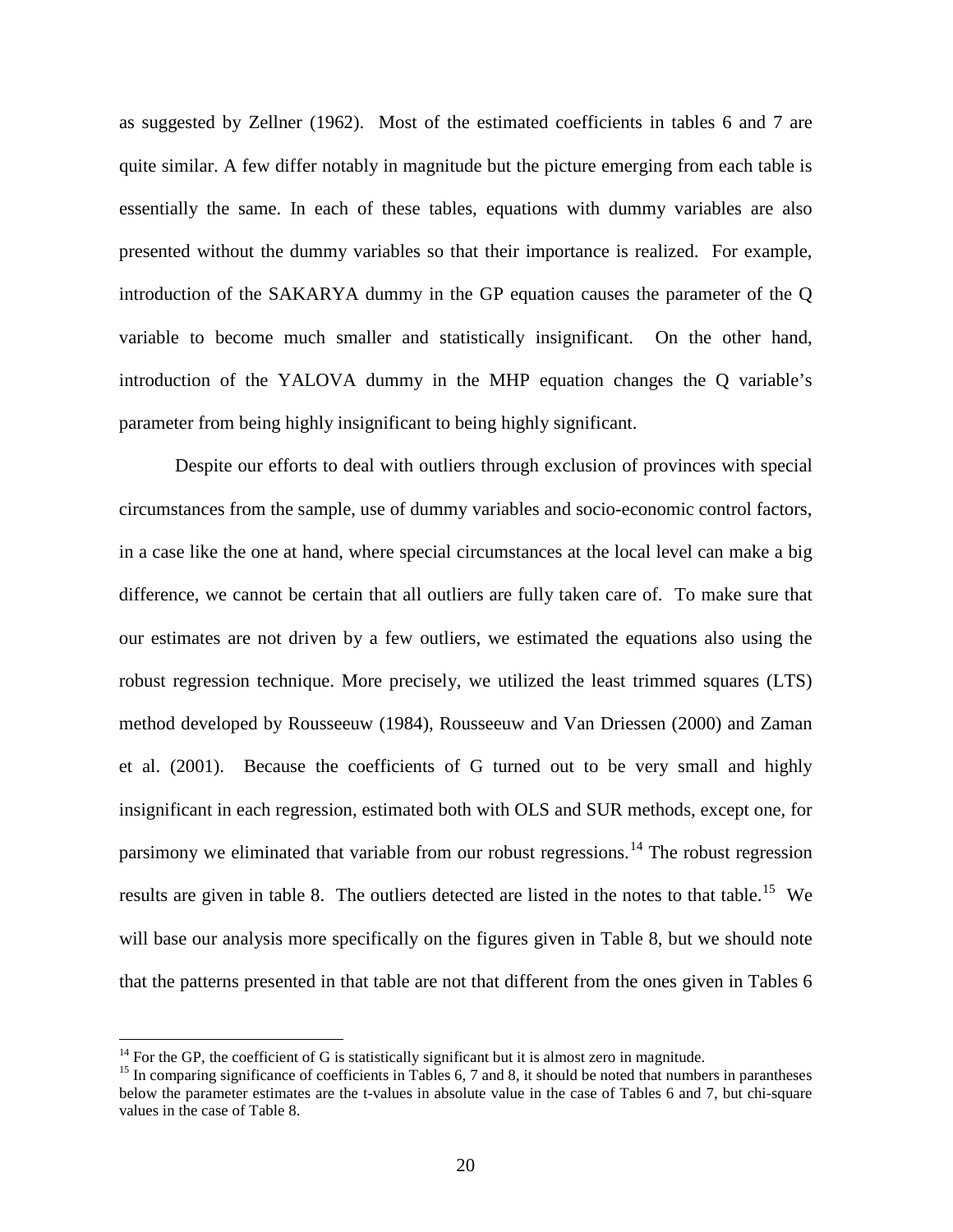and 7.

The picture emerging from Table 8 is that, between 1999 and 2002 elections, there was a general shift in votes, from the extreme right MHP and the center-right ANAP and DYP towards the AKP, as indicated by the coefficients of the lagged vote variables. This was even more pronounced in provinces which suffered heavy earthquake damage, as indicated by the coefficients of the Q variable in various equations. In the latter provinces there was a shift in votes towards the AKP from the center-left CHP and DSP as well. It appears that the AKP was either not seen by voters as the continuation of the Welfare and Virtue parties, or that the mayors of the latter were not seen as corrupt.<sup>[16](#page-22-1)</sup> Although the voter turn-out was lower in 2002 than in 1999 and may be interpreted by some as an indication of voter disillusionment with the political process, there is no indication in our results that voter participation in the provinces hit by the earthquakes was any different than the rest of the country. Countrywide, there is a hint that proportion of those who chose not to vote was slightly higher among ANAP supporters, and slightly lower among the DYP supporters.

For the three incumbent parties, the DSP, MHP and ANAP, the estimated coefficients of their own lagged vote variables imply that in a typical province they have lost almost all, three-fourths, and three to four-fifths, of their 1999 votes, respectively, controlling for other factors. These are definitely far more than the usual amounts of erosion that can be expected in the vote shares of incumbent parties due to cost of ruling, strategic voting and economic performance.<sup>[17](#page-23-0)</sup> These losses no doubt reflect to a large extent

<sup>&</sup>lt;sup>16</sup> Henderson and Kuncoro (2011) finds that in Indonesia, Islamic parties at the local level seem to have credibility in voters' minds, perhaps based on the perceived personal integrity of their candidates. The same was the case with the Islamist RP in Turkey.

<span id="page-23-0"></span> $17$  For example, Akarca and Tansel (2007), using cross-section data, estimate the vote erosion for incumbent parties between 1991 and 1995 to be between 44% and 55%. Akarca (2011), analyzing time series data, finds that the primary incumbent party loss in 2002 was 68 percent more than what should be expected had similar incumbency and economic conditions prevailed in previous elections.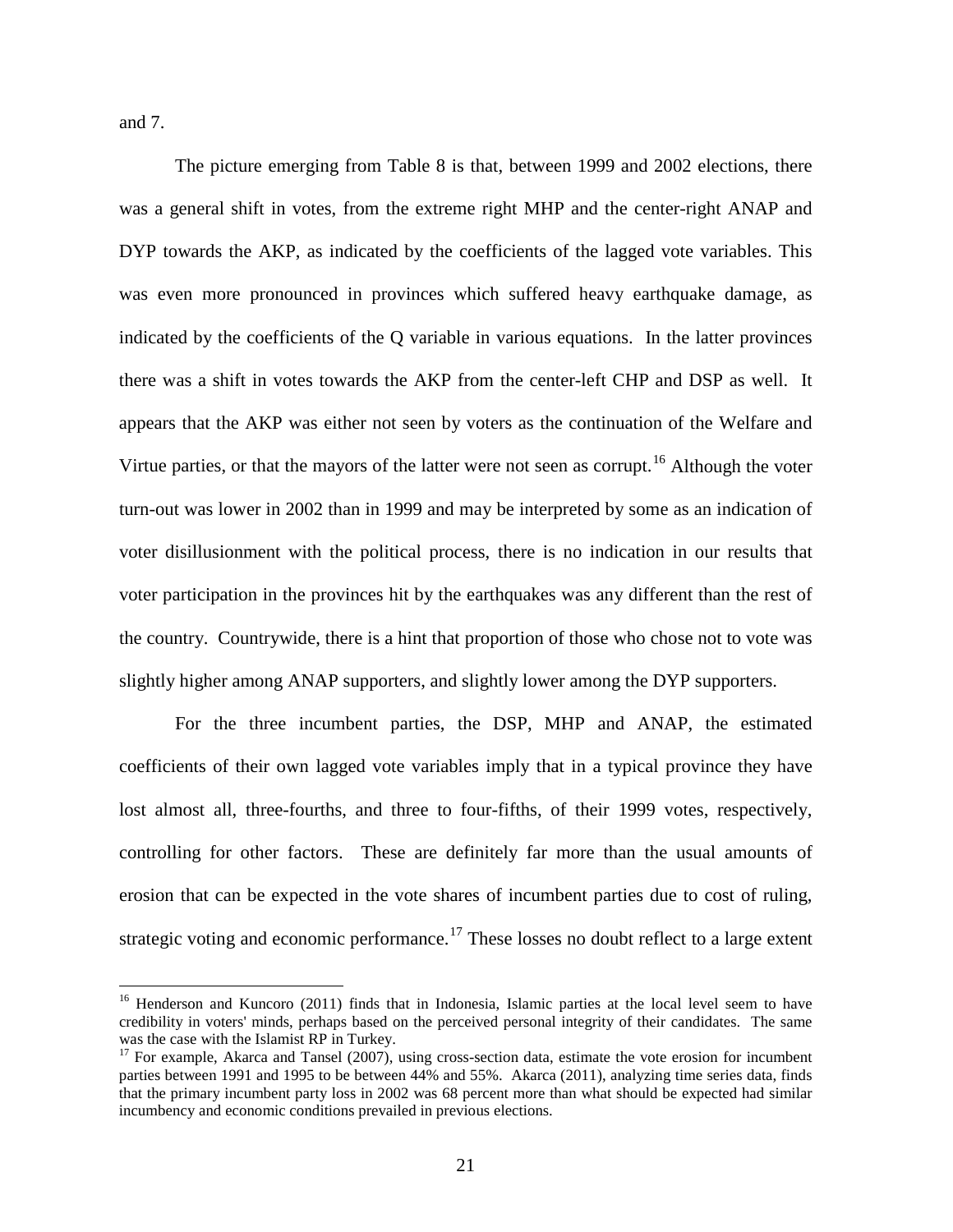the disappointment of their supporters all over the country, with the way they have responded to the earthquakes, with their failure to stop or prosecute culprits of earthquake related corruption, and with their poor governance. The harshest punishment was levied against the prime-minister's party, the DSP, despite non-corrupt image of its leader, and the minister responsible for disaster relief not being from that party. According to the parameter estimates of DSP1999 in various vote equations, more than half of the party's supporters deserted it for the CHP and GP, and about a fifth of them moved to the DYP. Besides the poor governance under the leadership of the party, its triggering of the 2001 crisis must have contributed to this outcome. As mentioned above, the coefficient of G is very small in each regression. However, this does not necessarily mean that the 2001 economic crisis was not important for the voters but just that voters which were affected by the crisis more did not respond more than those which were affected less. If socio-tropic voting dominates ego-tropic voting, such an outcome should be expected. Also, the crisis may have helped voters evaluate the competence of the government regardless of whether they are affected by the crisis directly or not.

The fact that the DYP which is an opposition party has lost supporters --about a third of them-- can be interpreted as punishment for its past involvement in corruption, which was rendered when the conditions ripened, meaning when supporters of other parties begun judging their parties. However these losses were offset partially by about a fifth of ANAP and a fifth of DSP voters captured by the DYP.

Parties in power and in opposition both suffered additional vote losses in the quakeaffected provinces. This can be interpreted as the response of those who possess more information than the general public on the culprits for the poorly constructed buildings

22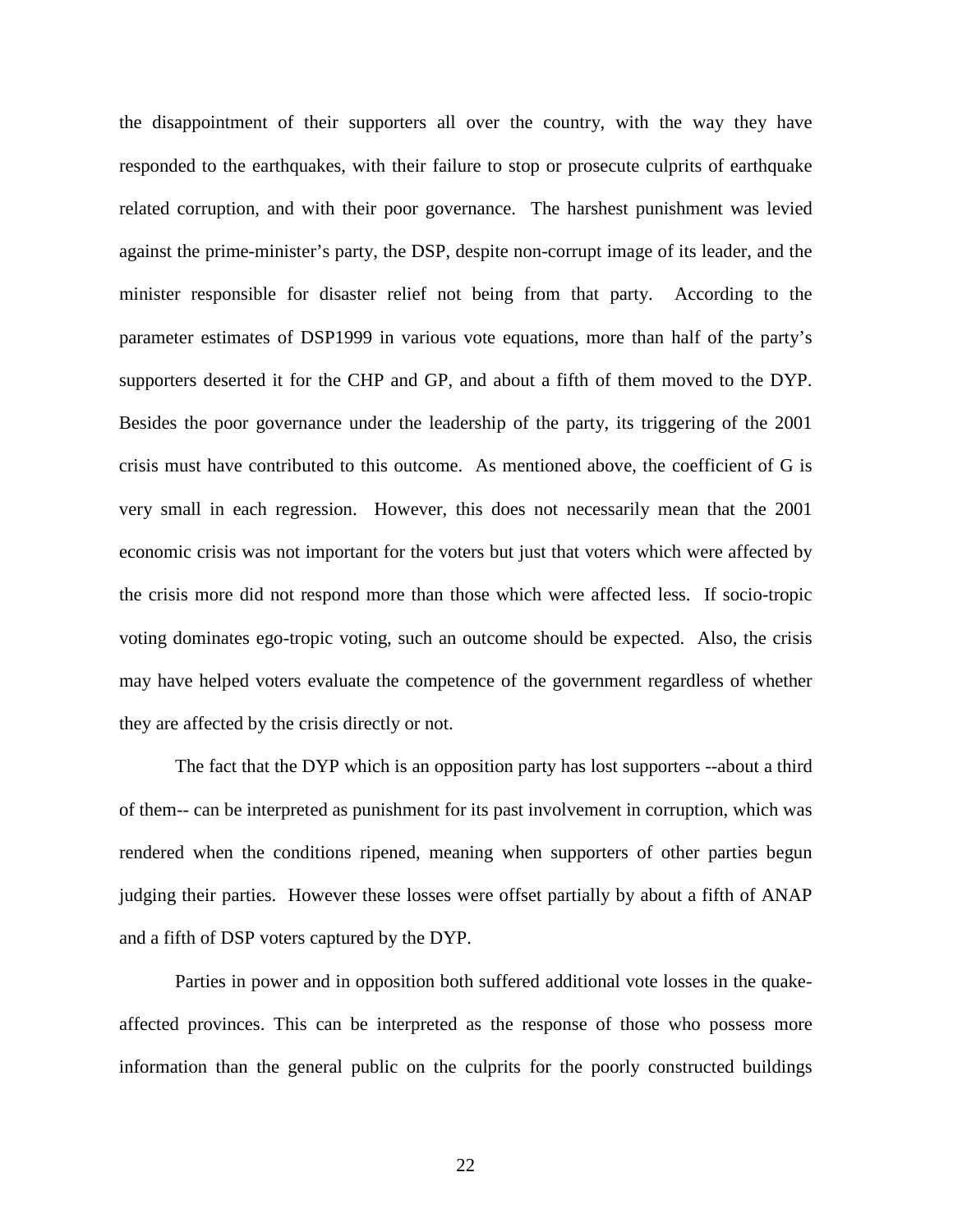which collapsed, and for the poor and corruption-tainted relief efforts. Among the incumbent parties, the MHP appears to have paid the highest price. Even though the party controlled virtually none of the municipalities in the area, it was in charge of the relief. Thus its punishment can be attributed to its poor and corrupt performance in providing relief. Indeed an analysis of the coefficients of the dummy variables reveal that votes gained by the MHP in Yalova and the GP in Sakarya, due to circumstances discussed above, reduced the votes that would have gone to the AKP. It appears that voters distinguish incumbent politicians who delivered from those who did not. In a recent paper, Cole et al. (2012) find that in India, fewer voters punish a ruling party when it responds vigorously to a disaster. The results obtained here is consistent with that.

Interestingly, the DSP, which had no mayors in the quake-ravaged cities, and was not directly involved with disaster relief, suffered only a negligible amount of extra loss. The fact that three parties which controlled the local administrations in the area, the ANAP, DYP and CHP were all dealt relatively high doses of punishment can be taken as an indication that facilitating the construction of defective buildings and profiting from it angered the voters. Because there are no parties which controlled local governments but not served in central government, we are unable to assess relative blame placed by voters on the central and local governments. A survey conducted by Adaman and Çarkoğlu (2001) however show that, in general, urban dwellers in Turkey, perceive central and local governments to be both corrupt but the former be more corrupt. Our results do not contradict this finding.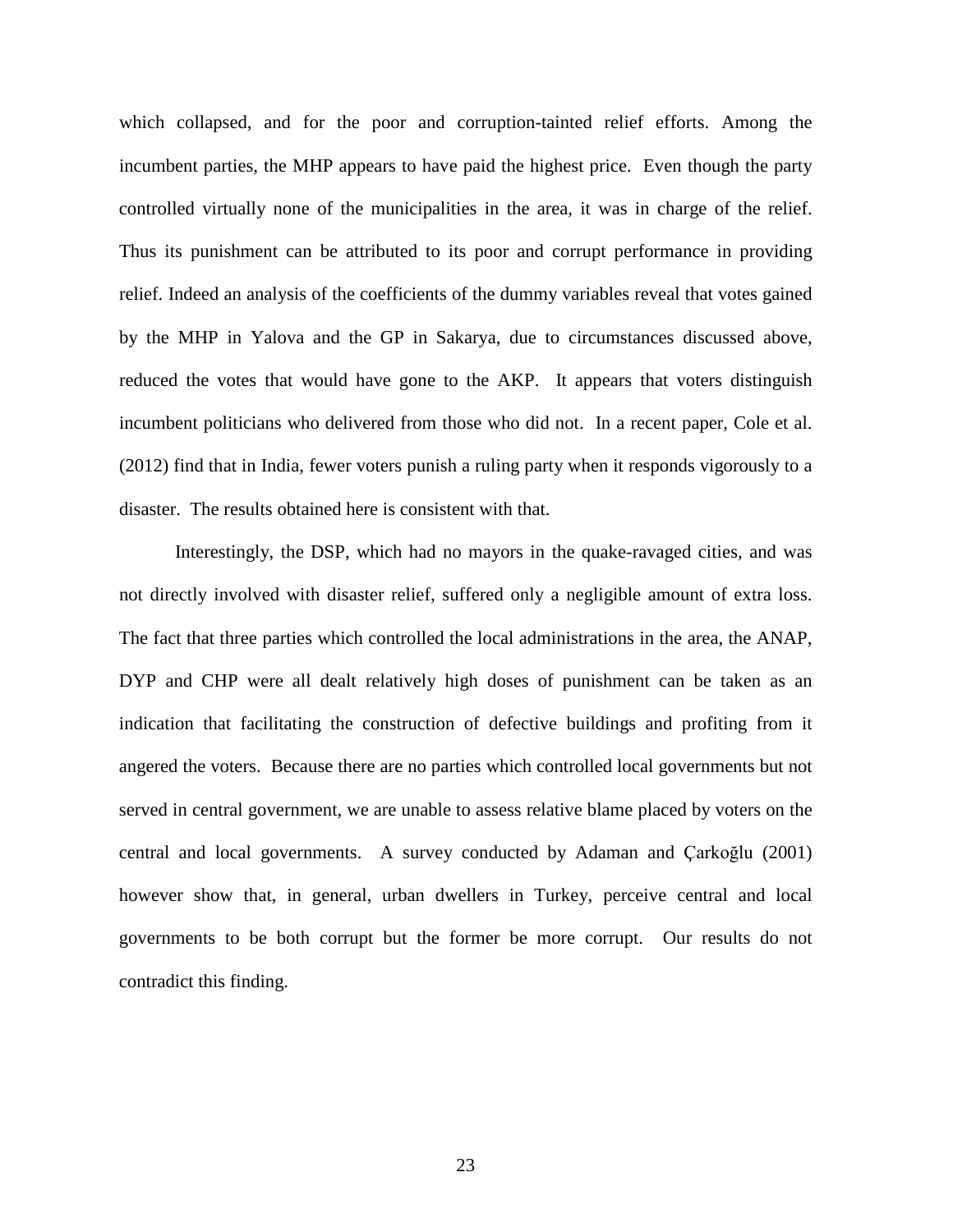#### **5. Conclusions**

Corruption usually makes little difference in the fortunes of politicians. Some recent studies suggest that it takes more than just exposure of corruption to get the voters to react. Politicians pay a significant price only when the corruption touches all political parties across the board, is not accompanied by good governance, and competent non-corrupt alternatives are available. Such conditions coalesced before the voters ousted all of the parties from the parliament in Turkey in 2002. In hindsight, it appears that during the two decades preceding the 2002 election, Turkish voters tried one-by-one all of the parties in the parliament, individually and in groups. After experiencing bad governance and corruption under each, they gradually deserted them. Only after all of the established parties got tainted by corruption and poor governance, including the last two that were tried, they reacted drastically. We pointed out that the corruption related to the 1999 earthquakes and emergence of a new viable party as an alternative, played crucial roles in that.

Extracting as much information as possible from the limited data at hand, we were able to show that, in casting their ballots in 2002, Turkish voters seem to have taken into account the performance of all parties that have contributed to the magnification of the earthquake disasters. Not just those ruling at the time of the earthquakes, but also other parties which were in power when the substandard buildings, were built were held accountable. Furthermore, the Turkish voters appear to have allocated the blame rationally, taking into consideration the division of labor in the central government, and the relative influences the parties had on local administrations. However, we should mention as a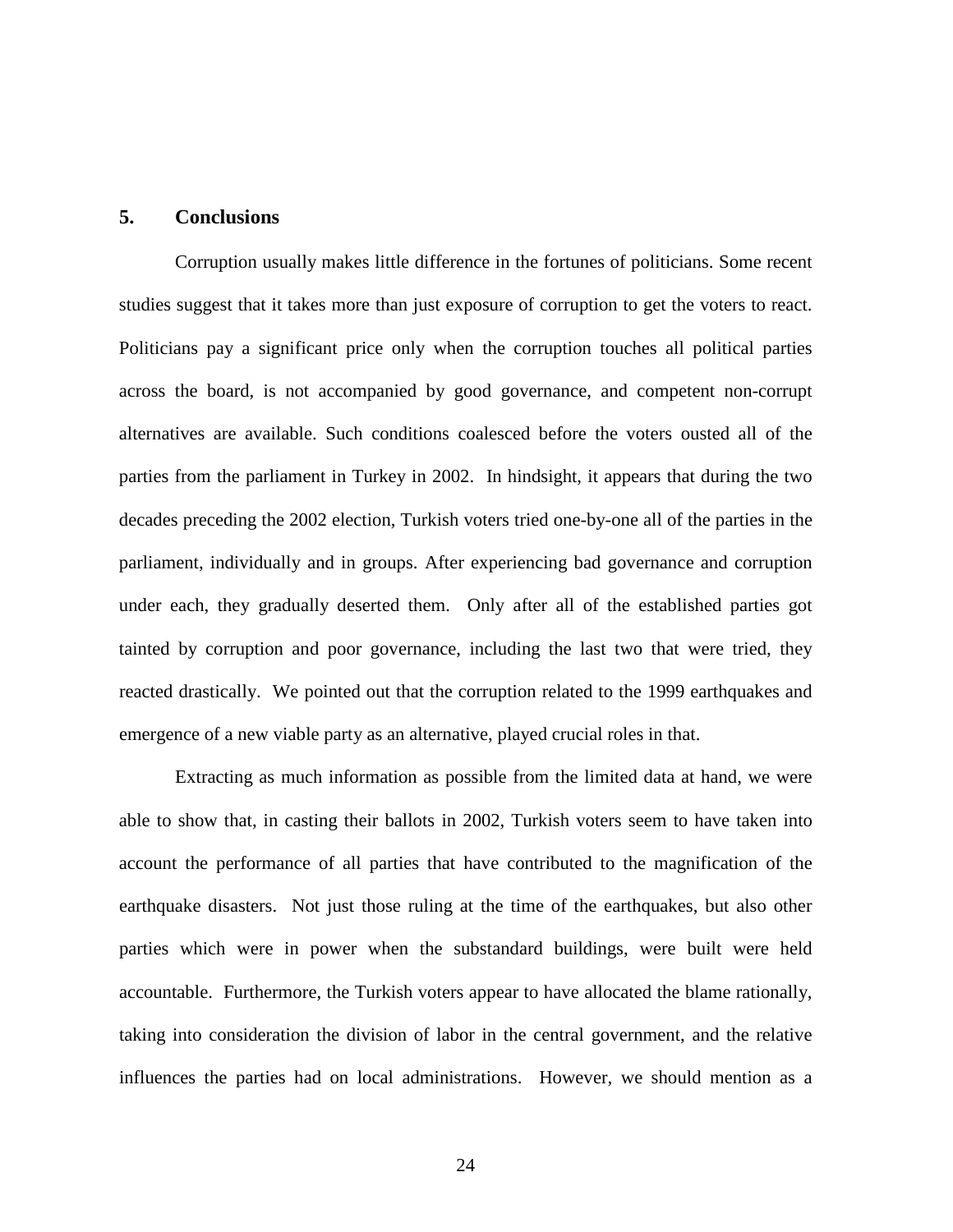caveat that the above interpretations are based on correlations. The links implied, while convincing and consistent with data, cannot be asserted with confidence as being causal. Also, we were not able to control for endogeneity fully.

Reaction of the voters to government incompetence and corruption was one of the factors which resulted in the emergence of a new party system. In 2002, more than half of the voters cast their ballots for a party different than the one they chose in 1999. Two new parties formed shortly before the election received more than two fifths of the votes. Another party, which was left outside the parliament during 1999-2002, received about a fifth of the votes, more than doubling its share in the previous election. Votes moved from the FP, MHP, ANAP and DYP to the AKP, from the DSP to the CHP, DYP and GP and from the DSP and ANAP to the DYP. Looking from another vantage point, the AKP captured almost all of the far-right Islamist, about half of the far-right nationalist, and more than half of the center-right votes in 2002. Transformation of the AKP from Islamist to conservative democrat, combined with other center-right parties deserting their traditional anti-establishment positions, played an important role in this but so did the corruption and incompetence exhibited by other parties. The earthquake-related corruption and incompetence which tainted all established parties provided the spark that caused the structural break in the political system.

25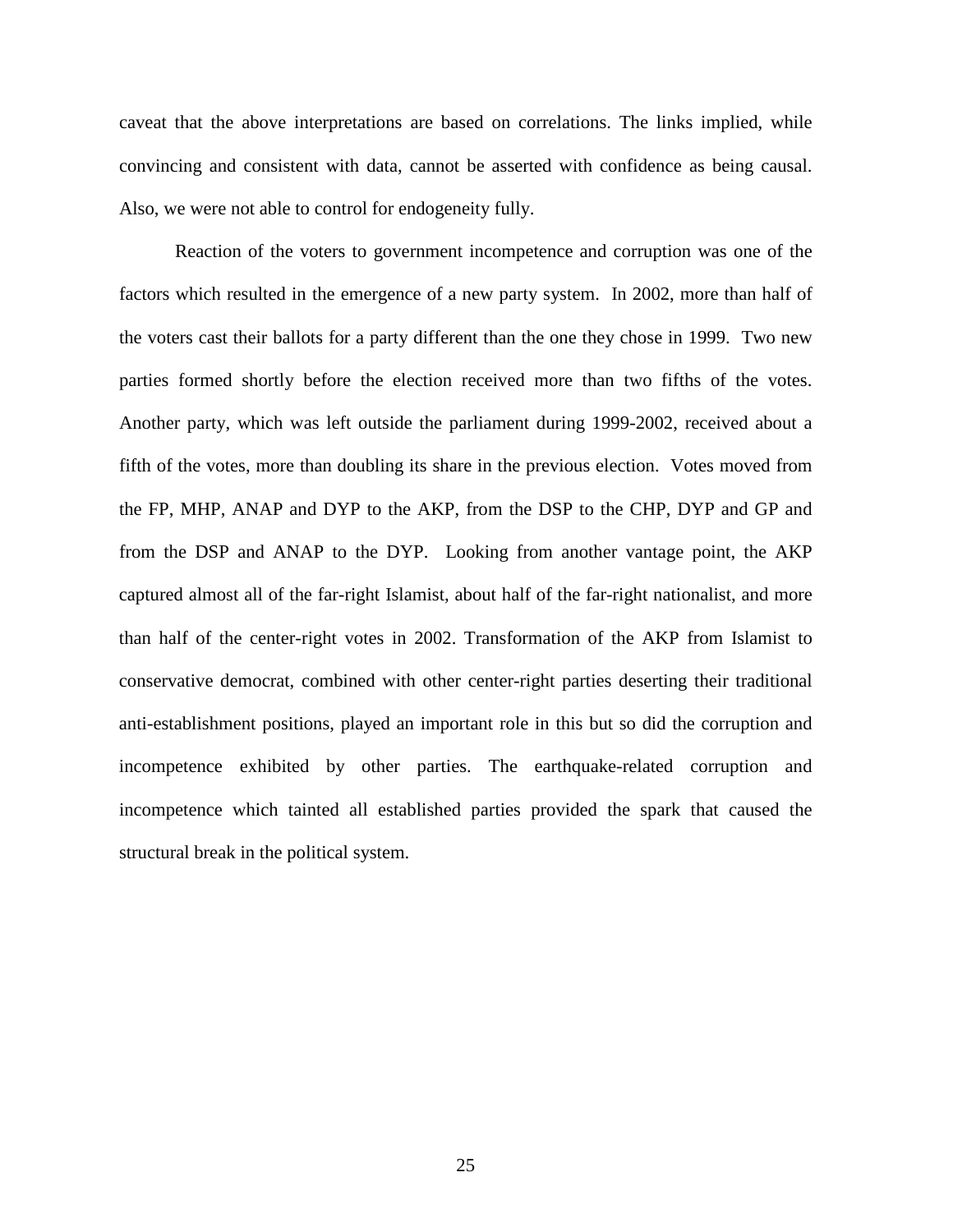#### **References**

Adaman, F. and Çarkoğlu, A. 2001. "Perceptions of central and local governments' engagement in corruptive activities: the case of Turkey." Working Paper No. 0103, Economic Research Forum (ERF), Cairo, Egypt.

Adserà, A., Boix, C. and Payne, M. 2003. "Are you being served? Political accountability and governmental performance." *Journal of Law, Economics and Organization,* 19, 445– 490.

Aizenman, J. and Kendall J. 2011. "The internationalization of venture capital." *Journal of Economic Studies*, 39, 488-511.

Akarca, A. T. 2011. "A prediction for AKP's nationwide vote share in the 12 June 2011 Turkish parliamentary election." *İktisat İşletme ve Finans*, 26 (302), 53-74.

Akarca, A. T. 2010. "Analysis of the 2009 Turkish election results from an economic voting perspective." *European Research Studies Journal*, 13 (3), 3-38.

Akarca, A. T. and Başlevent, C. 2011 "Persistence in Regional Voting Patterns in Turkey During a Period of Major Political Realignment." *European Urban and Regional Studies*, 18, 184-202.

Akarca A. T. and Başlevent C. 2009. "Inter-party Vote Movements in Turkey: The Sources of AKP Votes in 2007." *İktisat İşletme ve Finans*, 24 (285), 32-47.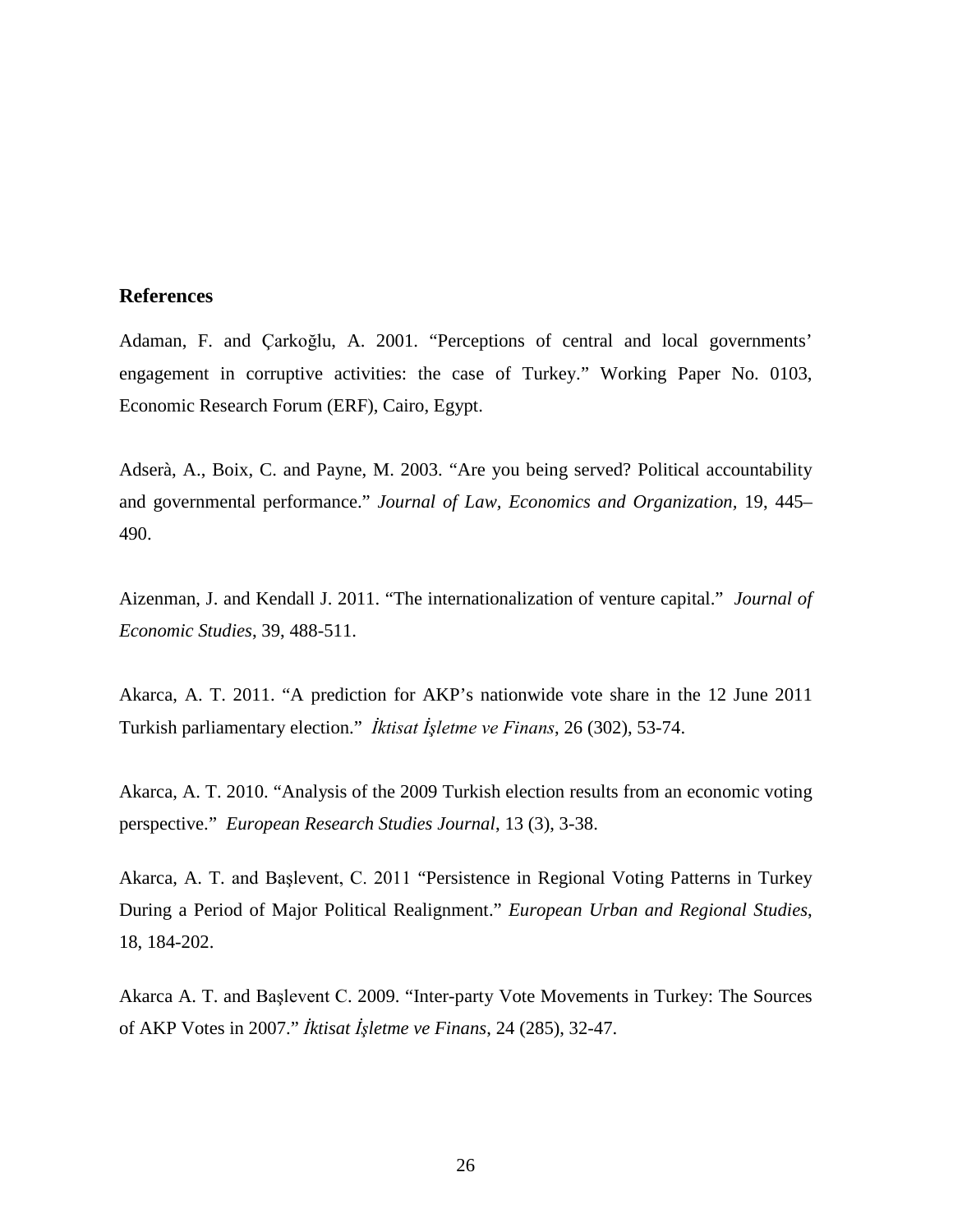Akarca, A. T. and Tansel, A. 2009. "Social, Political and Economic Determinants of Turkish Voter Choice in the 2002 Parliamentary Election." Working Paper No. 459, Economic Research Forum (ERF), Cairo, Egypt.

Akarca, A. T. and Tansel, A. 2007. "Social and economic determinants of Turkish voter choice in the 1995 parliamentary election." *Electoral Studies,* 26, 633-647.

Akarca, A. T. and Tansel, A. 2006. "Economic performance and political outcomes: an analysis of the Turkish parliamentary and local election results between 1950 and 2004." *Public Choice*, 129, 77-105.

Alesina, A. and Weder, B. 2002. "Do corrupt governments receive less foreign aid?" *American Economic Review*, 92, 1126-1137.

Anbarci, N., Escalares, M. and Register, C. 2006. "Traffic fatalities and public sector corruption." *Kyklos*, 59, 327-344.

Azfar, O. and Gurgur, T. 2008. "Does corruption affect health outcomes in the Philippines?" *Economics of Governance*, 9, 197–244.

Bahmani-Oskooee, M. and Goswami, G. 2005. "The impact of corruption on the black market premium." *Southern Economic Journal*, 71, 483-493.

Başlevent, C. and Akarca A. T. 2009. "Micro Evidence on Inter-Party Vote Movements in Turkey: Who Voted for AKP in 2002?" Paper presented at the 5th ECPR General Conference, Potsdam, Germany, 10-12 September.

Başlevent, C., Kirmanoğlu, H. and Şenatalar, B. 2005. "Empirical investigation of party preferences and economic voting in Turkey." *European Journal of Political Research*, 44, 547-562.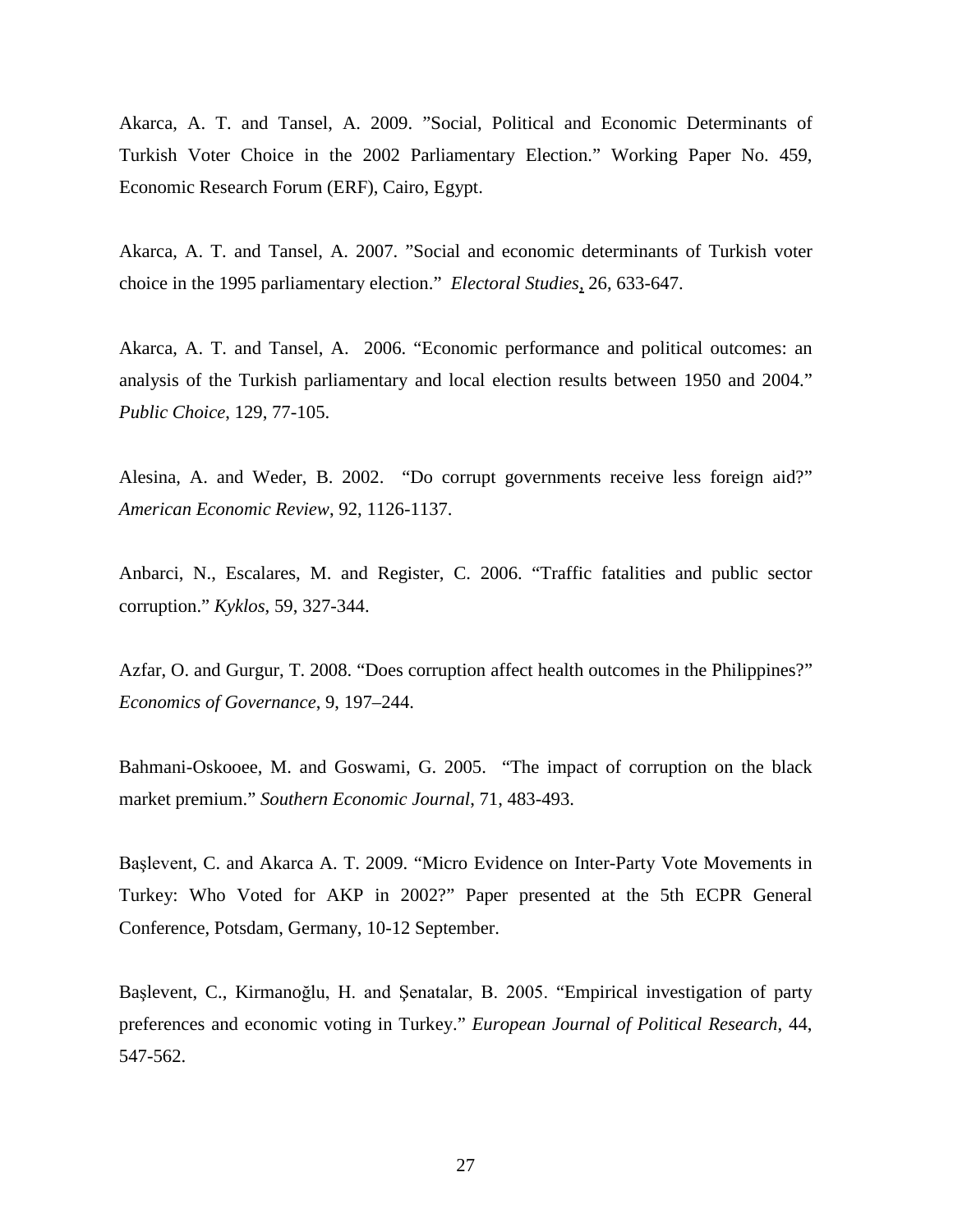Başlevent, C., Kirmanoğlu, H. and Şenatalar, B. 2004. "Voter profiles and fragmentation in the Turkish party system." *Party Politics*, 10, 307–324.

Besley, T. and Burgess, R. 2002. "The political economy of government responsiveness: theory and evidence from India." *Quarterly Journal of Economics,* 117, 1415–1451.

Blackburn, K., Bose, N. and Haque, M. E. 2010. "Endogenous corruption in economic development." *Journal of Economic Studies*, 37, 4-25.

Brunetti, A. and Weder, B. 2003. "A free press is bad news for corruption." *Journal of Public Economics,* 87, 1801–1824.

Chang, E. C. C., Golden, M. A. and Hill, S. J. 2010. "Legislative malfeasance and political accountability." *World Politics*, 62, 177-220.

Chong, A., De La O, A. L., Karlan, D. and Wantchekon, L. 2011. "Looking beyond the incumbent: the effects of exposing corruption on electoral outcomes." Working Paper No. 17679, National Bureau of Economic Research (NBER), Cambridge, Massachusetts.

Cole, S., Healy A., and Werker, E. 2012. "Do voters demand responsive governments? Evidence from Indian disaster relief." *Journal of Development Economics,* 97, 167–181.

Costas-Pérez, E, Solé-Ollé, A. and Sorribas-Navarro, P. 2012. "Corruption scandals, voter information, and accountability." *European Journal of Political Economy*, 28, 469-484.

Çağaptay, S. 2002. "The November 2002 elections and Turkey's new political era." M*iddle East Review of International Affairs*, 6, 42-48.

Çarkoğlu, A. 2002. "Turkey's November 2002 elections: a new beginning?" *Middle East Review of International Affairs*, 6, 30-41.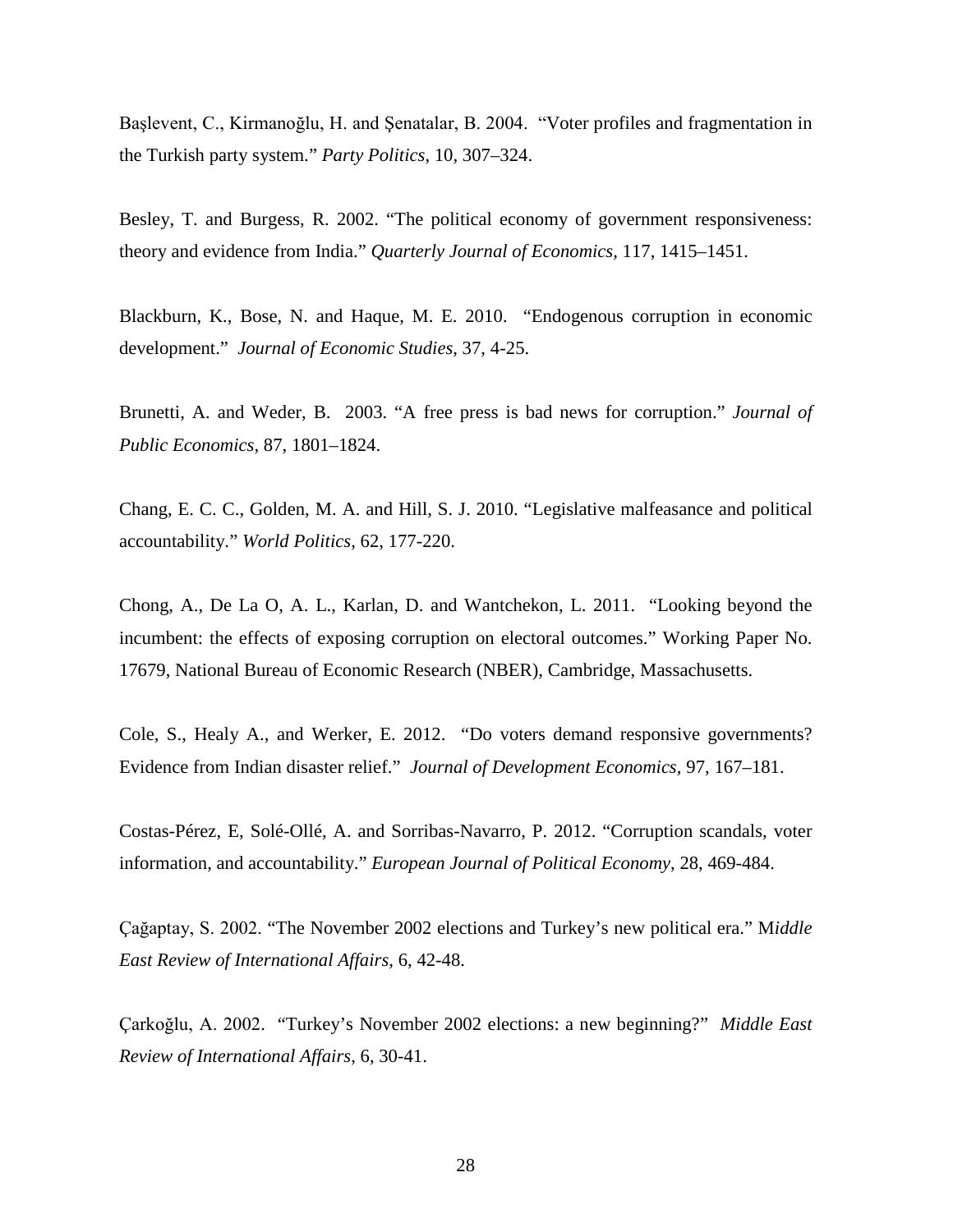De la Croix, D, and Delavallade C. 2009. "Growth, public investment and corruption with failing institutions." *Economics of Governance,* 10, 187-219.

Dimock, M. A. and Jacobson, G. C. 1995. "Checks and choices: the House Bank scandal's impact on voters in 1992." *Journal of Politics,* 57, 1143–1159.

Drury, A. C., Krieckhaus, J. and Lusztig, M. 2006. "Corruption, democracy and economic growth." *International Political Science Review*, 27, 121-136.

Escaleras, M., Anbarci, N. and Register C. A. 2007. "Public sector corruption and major earthquakes: a potential deadly interaction." *Public Choice*, 132, 209-230.

Escaleras, M., Lin, S. and Register, C. 2010. "Freedom of information acts and public sector corruption." *Public Choice*, 145, 435-460.

Fernández-Vázquez, P. and Rivero, G. 2011. "Electoral consequences of corruption charges in Andalucia (Spain), 2003-2007." Unpublished manuscript.

Ferraz, C. and Finan, F. 2008. "Exposing corrupt politicians: the effect of Brazil's publicly released audits on electoral outcomes." *Quarterly Journal of Economics,* 123, 703–745.

Freckleton, M., Wright, A. and Craigwell, R. 2012. "Economic growth, foreign direct investment and corruption in developed and developing countries." *Journal of Economic Studies,* 39, 639-652.

Freille, S. M., Haque, E. and Kneller, R. 2007. "A contribution to the empirics of press freedom and corruption." *European Journal of Political Economy,* 23, 838–862.

Gentzkow, M., Glaeser, E. L. and Goldin, C. 2004. "The rise of the fourth estate: how newspapers became informative and why it mattered." In Glaeser, E. L. and Goldin, C. (eds.), *Corruption and reform: lessons from America's economic history.* Chicago: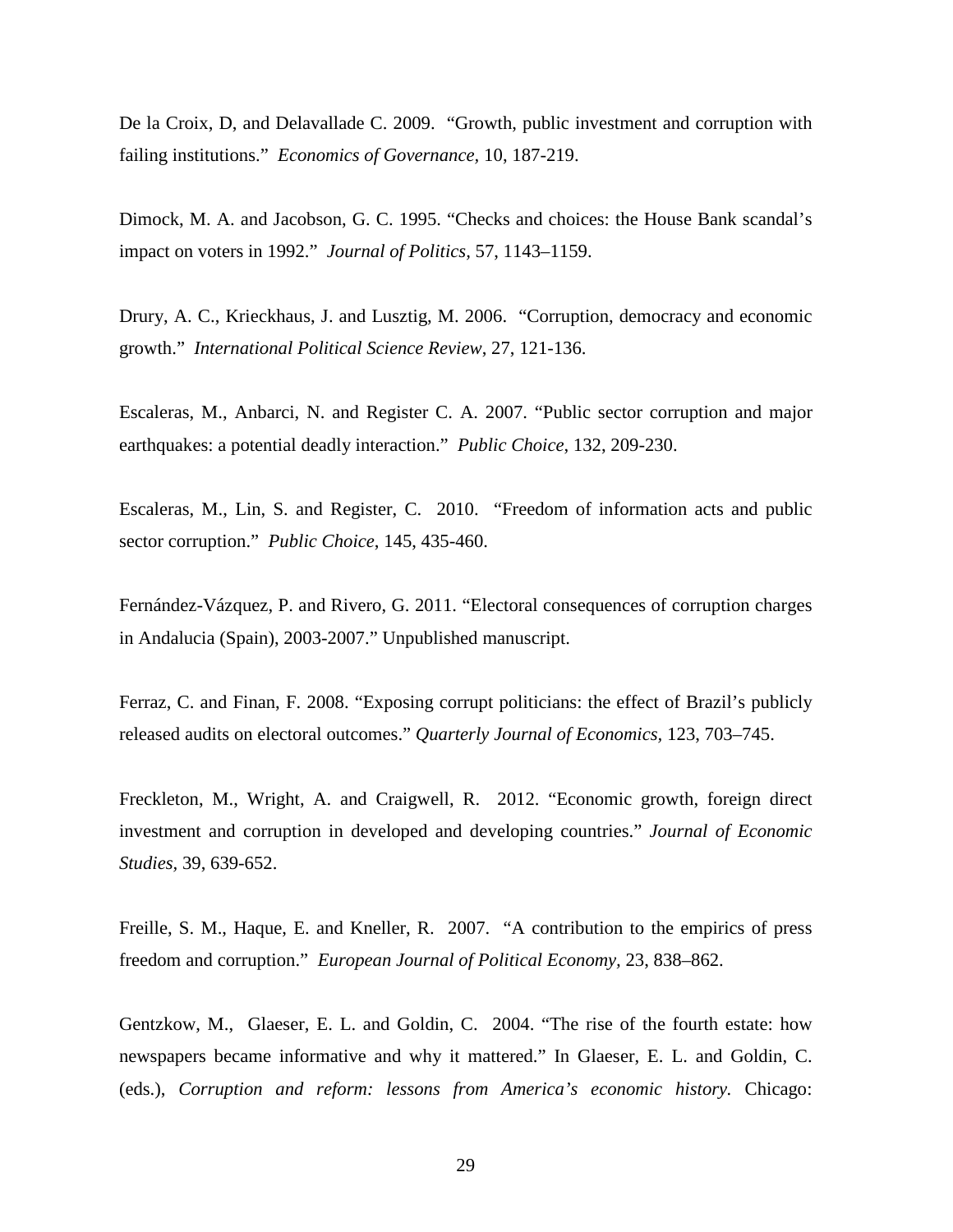University of Chicago Press.

Golden, M. A. 2006. "Some puzzles of political corruption in modern advanced democracies." Paper presented at the annual meeting of the Japan Political Science Association, 29 December 2006, Tokyo, Japan.

Green, P. 2005. "Disaster by design: corruption, construction and catastrophe." *British Journal of Criminology*, 45, 528-546.

Habib, M. and Zurawicki, L. 2002. "Corruption and direct foreign investment." *Journal of International Business Studies*, 33, 291-307.

Henderson, J. V. and Kuncoro, A. 2011. "Corruption and local democratization in Indonesia: the role of Islamic parties." *Journal of Development Economics*, 94, 164–180.

Johnson, N. D., La Fountain, C. L. and Yamarik, S. 2011. "Corruption is bad for growth (even in the United States)." *Public Choice*, 147, 377-393.

Kholdy, S. and Sohrabian, A. 2008. "Foreign direct investment, financial markets, and political corruption." Journal of Economic Studies, 35, 486-500.

Kinzer, S. 2001. "Turkey's political earthquake." *Middle East Quarterly*, 20, 41-48.

Klasnja, M. and Tucker, J. 2013. "The Economy, Corruption, and the Vote: Evidence from Experiments in Sweden and Moldova." *Electoral Studies*, 32, 536–543.

Lederman, D. Loayza, N. V. and Soares, R. R. 2005. "Accountability and corruption: political institutions matter." *Economics and Politics,* 17, 1–35.

Lewis-Beck, M. S. and Paldam, M. 2000. "Economic voting: an introduction." *Electoral Studies*, 19, 113-121.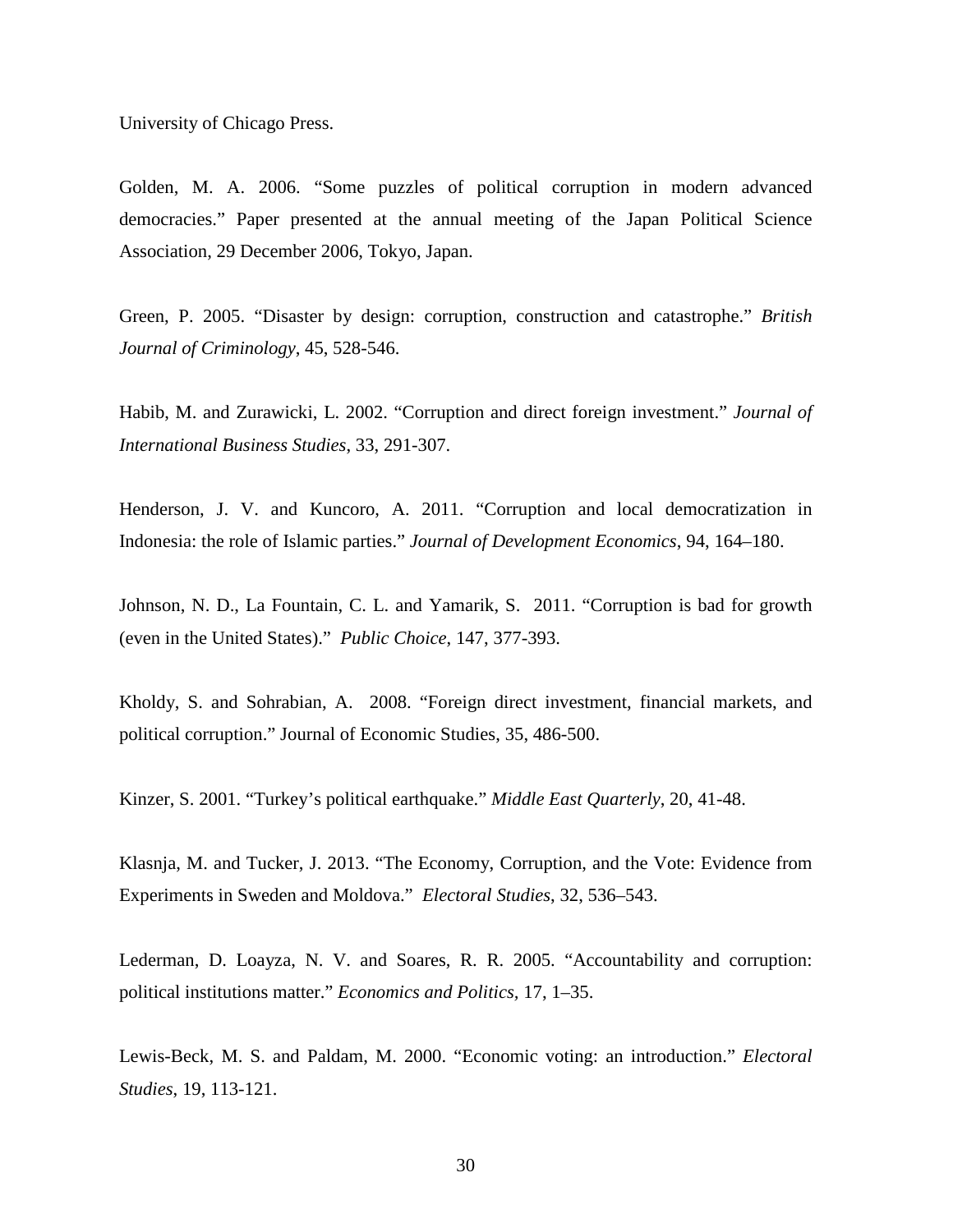Lewis-Beck, M. S. and Stegmaier, M. 2008. "The economic vote in transitional democracies." *Journal of Elections, Public Opinion and Parties*, 18, 303–323.

Lewis-Beck, M. S. and Stegmaier, M. 2007. "Economic models of voting." In R. Dalton and H. Klingemann (eds.), *The Oxford Handbook of Political Behavior*, 518-537. Oxford: Oxford University Press.

Lewis-Beck, M. S. and Stegmaier, M. 2000. "Economic determinants of electoral outcomes." *Annual Review of Political Science*, 3, 183-219.

Manzetti, L. and Wilson, C. J. 2007. "Why do corrupt governments maintain public support?" *Comparative Political Studies*, 40, 949-970.

Mauro, P. 1997. "The effects of corruption on growth, investment and government expenditure: a cross-country analysis." In Elliot, K. A. (ed.), *Corruption and Global Economy,* 83-107, Institute for International Economics: Washington, D.C.

Mauro, P. 1995. "Corruption and growth." *Quarterly Journal of Economics*, 110, 681-712.

Méon, P. and Sekkat, K. 2005. "Does corruption grease or sand the wheels of growth." *Public Choice*, 122, 69-97.

Mo, P. 2001. "Corruption and economic growth." *Journal of Comparative Economics*, 29, 66-79.

Murphy, K., Shleifer, A. and Vishny, R. 1993. "Why is rent-seeking so costly to growth?" *American Economic Review*, 83, 409-414.

<span id="page-33-0"></span>Murphy, K., Shleifer, A. and Vishny, R. 1991. "The allocation of talent: implications for growth." *Quarterly Journal of Economics*, 106, 503-530.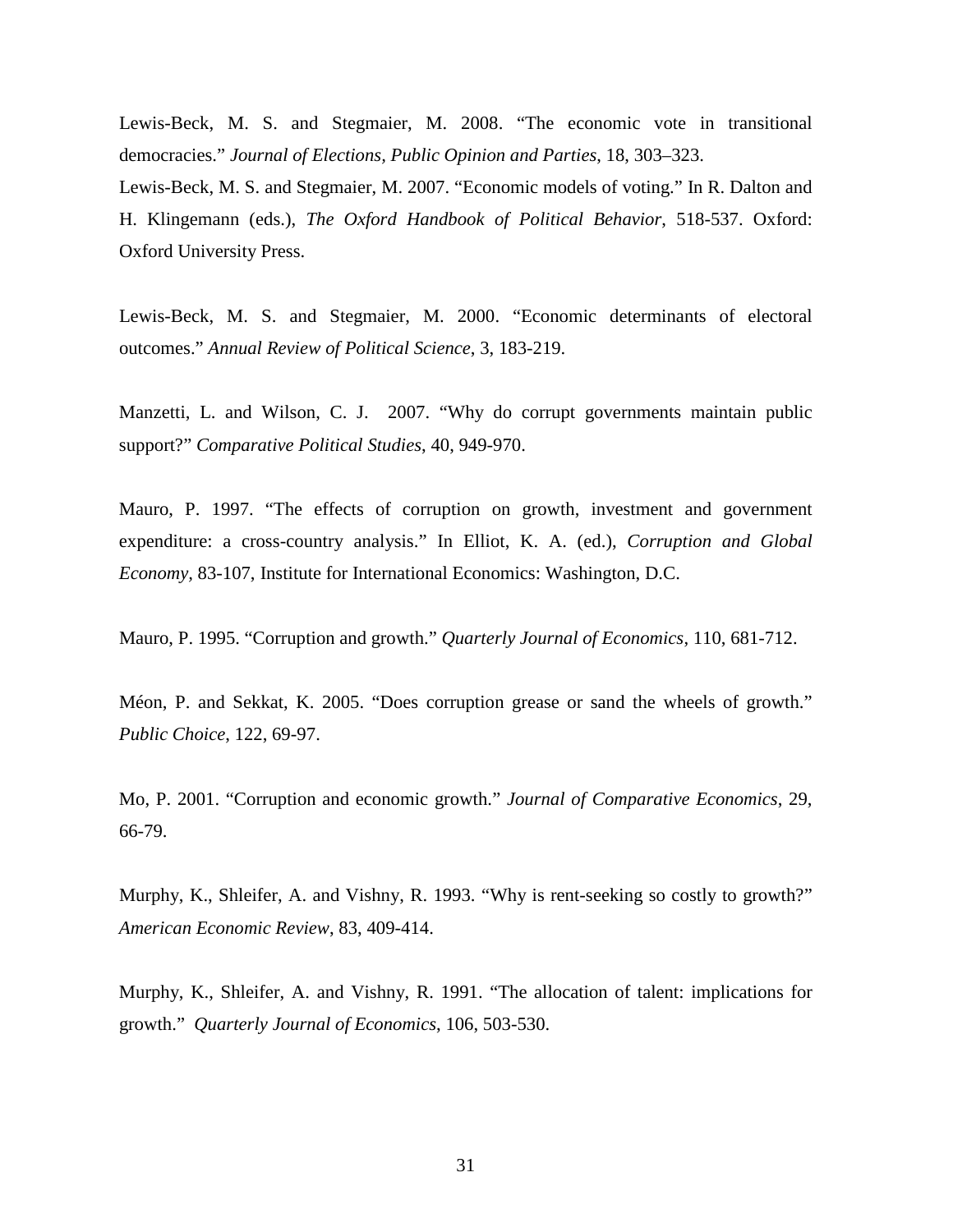Öniş, Z. 2006. "Globalization and party transformation: Turkey's Justice and Development Party in perspective." In P. Burnell (ed.), *Globalizing Democracy: Party Politics in Emerging Democracies,* 122-140, London: Routledge.

Öniş, Z. and Keyman, E. F. 2003. "A new path emerges." *Journal of Democracy*, 14, 95- 107.

Özel, S. 2003. "Turkey at the polls: after the tsunami," *Journal of Democracy*, 14, 80-94.

Özmen, B. 2000a. "17 Ağustos 1999 İzmit körfezi depreminin hasar durumu (rakamsal verilerle)" (Damage caused by 17 August 1999 Gulf of İzmit earthquake: quantitative data), report number TDV/DR 010-53, Türkiye Deprem Vakfı, Ankara.

Özmen, B. 2000b. "12 Kasım 1999 Düzce depreminin konut ve işyeri hasarları (Rakamsal Verilerle)," (Residential and commercial building damages caused by 12 November 1999 Düzce earthquake). In Özmen, B. and Bağcı B. (eds), 12 Kasım Düzce depremi raporu (Report on 12 November 1999 Düzce earthquake, pp. 155-214), Ankara: Bayındırlık ve İskan Bakanlığı, Afet İşleri Genel Müdürlüğü, Deprem Araştırma Dairesi.

Pellegrini, L. and Gerlagh, R. 2008. "Causes of corruption: a survey of cross-country analyses and extended results." *Economics of Governance*, 9, 245-263.

Pellegrini, L. and Gerlagh, R. 2004. "Corruption effects on growth and its transmission channels." *Kyklos*, 57, 429-456.

Peters, J. G. and Welch, S. 1980. "The effects of charges of corruption on voting behavior in congressional elections." *American Political Science Review,* 74, 697–708.

Pierdzioch, C. and Emrich, E. 2013. "A note on corruption and national Olympic success." *Atlantic Economic Journal*, 41, 405–411.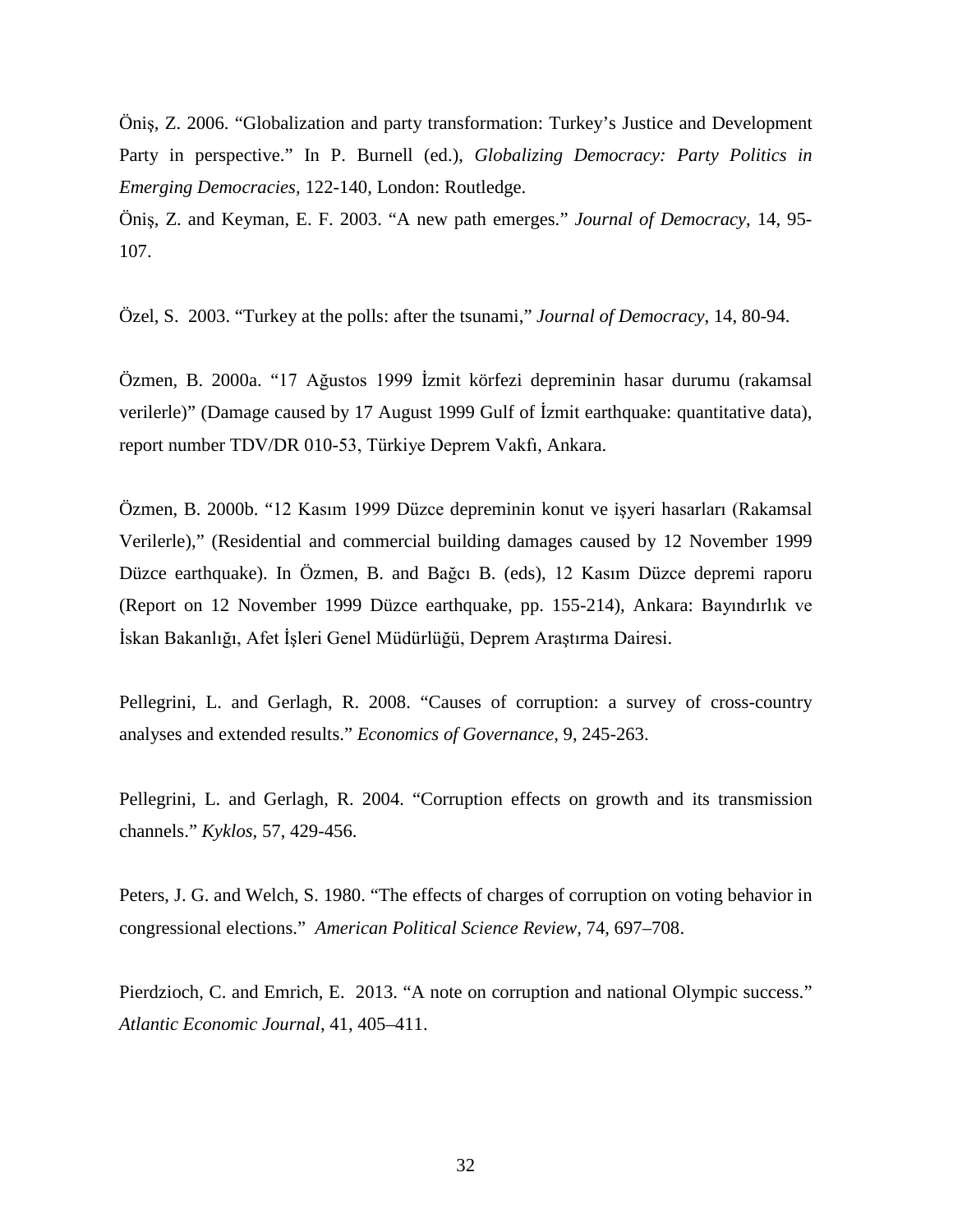Ratbek, D. 2014. "Corruption and growth: The role of governance, public spending, and economic development." *Economic Modelling*, 37, 202–215.

Reed, S. R. 2005. "Japan: haltingly toward a two-party system." In Gallagher, M. and Mitchell, P. (eds.), *The Politics of Electoral Systems* (pp. 277-293), Oxford: Oxford University Press.

Rousseeuw, P.J. 1984. "Least median of squares regression." *Journal of the American Statistical Association*, 79, 871–880.

Rousseeuw, P.J. and Van Driessen, K. 2000. "An algorithm for positive-breakdown regression based on concentration steps." In W. Gaul, O. Opitz, and M. Schader (eds.), *Data Analysis: Scientific Modeling and Practical Application* (pp. 335–346). New York: Springer-Verlag.

SAS. 2008. *SAS/STAT 9.2 User's Guide*. Cary, North Carolina: SAS Institute Inc.

Schleiter, P. and Voznaya, A. M. 2014. "Party system competitiveness and corruption." *Party Politics*, forthcoming.

Stockemer, D. 2013. "Corruption and turnout in presidential elections: A macro-level quantitative analysis." *Politics and Policy*, 41, 189-212.

Tanzi, V. and Davoodi, H. 1997. "Corruption, public investment and growth." Working Paper No. 97/139, International Monetary Fund, Washington, D.C.

Teles, V. K. 2007. "Institutional quality and endogenous economic growth." *Journal of Economic Studies*, 34, 29-41.

Welch, S. and Hibbing, J. R. 1997. "The effects of charges of corruption on voting behavior in congressional elections, 1982–1990." *Journal of Politics,* 59, 226–239.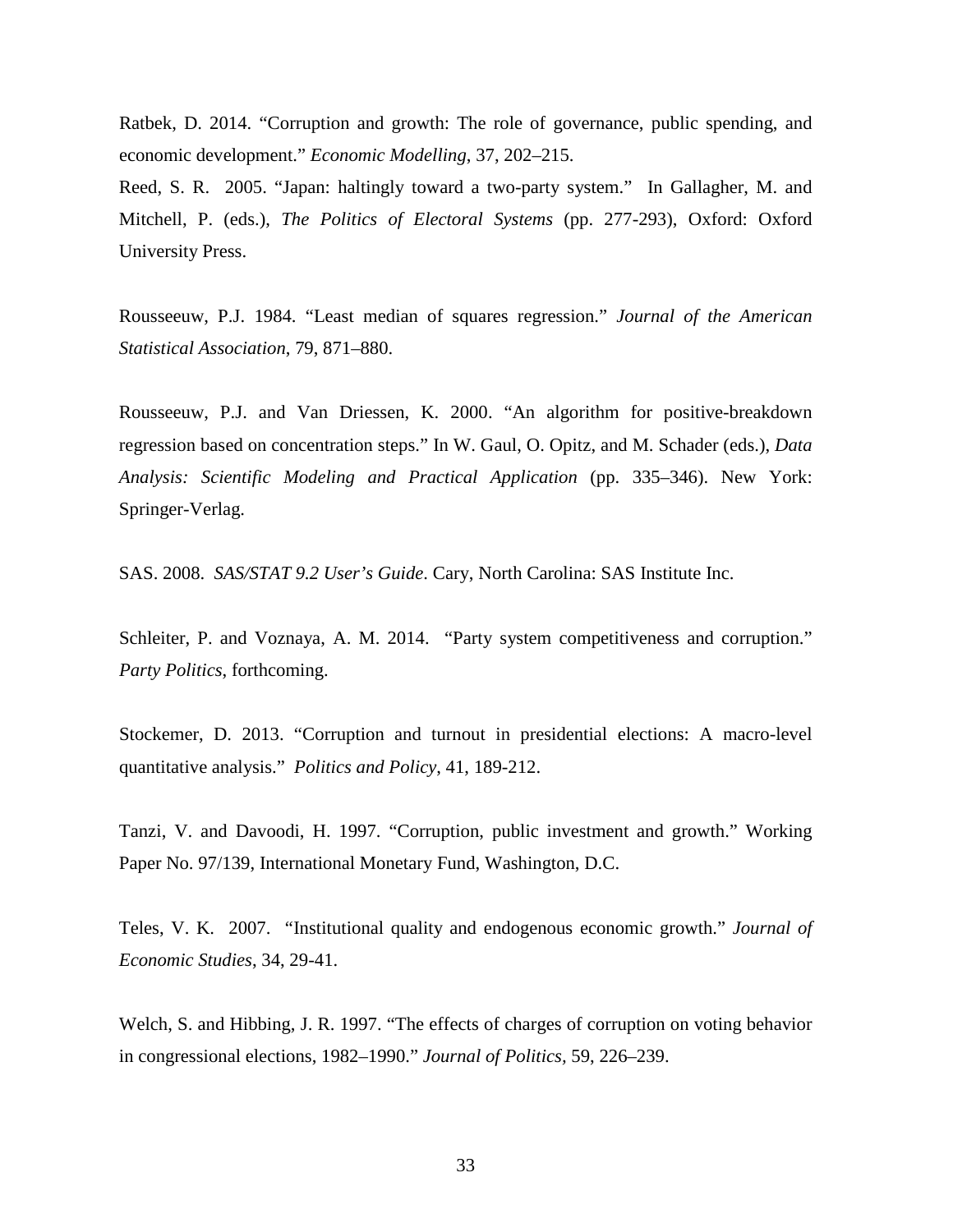Zaman, A., Rousseeuw, P.J. and Orhan, M. 2001. "Econometric applications of highbreakdown robust regression techniques." *Econometrics Letters*, 71, 1–8.

Zelekha, Y and Sharabi, E. 2012. "Corruption, institutions and trade. *Economics of Governance,* 13, 169–192.

Zellner, A. 1962. "An Efficient Method of Estimating Seemingly Unrelated Regressions and Tests for Aggregation Bias," *Journal of the American Statistical Association*, 57, 348-368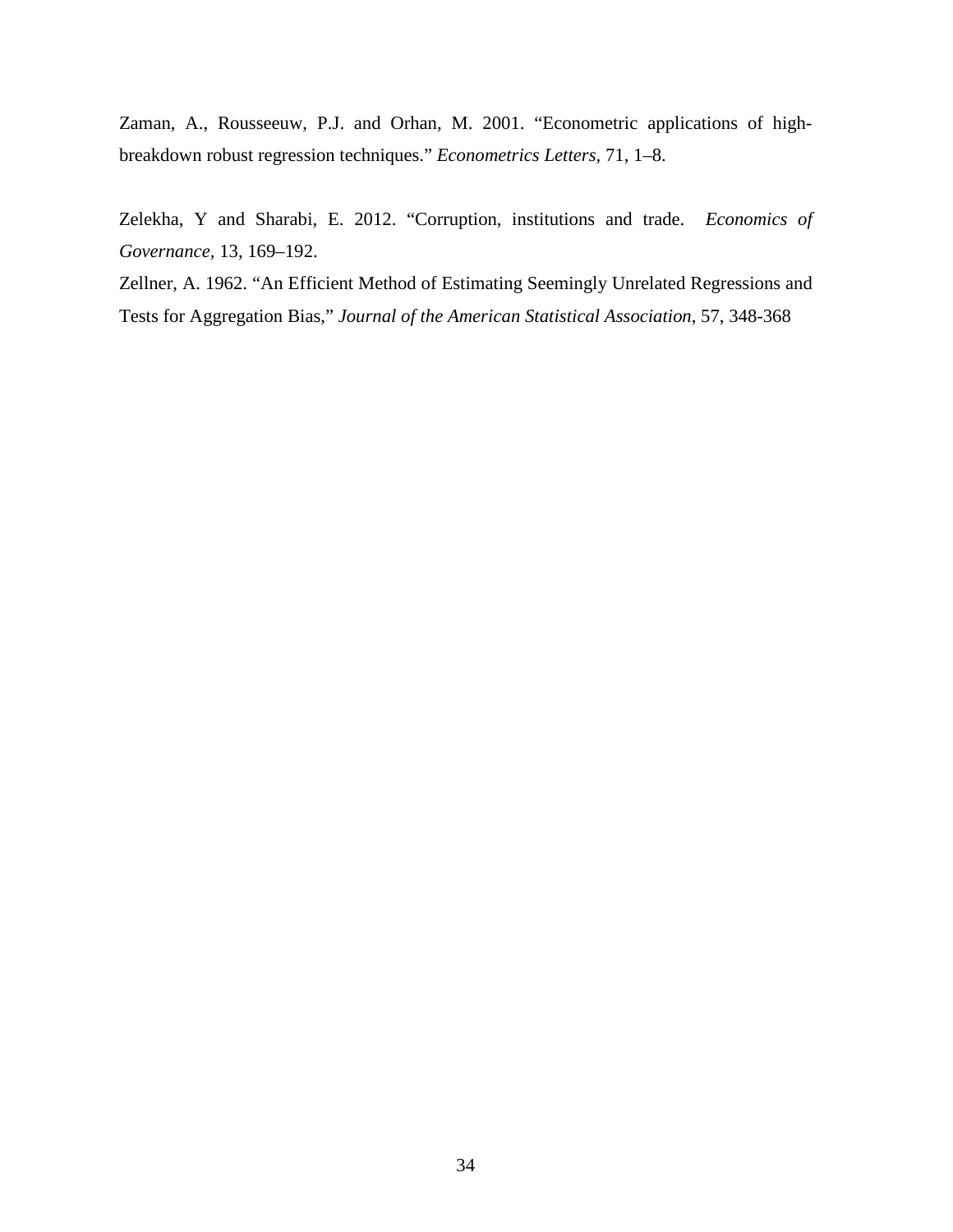| Table 1:                                       |
|------------------------------------------------|
| Property damage caused by the 1999 earthquakes |

| <b>PROVINCES</b> | Residences and businesses with heavy damage |                         |  |  |  |  |
|------------------|---------------------------------------------|-------------------------|--|--|--|--|
|                  | <b>Total</b>                                | Per ten thousand people |  |  |  |  |
| Bolu             | 2750                                        | 101.61                  |  |  |  |  |
| <b>Bursa</b>     | 128                                         | 0.60                    |  |  |  |  |
| Düzce            | 15134                                       | 481.57                  |  |  |  |  |
| Eskişehir        | 111                                         | 1.57                    |  |  |  |  |
| İstanbul         | 3306                                        | 3.30                    |  |  |  |  |
| Kocaeli          | 41041                                       | 340.28                  |  |  |  |  |
| Sakarya          | 29701                                       | 392.78                  |  |  |  |  |
| Yalova           | 14473                                       | 858.46                  |  |  |  |  |
| Zonguldak        | 114                                         | 1.85                    |  |  |  |  |

Notes:

In 1999 the administrative division of the country was slightly different. The table is based on the structure prevailing in 2002.

#### Source:

Figures on the first column are provided by the General Directorate of Disaster Affairs (Ministry of Public Works and Settlement, the Republic of Turkey) and reflects the most recent revision dated 22 April 2003. The second column is obtained by dividing the figures in the first column by the province's 2000 population given by the Turkish Statistical Institute (Prime Ministry, the Republic of Turkey) and then multiplying by 10,000.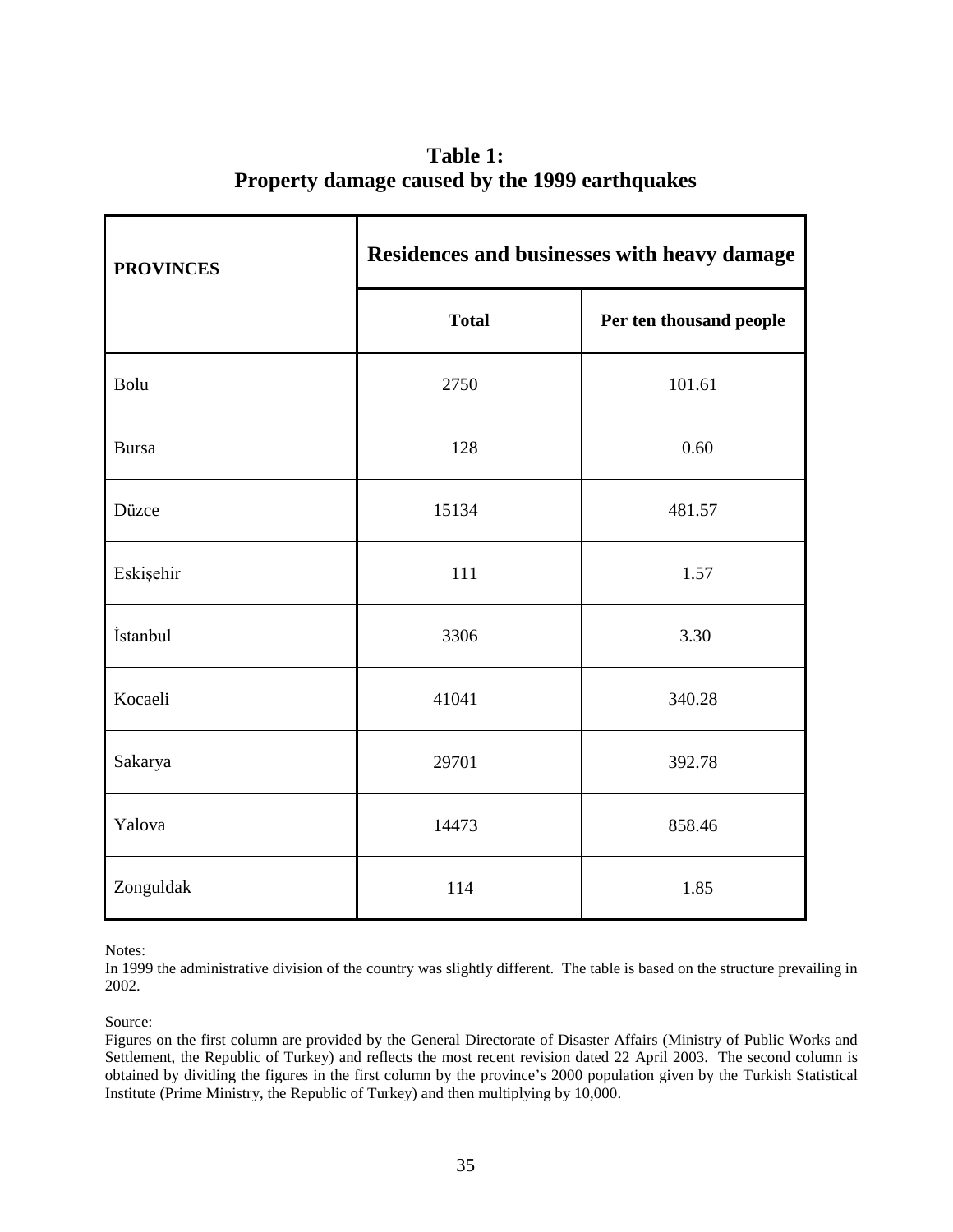**Table 2: The ruling parties between 1983 and 2002** 

| <b>POLITICAL PARTIES</b>                                                    | <b>PERIODS</b>                                                                                  | <b>PRIME</b><br><b>MINISTER</b><br><b>FROM THE</b><br>PARTY? | <b>COALITION</b><br><b>GOVERNMENT?</b>       |
|-----------------------------------------------------------------------------|-------------------------------------------------------------------------------------------------|--------------------------------------------------------------|----------------------------------------------|
| Motherland Party (ANAP)                                                     | Dec. 1983 – Nov. 1991<br>Mar. 1996 - June 1996<br>June 1997 – Jan. 1999<br>May 1999 - Nov. 2002 | <b>YES</b><br><b>YES</b><br><b>YES</b><br>NO                 | NO<br><b>YES</b><br><b>YES</b><br><b>YES</b> |
| True Path Party (DYP)                                                       | Nov. 1991 - Mar. 1996<br>Mar. 1996 – June 1997                                                  | <b>YES</b><br>N <sub>O</sub>                                 | <b>YES</b><br><b>YES</b>                     |
| Republican People's Party (CHP) /<br>Social Democratic Populist Party (SHP) | Nov. 1991 – Mar. 1996                                                                           | N <sub>O</sub>                                               | <b>YES</b>                                   |
| Welfare Party (RP)                                                          | June 1996 – June 1997                                                                           | <b>YES</b>                                                   | <b>YES</b>                                   |
| Democratic Left Party (DSP)                                                 | June 1997 – Jan. 1999<br>Jan. 1999 - Nov. 2002                                                  | NO.<br><b>YES</b>                                            | <b>YES</b><br><b>YES</b>                     |
| <b>Nationalist Action Party (MHP)</b>                                       | May 1999 – Nov. 2002                                                                            | N <sub>O</sub>                                               | <b>YES</b>                                   |

Notes:

Source:

Turkish Grand National Assembly web site (www.tbmm.gov.tr/kutuphane/hukumetler.html).

In paranthesis are the Turkish acronyms of political parties. Between November 1991 and February 1995 the Social Democratic Populist Party (SHP) was one of the two ruling parties. It joined the Republican People's Party (CHP) in February 1995 after which the coalition government continued until March 1996 with the latter party as the official partner. The Democratic Left Party (DSP), Nationalist Action Party (MHP) and Motherland Party (ANAP) were the incumbents at the time of the earthquakes.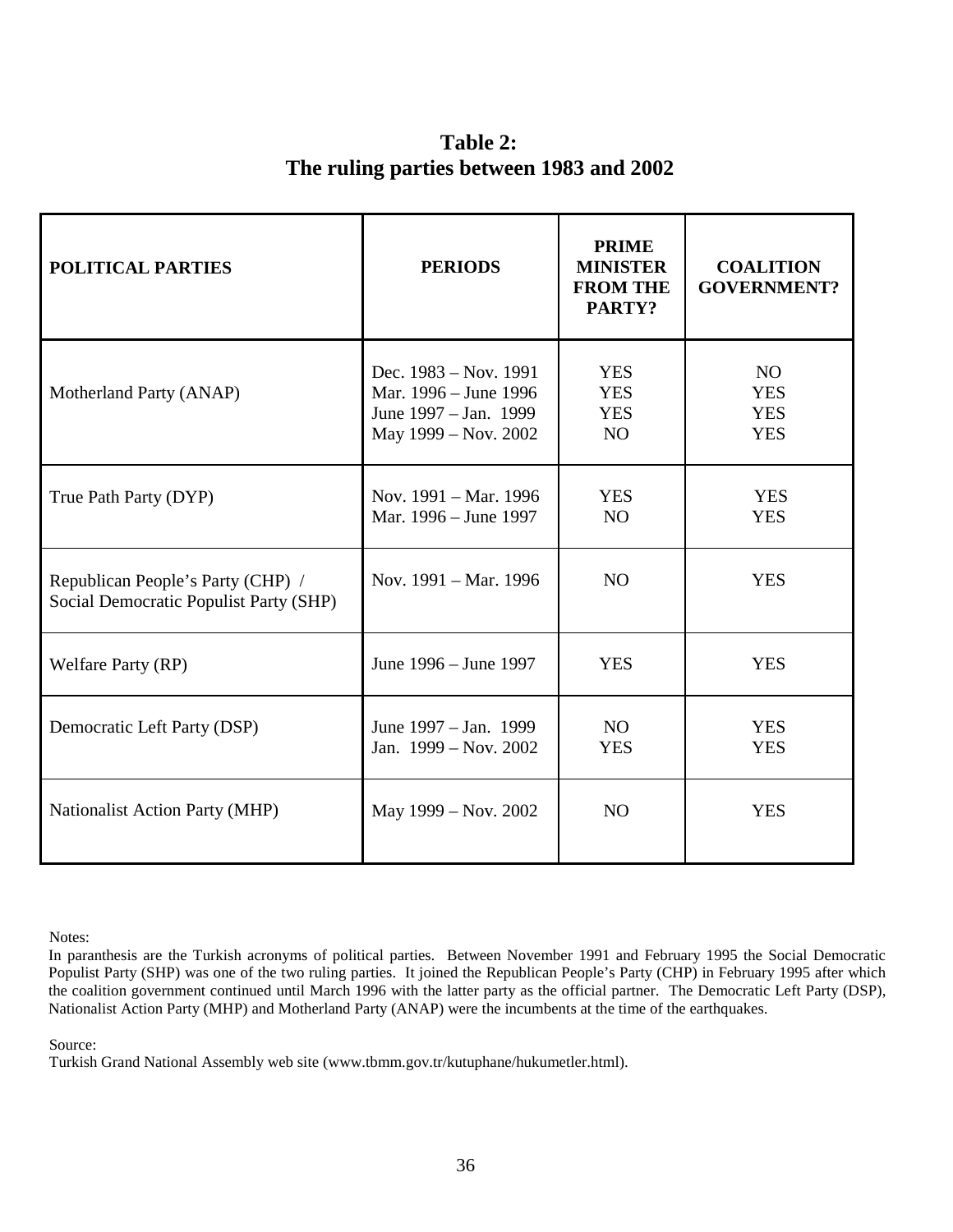# **Table 3:**

|                                                                             | <b>Number of Mayors</b> |                |  |  |  |
|-----------------------------------------------------------------------------|-------------------------|----------------|--|--|--|
| <b>POLITICAL PARTIES</b>                                                    | 1989-1994               | 1994-1999      |  |  |  |
| Motherland Party (ANAP)                                                     | $\overline{7}$          | 13             |  |  |  |
| True Path Party (DYP)                                                       | 8                       | 3              |  |  |  |
| Republican People's Party (CHP) &<br>Social Democratic Populist Party (SHP) | 11                      | $\overline{2}$ |  |  |  |
| Welfare Party (RP)                                                          | $\overline{0}$          | 8              |  |  |  |
| Democratic Left Party (DSP)                                                 | $\overline{0}$          | $\overline{0}$ |  |  |  |
| Nationalist Action Party (MHP)                                              | $\overline{0}$          | 1              |  |  |  |
| <b>TOTAL</b>                                                                | 26                      | 27             |  |  |  |

**Party affiliations of mayors of district centers in which at least 1% of the residences suffered heavy earthquake damage in 1999** 

Notes:

District centers with more than 1 percent heavy damage are the following: Bolu, Düzce, Akçakoca Cumayeri, Çilimli, Gölyaka, Gümüşova, Kaynaşlı, Avcılar, Büyükçekmece, İzmit, Gölcük, Karamürsel, Körfez, Adapazarı, Akyazı, Geyve, Hendek, Karapürçek, Karasu, Kocaali, Sapanca, Yalova, Altınova, Çiftlikköy, Çınarcık and Termal. Between 1989 and 2002 the administrative division of the country has changed. The table is based on the structure prevailing in 2002. Termal was not within the boundaries of any municipality at the time of the 1989 election. Party affiliations of some mayors changed between two elections. The table reflects the distributions immediately after the elections in 1984 and 1989. In paranthesis are the Turkish acronyms of political parties. The Republican People's Party was closed between 1983 and 1993. This party and the Social Democratic Populist Party entered the 1994 local elections seperately but they merged in 1995.

Source:

Compiled by authors, using the data provided by the Turkish Statistical Institute (Prime Ministry, the Republic of Turkey) on the results of the 1984 and 1989 elections, and by Özmen (2000a and 2000b) on the property damage caused by the 1999 earthquakes.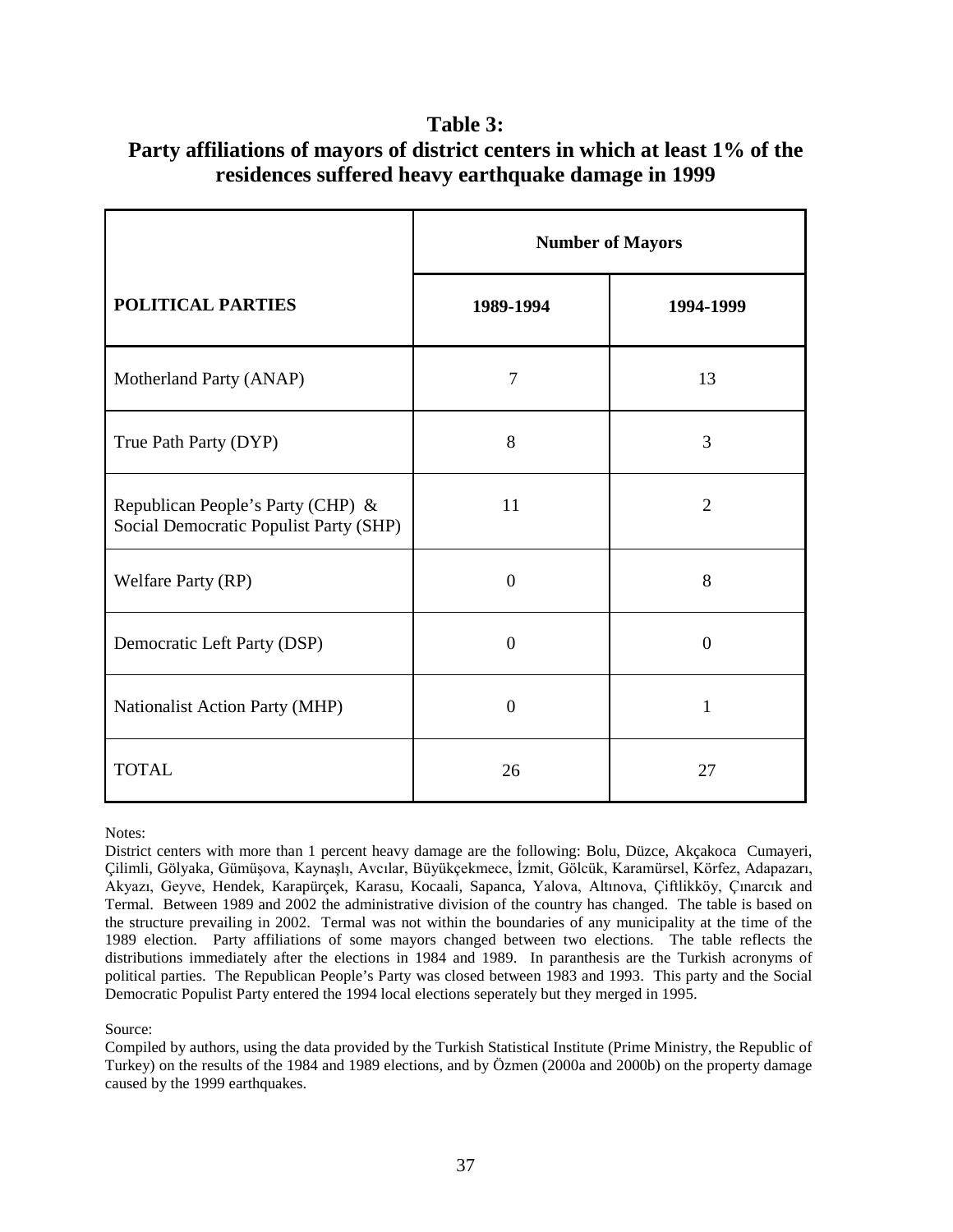| Independent<br>Variables | Mean    | <b>Standard Deviation</b> | Minimum          | Maximum |
|--------------------------|---------|---------------------------|------------------|---------|
| <b>AKP2002</b>           | 28.59   | 9.05                      | 7.07             | 44.22   |
| <b>ANAP2002</b>          | 4.19    | 1.70                      | 1.04             | 8.05    |
| <b>CHP2002</b>           | 13.81   | 5.48                      | 4.25             | 26.86   |
| <b>DSP2002</b>           | 1.00    | 0.56                      | 0.27             | 3.23    |
| DYP2002                  | 9.11    | 4.15                      | 1.27             | 19.06   |
| GP2002                   | 5.12    | 3.70                      | 0.84             | 20.80   |
| MHP2002                  | 7.60    | 2.56                      | 3.16             | 15.74   |
| <b>NV2002</b>            | 19.66   | 5.23                      | 10.23            | 28.80   |
| <b>ANAP1999</b>          | 10.72   | 3.46                      | 4.52             | 19.32   |
| CHP1999                  | 7.22    | 3.14                      | 2.33             | 16.34   |
| <b>DSP1999</b>           | 17.13   | 8.90                      | 3.00             | 39.91   |
| DYP1999                  | 11.81   | 3.72                      | 4.38             | 21.57   |
| FP1999                   | 12.55   | 5.85                      | 2.93             | 26.48   |
| MHP1999                  | 18.48   | 6.22                      | 8.08             | 33.80   |
| NVOTE1999                | 11.30   | 3.37                      | 5.54             | 20.02   |
| S                        | 5.28    | 0.52                      | 4.32             | 6.83    |
| $\mathbf U$              | 0.57    | 0.12                      | 0.36             | 0.91    |
| W                        | 0.14    | 0.04                      | 0.06             | 0.23    |
| Q                        | 0.36    | 1.40                      | $\boldsymbol{0}$ | 8.58    |
| $\mathbf G$              | $-7.63$ | 6.10                      | $-20.10$         | 9.73    |

# **Table 4: Descriptive Statistics**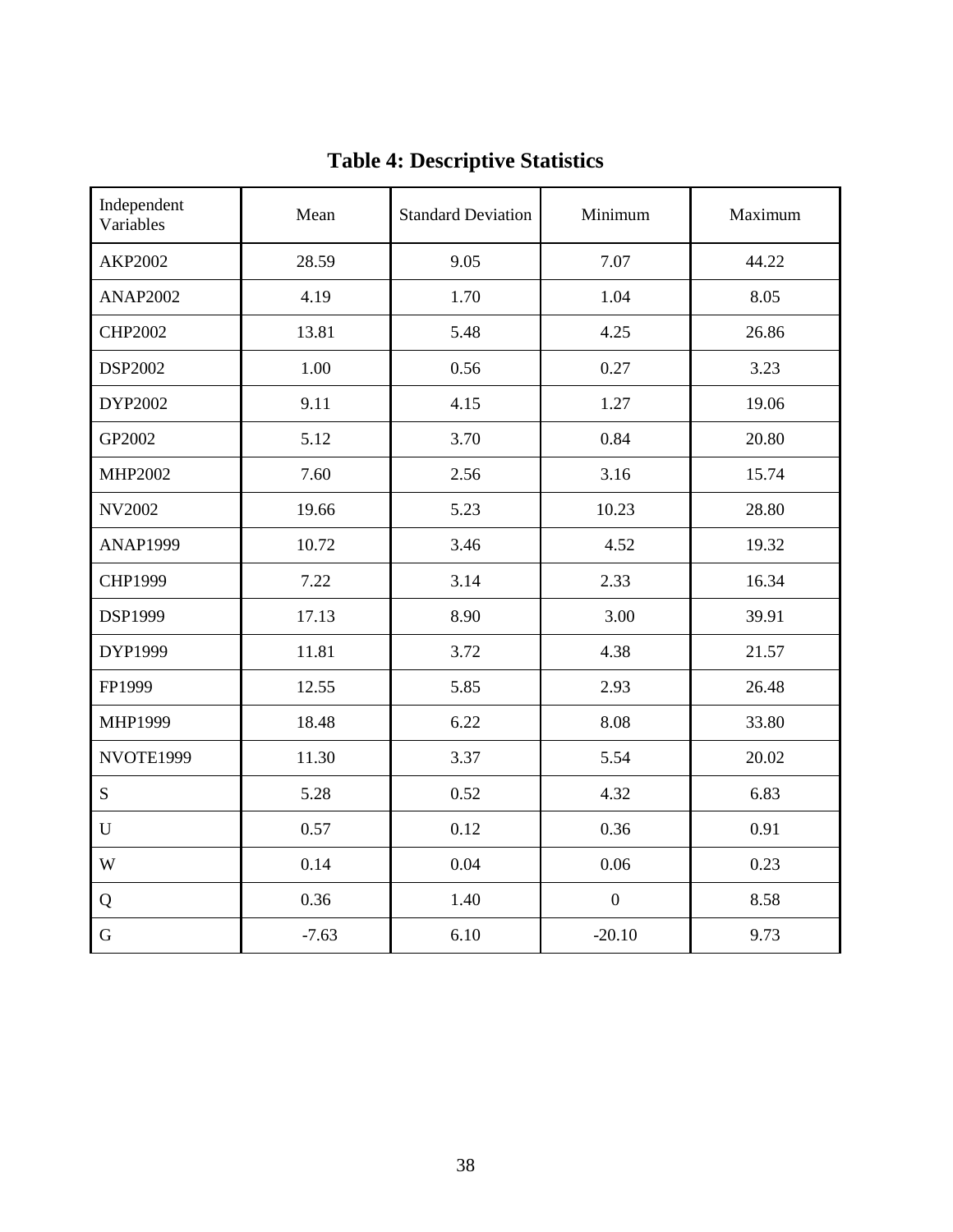#### Notes:

2002 vote shares of the Justice and Development Party (AKP), Republican People's Party (CHP), Young Party (GP), Democratic Left Party (DSP), Nationalist Action Party (MHP), Motherland Party (ANAP), True Path Party (DYP) and those not voted are represented by the symbols: AKP2002, CHP2002, GP2002, DSP2002, MHP2002, ANAP2002, DYP2002 and NV2002, respectively. Similarly, the 1999 vote shares of the Virtue Party (FP), CHP, DSP, MHP, ANAP, DYP and those not voted are represented by the symbols: FP1999, CHP1999, DSP1999, MHP1999, ANAP1999, DYP1999 and NV1999, respectively. S, U, and W represent the mean years of schooling, the urbanization rate, and the proportion of women in non-agricultural employment, respectively. G stands for the growth rate of per capita real GDP in 2001. Q stands for the number of residences and businesses which suffered heavy damage in the 1999 earthquakes, per hundred people.

#### Sources of data:

The vote shares of political parties are computed using the data provided by the Turkish Statistical Institute (Prime Ministry, the Republic of Turkey) on the results of the 1999 and 2002 elections. S, U, and W variables are computed utilizing the 2000 Census data provided by the Turkish Statistical Institute. In computing mean years of schooling (S) for each province, 15, 11, 8, and 5 years of schooling are attributed respectively, to university, high school, middle school, and primary school graduates in the province. Two years' worth of schooling is assumed for those who are literate but not a graduate of any school. The Q variable is constructed by dividing the second column of Table 1 by 100.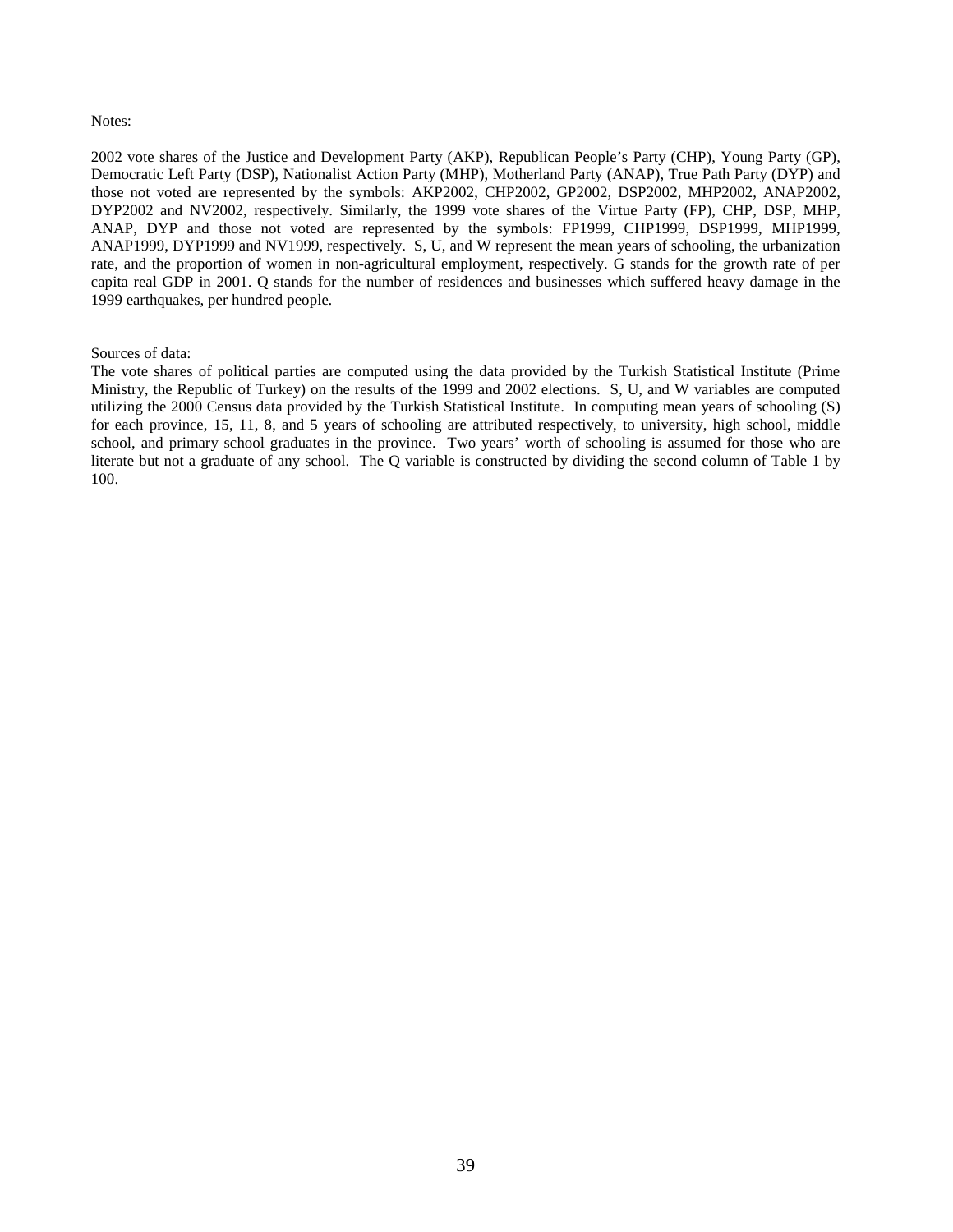### **Table 5: Correlation Coefficients**

|                   | AKP                      | <b>ANAP</b>     | <b>CHP</b>         | DSP             | <b>DYP</b>   | GP            | MHP             | NV                 | <b>ANAP</b>  | <b>CHP</b>      | <b>DSP</b>      |
|-------------------|--------------------------|-----------------|--------------------|-----------------|--------------|---------------|-----------------|--------------------|--------------|-----------------|-----------------|
|                   | 2002                     | 2002            | 2002               | 2002            | 2002         | 2002          | 2002            | 2002               | 1999         | 1999            | 1999            |
|                   | $- - - -$                | -----           | -----              | $- - - - -$     | -----        | -----         | -----           | -----              | -----        | $- - - - -$     | -----           |
| AKP2002           | 1.00                     | $-0.28$         | $-0.76$            | $-0.61$         | $-0.42$      | $-0.47$       | $-0.18$         | 0.07               | $-0.42$      | $-0.35$         | $-0.68$         |
| ANAP2002          | $-0.28$                  | 1.00            | 0.19               | 0.45            | 0.42         | 0.09          | 0.12            | $-0.31$            | 0.51         | $-0.11$         | 0.32            |
| CHP2002           | $-0.76$                  | 0.19            | 1.00               | 0.52            | 0.23         | 0.40          | 0.05            | $-0.24$            | 0.23         | 0.67            | 0.61            |
| DSP2002           | $-0.61$                  | 0.45            | 0.52               | 1.00            | 0.43         | 0.53          | $-0.11$         | $-0.36$            | 0.46         | 0.05            | 0.77            |
| DYP2002           | $-0.42$                  | 0.42            | 0.23               | 0.43            | 1.00         | 0.26          | 0.18            | $-0.56$            | 0.44         | $-0.14$         | 0.43            |
| GP2002            | $-0.48$                  | 0.09            | 0.40               | 0.53            | 0.26         | 1.00          | $-0.15$         | $-0.49$            | 0.39         | $-0.04$         | 0.74            |
| MHP2002           | $-0.18$                  | 0.12            | 0.05               | $-0.11$         | 0.18         | $-0.15$       | 1.00            | $-0.09$            | $-0.00$      | 0.02            | $-0.14$         |
| NV2002            | 0.07                     | $-0.31$         | $-0.24$            | $-0.36$         | $-0.56$      | $-0.49$       | $-0.09$         | 1.00               | $-0.17$      | 0.10            | $-0.48$         |
| ANAP1999          | $-0.42$                  | 0.51            | 0.23               | 0.46            | 0.44         | 0.39          | $-0.00$         | $-0.17$            | 1.00         | $-0.29$         | 0.56            |
| CHP1999           | $-0.35$                  | $-0.11$         | 0.67               | 0.05            | $-0.14$      | $-0.04$       | 0.02            | 0.10               | $-0.29$      | 1.00            | $-0.03$         |
| DSP1999           | $-0.68$                  | 0.32            | 0.61               | 0.77            | 0.43         | 0.74          | $-0.14$         | $-0.48$            | 0.56         | $-0.03$         | 1.00            |
| DYP1999           | 0.03                     | 0.28            | $-0.20$            | 0.05            | 0.70         | $-0.02$       | 0.13            | $-0.40$            | 0.14         | $-0.28$         | $-0.01$         |
| FP1999            | 0.83                     | $-0.39$         | $-0.67$            | $-0.60$         | $-0.62$      | $-0.46$       | $-0.28$         | 0.31               | $-0.54$      | $-0.19$         | $-0.71$         |
| MHP1999           | 0.49                     | $-0.09$         | $-0.37$            | $-0.51$         | $-0.08$      | $-0.45$       | 0.58            | 0.02               | $-0.46$      | $-0.03$         | $-0.60$         |
| NV1999            | 0.04                     | $-0.33$         | $-0.14$            | $-0.34$         | $-0.58$      | $-0.36$       | $-0.21$         | 0.85               | $-0.14$      | 0.09            | $-0.37$         |
| S                 | $-0.32$                  | 0.00            | 0.51               | 0.14            | 0.11         | 0.39          | 0.02            | $-0.27$            | 0.34         | 0.05            | 0.45            |
| U                 | $-0.03$                  | $-0.46$         | 0.13               | $-0.12$         | $-0.32$      | 0.23          | $-0.16$         | 0.02               | $-0.10$      | 0.02            | 0.21            |
| W                 | $-0.55$                  | 0.25            | 0.58               | 0.44            | 0.19         | 0.54          | $-0.15$         | $-0.25$            | 0.51         | 0.04            | 0.71            |
| G                 | 0.04                     | $-0.01$         | $-0.09$            | $-0.10$         | $-0.10$      | $-0.29$       | $-0.08$         | 0.29               | $-0.03$      | $-0.01$         | $-0.16$         |
| Q                 | 0.15                     | $-0.02$         | $-0.14$            | $-0.08$         | $-0.15$      | 0.23          | $-0.06$         | $-0.08$            | 0.28         | $-0.22$         | 0.05            |
| SAKARYA           | 0.11                     | $-0.09$         | $-0.19$            | $-0.10$         | $-0.13$      | 0.55          | $-0.18$         | $-0.09$            | 0.04         | $-0.15$         | $-0.01$         |
| YALOVA            | $-0.05$                  | 0.02            | $-0.01$            | $-0.02$         | $-0.10$      | 0.00          | 0.18            | 0.12               | 0.32         | $-0.11$         | 0.04            |
|                   |                          |                 |                    |                 |              |               |                 |                    |              |                 |                 |
|                   |                          |                 |                    |                 |              |               |                 |                    |              |                 |                 |
|                   |                          |                 |                    |                 |              |               |                 |                    |              |                 |                 |
|                   | <b>DYP</b>               | FP              | MHP                | NV              | S            | U             | W               | G                  | Q            | SAKARYA YALOVA  |                 |
|                   | 1999                     | 1999            | 1999               | 1999            |              |               |                 |                    |              |                 |                 |
|                   | $\overline{\phantom{a}}$ | -----           | -----              | -----           | -----        | $\frac{1}{2}$ | -----           | $\sim$ $\sim$      |              | - - -           |                 |
| AKP2002           | 0.03                     | 0.83            | 0.49               | 0.04            | $-0.32$      | $-0.04$       | $-0.55$         | 0.04               | 0.15         | 0.11            | $-0.05$         |
| ANAP2002          | 0.28                     | $-0.39$         | $-0.09$            | $-0.33$         | 0.00         | $-0.46$       | 0.25            | $-0.01$            | $-0.02$      | $-0.09$         | 0.02            |
| CHP2002           | $-0.20$                  | $-0.67$         | $-0.37$            | $-0.14$         | 0.51         | 0.13          | 0.58            | $-0.09$            | $-0.14$      | $-0.19$         | $-0.01$         |
| DSP2002           | 0.05                     | $-0.60$         | $-0.51$            | $-0.34$         | 0.14         | $-0.12$       | 0.44            | $-0.10$            | $-0.08$      | $-0.10$         | $-0.02$         |
| DYP2002           | 0.70                     | $-0.62$         | $-0.08$            | $-0.58$         | 0.11         | $-0.32$       | 0.19            | $-0.10$            | $-0.15$      | $-0.13$         | $-0.10$         |
| GP2002            | $-0.02$                  | $-0.46$         | $-0.45$            | $-0.36$         | 0.39         | 0.23          | 0.54            | $-0.29$            | 0.23         | 0.55            | 0.00            |
| MHP2002           | 0.13                     | $-0.28$         | 0.58               | $-0.21$         | 0.02         | $-0.16$       | $-0.15$         | $-0.08$            | $-0.06$      | $-0.18$         | 0.18            |
| NV2002            | $-0.40$                  | 0.31            | 0.02               | 0.85            | $-0.27$      | 0.02          | $-0.25$         | 0.29               | $-0.08$      | $-0.09$         | 0.12            |
| ANAP1999          | 0.14                     | $-0.54$         | $-0.46$            | $-0.14$         | 0.34         | $-0.10$       | 0.51            | $-0.03$            | 0.28         | 0.04            | 0.32            |
| CHP1999           | $-0.28$                  | $-0.19$         | $-0.03$            | 0.09            | 0.05         | 0.02          | 0.04            | $-0.01$            | $-0.22$      | $-0.15$         | $-0.11$         |
| DSP1999           | $-0.01$                  | $-0.71$         | $-0.60$            | $-0.37$         | 0.45         | 0.21          | 0.71            | $-0.16$            | 0.05         | $-0.01$         | 0.04            |
| DYP1999           | 1.00                     | $-0.22$         | 0.12               | $-0.47$         | $-0.17$      | $-0.34$       | $-0.18$         | 0.03               | $-0.05$      | 0.05            | $-0.03$         |
| FP1999            | $-0.22$                  | 1.00            | 0.28               | 0.29            | $-0.29$      | 0.05          | $-0.52$         | 0.07               | 0.17         | 0.19            | $-0.02$         |
| MHP1999           | 0.12                     | 0.28            | 1.00               | $-0.18$         | $-0.28$      | $-0.23$       | $-0.52$         | $-0.06$            | $-0.22$      | $-0.07$         | $-0.20$         |
| NV1999            | $-0.47$                  | 0.29            | $-0.18$            | 1.00            | $-0.08$      | 0.17          | $-0.11$         | 0.37               | 0.05         | -0.03           | 0.15            |
| S                 | $-0.17$                  | $-0.29$         | $-0.28$            | $-0.08$         | 1.00         | 0.46          | 0.60            | $-0.14$            | 0.18         | 0.01            | 0.19            |
| U                 | $-0.34$                  | 0.05            | $-0.23$            | 0.17            | 0.46         | 1.00          | 0.30            | $-0.08$            | $-0.03$      | 0.04            | 0.02            |
| W                 | $-0.18$                  | $-0.52$         | $-0.52$            | $-0.11$         | 0.60         | 0.30          | 1.00            | $-0.12$            | 0.12         | $-0.03$         | 0.12            |
| G                 | 0.03                     | 0.07            | $-0.06$            | 0.37            | $-0.14$      | $-0.08$       | $-0.12$         | 1.00               | $-0.14$      | $-0.12$         | $-0.08$         |
| Q                 | $-0.05$                  | 0.17            | $-0.22$            | 0.05            | 0.18         | $-0.03$       | 0.12            | $-0.14$            | 1.00         | 0.33            | 0.77            |
| SAKARYA<br>YALOVA | 0.05<br>$-0.03$          | 0.19<br>$-0.02$ | $-0.07$<br>$-0.20$ | $-0.03$<br>0.15 | 0.01<br>0.19 | 0.04<br>0.02  | $-0.03$<br>0.12 | $-0.12$<br>$-0.08$ | 0.33<br>0.77 | 1.00<br>$-0.02$ | $-0.02$<br>1.00 |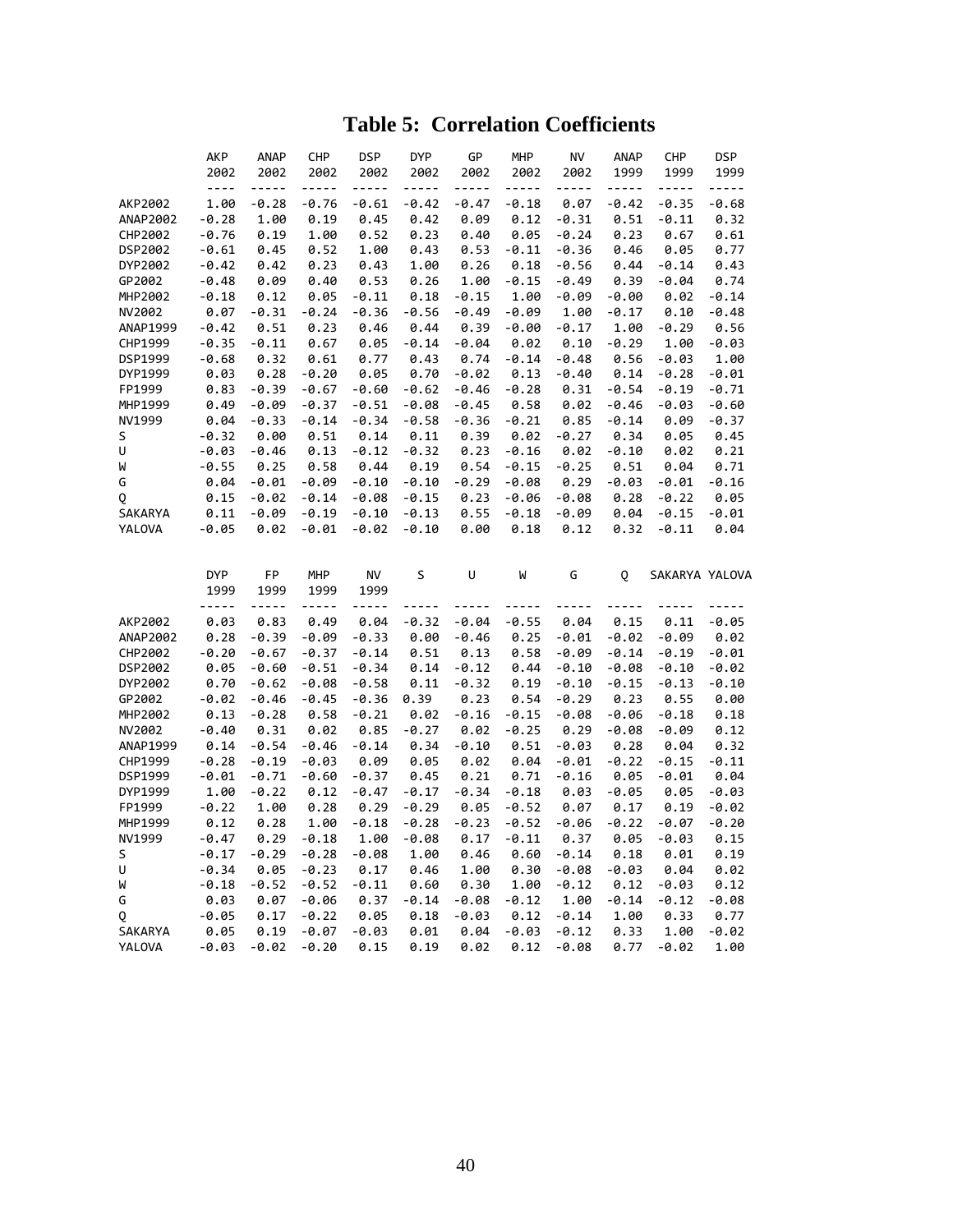#### Notes:

2002 vote shares of the Justice and Development Party (AKP), Republican People's Party (CHP), Young Party (GP), Democratic Left Party (DSP), Nationalist Action Party (MHP), Motherland Party (ANAP), True Path Party (DYP) and those not voted are represented by the symbols: AKP2002, CHP2002, GP2002, DSP2002, MHP2002, ANAP2002, DYP2002 and NV2002, respectively. Similarly, the 1999 vote shares of the Virtue Party (FP), CHP, DSP, MHP, ANAP, DYP and those not voted are represented by the symbols: FP1999, CHP1999, DSP1999, MHP1999, ANAP1999, DYP1999 and NV1999, respectively. S, U, and W represent the mean years of schooling, the urbanization rate, and the proportion of women in non-agricultural employment, respectively. G stands for the growth rate of per capita real GDP in 2001. Q stands for the number of residences and businesses which suffered heavy damage in the 1999 earthquakes, per hundred people. SAKARYA and YALOVA are dummy variables which take on the value of one in case of the named province and zero otherwise.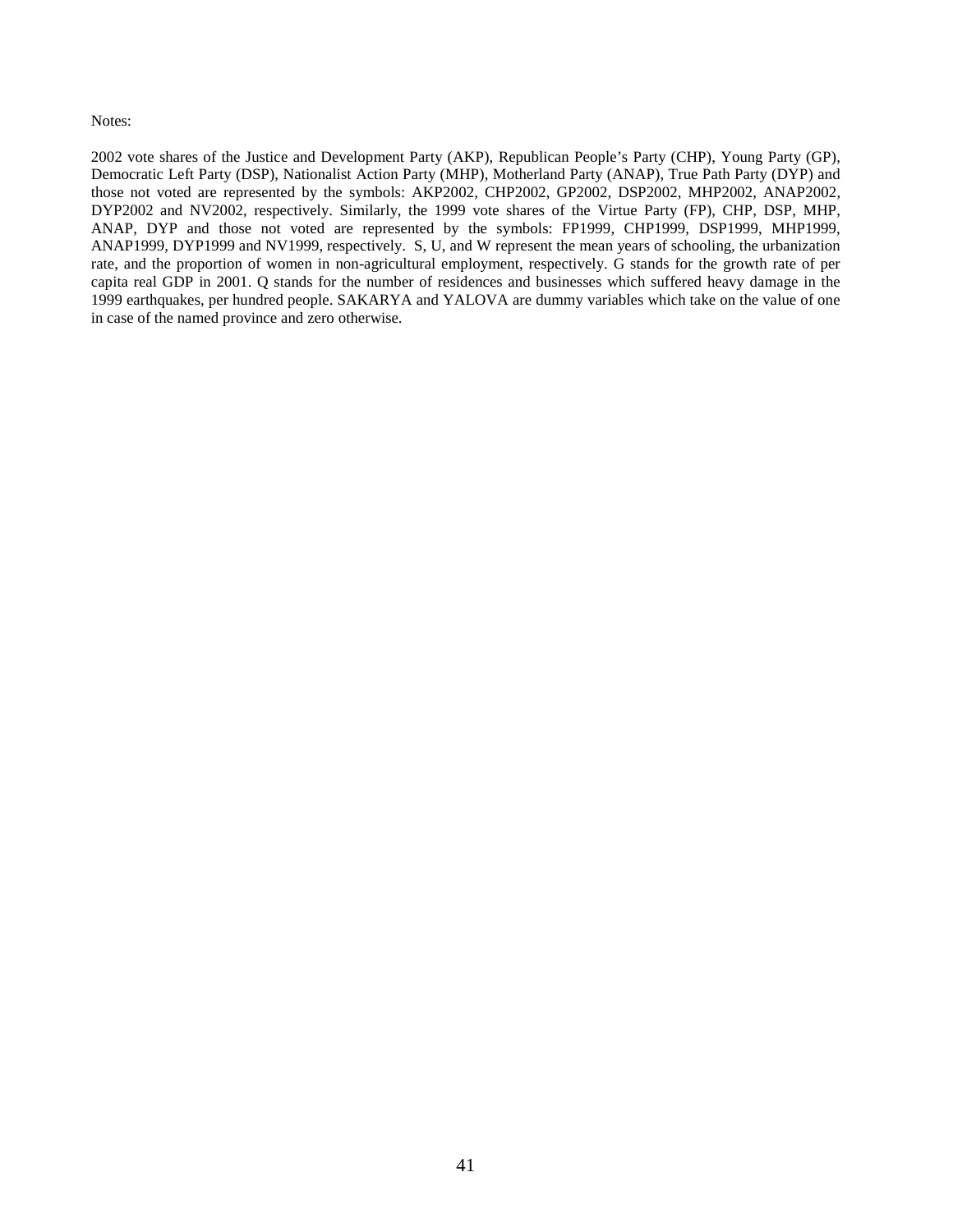| Independent                           |                     | Equations                   |                               |                                    |                                           |                                 |                                 |                                 |                     |                                  |                                  |                                 |
|---------------------------------------|---------------------|-----------------------------|-------------------------------|------------------------------------|-------------------------------------------|---------------------------------|---------------------------------|---------------------------------|---------------------|----------------------------------|----------------------------------|---------------------------------|
| Variables                             | 2002                | AKP                         | <b>ANAP</b><br>2002           | CHP<br>2002                        | $\ensuremath{\mathsf{DSP}}$<br>2002       | <b>DYP</b><br>2002              | ${\bf GP}$                      | 2002                            |                     | <b>MHP</b><br>2002               | $\ensuremath{\text{NV}}$<br>2002 |                                 |
| CONSTANT                              | $-6.83$<br>(0.77)   | $-6.62$<br>(0.77)           | $5.00***$<br>(2.73)           | - $14.47^{\ast\ast\ast}$<br>(4.96) | $1.36***$<br>(2.98)                       | $-6.42$ <sup>**</sup><br>(1.78) | $-2.02$<br>(0.48)               | $-2.31$<br>(0.96)               | $-1.98$<br>(0.61)   | $-1.17$<br>(0.41)                | $13.54***$<br>(2.33)             | $16.56***$<br>(2.93)            |
| <b>ANAP</b><br>1999                   | $0.43***$<br>(1.84) | $0.51***$<br>(2.21)         | $0.19***$<br>(3.19)           | 0.07<br>(0.78)                     |                                           | $0.21***$<br>(1.83)             | $-0.07$<br>(0.56)               | $-0.06$<br>(0.82)               |                     |                                  | $0.25***$<br>(1.79)              | $0.18^{*}$<br>(1.37)            |
| CHP<br>1999                           |                     |                             |                               | $1.16***$<br>(14.98)               |                                           |                                 |                                 |                                 |                     |                                  |                                  |                                 |
| $\ensuremath{\mathsf{DSP}}$<br>1999   | 0.12<br>(0.92)      | $0.06\,$<br>(0.49)          |                               | $0.29***$<br>(7.24)                | $0.06^{***}$<br>(8.49)                    | $0.18^{\ast\ast\ast}$<br>(3.39) | $0.31^{\ast\ast\ast}$<br>(5.05) | $0.30^{\ast\ast\ast}$<br>(8.80) |                     |                                  | $-0.09$<br>(1.21)                | $-0.09*$<br>(1.29)              |
| <b>DYP</b><br>1999                    | $0.43***$<br>(2.52) | $0.45***$<br>(2.72)         |                               | $-0.01$<br>(0.20)                  |                                           | $0.67^{\ast\ast\ast}$<br>(8.19) | 0.05<br>(0.47)                  | $-0.01$<br>(0.10)               |                     |                                  | $-0.13$ <sup>*</sup><br>(1.12)   | $-0.16$ <sup>*</sup><br>(1.45)  |
| FP<br>1999                            | $1.36***$<br>(8.21) | $1.29***$<br>(7.55)         |                               |                                    |                                           |                                 |                                 |                                 |                     |                                  |                                  |                                 |
| <b>MHP</b><br>1999                    | $0.55***$<br>(4.36) | $.53***$<br>(4.29)          |                               | 0.03<br>(0.61)                     |                                           | 0.05<br>(0.78)                  | $0.01\,$<br>(0.07)              | 0.02<br>(0.50)                  | $0.28***$<br>(5.19) | $0.28^{\ast\ast\ast}$<br>(5.99)  | 0.06<br>(0.66)                   | $0.04\,$<br>(0.50)              |
| ${\rm NV}$<br>1999                    |                     |                             |                               |                                    |                                           |                                 |                                 |                                 |                     |                                  | $1.24***$<br>(7.75)              | $1.17***$<br>(7.51)             |
| $\mathbf S$                           | $-1.39$<br>(0.93)   | $-1.50$<br>(1.03)           | $-0.03$<br>(0.07)             | $2.97***$<br>(5.18)                | $-0.11$<br>(0.96)                         | $1.19*$<br>(1.61)               | $-0.07$<br>(0.09)               | 0.16<br>(0.33)                  | $0.95*$<br>(1.32)   | $0.81*$<br>(1.28)                | $-1.54***$<br>(1.70)             | $-1.60$ <sup>**</sup><br>(1.87) |
| ${\bf U}$                             | $8.36*$<br>(1.39)   | $11.50***$<br>(1.92)        | $-7.03***$<br>(4.20)          | $-5.87***$<br>(2.54)               | $\textbf{-1.17}^{\ast\ast\ast}$<br>(2.96) | $-8.27***$<br>(2.82)            | 2.72<br>(0.79)                  | 0.69<br>(0.35)                  | $-2.76$<br>(1.05)   | $-3.11$ <sup>*</sup><br>(1.35)   | $-0.73$<br>(0.20)                | $-1.47$<br>(0.43)               |
| $\mathbf W$                           | $-4.93$<br>(0.22)   | $-9.04$<br>(0.41)           | $9.11$ <sup>*</sup><br>(1.63) | $13.40*$<br>(1.59)                 | $-0.73$<br>(0.46)                         | $-1.79$<br>(0.16)               | 0.76<br>(0.06)                  | 4.49<br>(0.61)                  | 7.17<br>(0.77)      | 7.53<br>(0.92)                   | $-1.97$<br>(0.15)                | $-1.19$<br>(0.09)               |
| ${\bf G}$                             | 0.04<br>(0.40)      | 0.03<br>(0.27)              | $-0.01$<br>(0.36)             | 0.02<br>(0.58)                     | $-0.00$<br>(0.12)                         | $-0.05$<br>(1.12)               | $-0.08$ <sup>*</sup><br>(1.47)  | $-0.05***$<br>(1.68)            | $-0.00$<br>(0.61)   | $-0.01$<br>(0.33)                | $-0.06$<br>(0.97)                | $-0.05$<br>(0.91)               |
| $\bf Q$                               | 0.41<br>(0.87)      | $1.81^{\ast\ast}$<br>(2.24) | $-0.21$ **<br>(1.71)          | $-0.35***$<br>(2.02)               | $-0.04$ <sup>*</sup><br>(1.45)            | $-0.63***$<br>(2.89)            | $0.53***$<br>(2.06)             | 0.03<br>(0.17)                  | 0.05<br>(0.24)      | $-0.79***$<br>(2.89)             | $-0.50**$<br>(1.86)              | $-1.16***$<br>(3.15)            |
| <b>SAKARYA</b>                        |                     | $-9.96***$<br>(1.95)        |                               |                                    |                                           |                                 |                                 | $15.84***$<br>(10.27)           |                     |                                  |                                  |                                 |
| YALOVA                                |                     | $-15.40$ **<br>(1.92)       |                               |                                    |                                           |                                 |                                 |                                 |                     | $11.98^{\ast\ast\ast}$<br>(4.11) |                                  | $10.08***$<br>(2.48)            |
| R-Square                              | 0.81                | 0.83                        | 0.49                          | 0.93                               | 0.70                                      | 0.78                            | 0.62                            | 0.88                            | 0.40                | 0.54                             | 0.80                             | 0.82                            |
| Adj. R-square                         | 0.78                | 0.79                        | 0.43                          | 0.91                               | 0.67                                      | 0.74                            | 0.55                            | 0.85                            | 0.33                | 0.48                             | 0.76                             | 0.78                            |
| F<br>$(prob$ >F)                      | 21.77<br>(0.00)     | 19.75<br>(0.00)             | 8.60<br>(0.00)                | 63.64<br>(0.00)                    | 21.04<br>(0.00)                           | 19.75<br>(0.00)                 | 9.15<br>(0.00)                  | 35.65<br>(0.00)                 | 5.93<br>(0.00)      | 8.99<br>(0.00)                   | 19.65<br>(0.00)                  | 20.27<br>(0.00)                 |
| White Chi-square<br>(prob>Chi-square) | 60.93<br>(0.51)     | 58.03<br>(0.72)             | 21.99<br>(0.74)               | 56.63<br>(0.63)                    | 28.17<br>(0.40)                           | 43.34<br>(0.85)                 | 33.55<br>(0.98)                 | 47.66<br>(0.75)                 | 17.85<br>(0.91)     | 17.16<br>(0.97)                  | 60.96<br>(0.48)                  | 59.77<br>(0.56)                 |

# **Table 6: OLS regressions**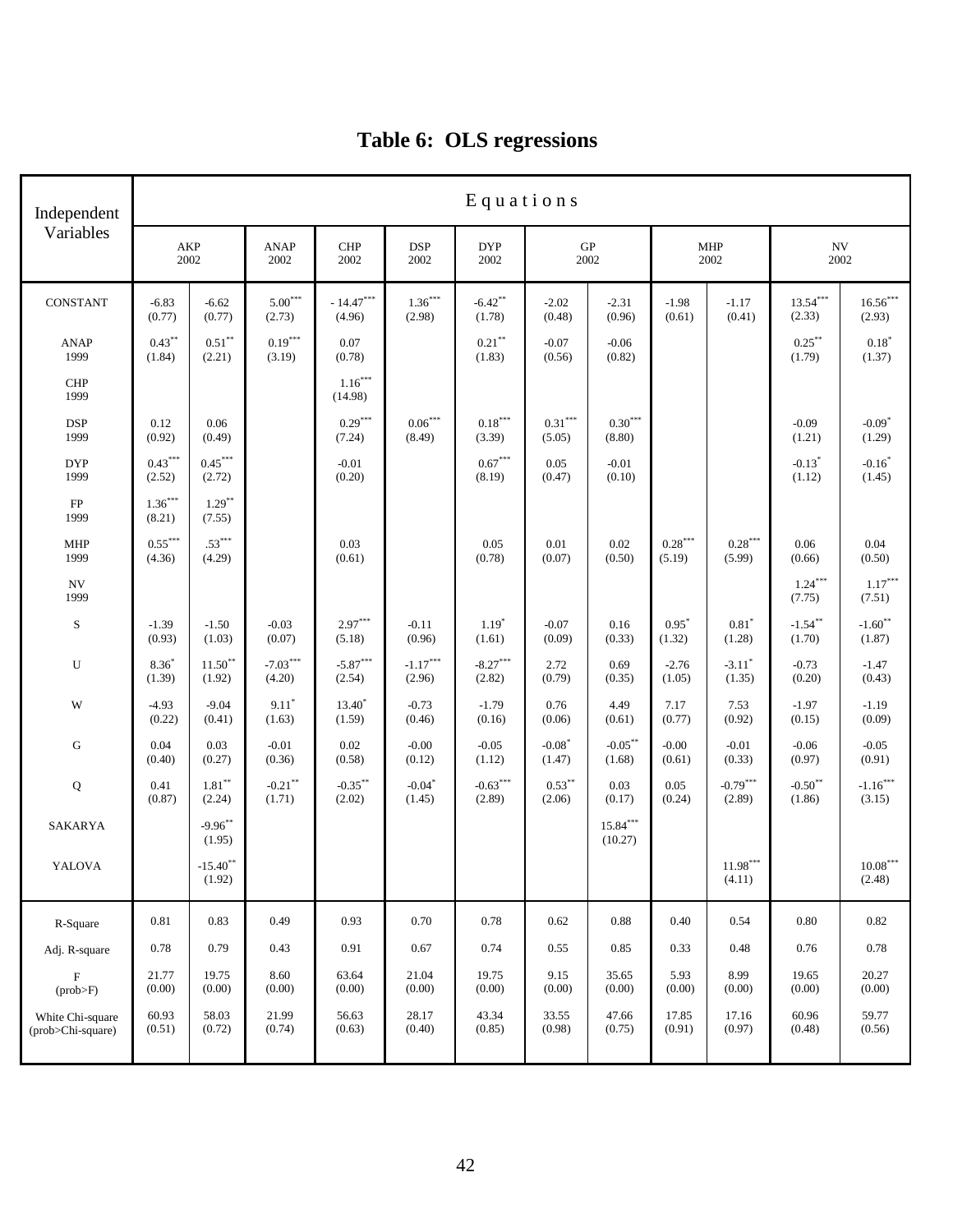#### Notes:

The sample includes 61 provinces, excluding the following 20 provinces: Ağrı, Bingöl, Bitlis, Diyarbakır, Hakkari, Kars, Mardin, Muş, Rize, Siirt, Tunceli, Şanlıurfa, Van, Bayburt, Batman, Şırnak, Bartın, Ardahan, Iğdır, and Osmaniye. Only 10 percent of the registered voters resided in the latter provinces in 2002. In 1999 the administrative division of the country was slightly different. The structure prevailing in 2002 is used. The equations are estimated using Ordinary Least Squares method, utilizing the REG procedure of SAS (2008) statistical package. The numbers in parantheses below the parameter estimates are the t-values in absolute value. A superscript with a single asterisk refers to significance at 10 percent level, a superscript with a double asterisk, to significance at 5 percent level, and a superscript with triple asterisk to significance at 1 percent level (in one-tail tests).

2002 vote shares of the Justice and Development Party (AKP), Republican People's Party (CHP), Young Party (GP), Democratic Left Party (DSP), Nationalist Action Party (MHP), Motherland Party (ANAP), True Path Party (DYP) and those not voted are represented by the symbols: AKP2002, CHP2002, GP2002, DSP2002, MHP2002, ANAP2002, DYP2002 and NV2002, respectively. Similarly, the 1999 vote shares of the Virtue Party (FP), CHP, DSP, MHP, ANAP, DYP and those not voted are represented by the symbols: FP1999, CHP1999, DSP1999, MHP1999, ANAP1999, DYP1999 and NV1999, respectively. S, U, and W represent the mean years of schooling, the urbanization rate, and the proportion of women in non-agricultural employment, respectively. G stands for the growth rate of per capita real GDP in 2001, and Q for the number of residences and businesses which suffered heavy damage in the 1999 earthquakes, per hundred people. SAKARYA and YALOVA are dummy variables which take on the value of one in case of the named province and zero otherwise.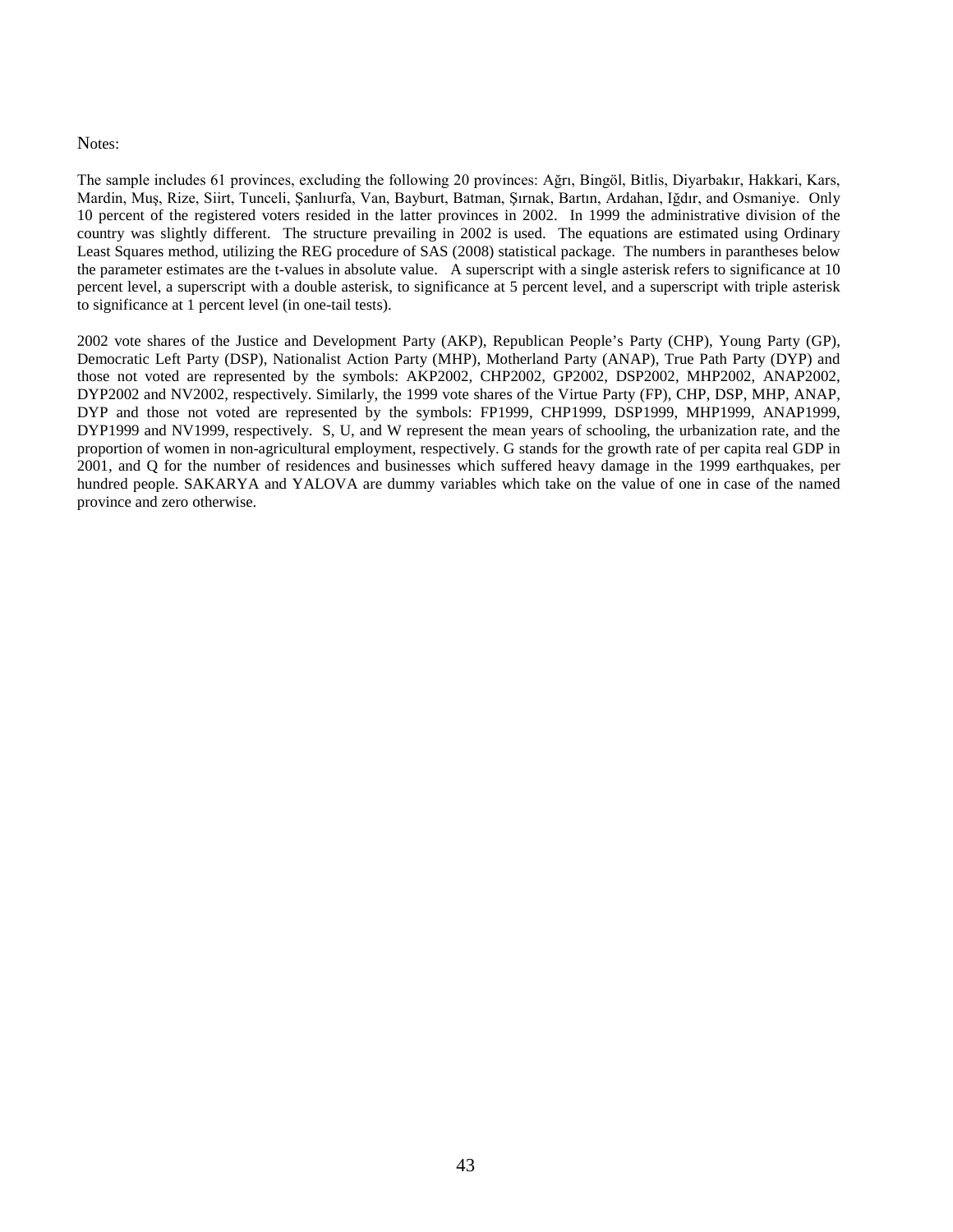| Independent         | Equations                      |                      |                                            |                                |                      |                                 |                                |                                 |  |  |  |
|---------------------|--------------------------------|----------------------|--------------------------------------------|--------------------------------|----------------------|---------------------------------|--------------------------------|---------------------------------|--|--|--|
| Variables           | AKP<br>2002                    | <b>ANAP</b><br>2002  | <b>CHP</b><br>2002                         | <b>DSP</b><br>2002             | <b>DYP</b><br>2002   | GP<br>2002                      | <b>MHP</b><br>2002             | <b>NV</b><br>2002               |  |  |  |
| CONSTANT            | $-0.74$<br>(0.09)              | $5.03***$<br>(2.75)  | $\textbf{-14.05}^{\ast\ast\ast}$<br>(4.89) | $1.36***$<br>(2.98)            | $-6.63**$<br>(1.85)  | $-3.03$ <sup>*</sup><br>(1.28)  | $-1.14$<br>(0.40)              | $19.61***$<br>(3.77)            |  |  |  |
| <b>ANAP</b><br>1999 | $0.51***$<br>(2.48)            | $0.19***$<br>(3.09)  | 0.04<br>(0.45)                             |                                | $0.19***$<br>(1.68)  | $-0.08$<br>(1.14)               |                                | $0.20^*$<br>(1.53)              |  |  |  |
| <b>CHP</b><br>1999  |                                |                      | $1.13***$<br>(15.70)                       |                                |                      |                                 |                                |                                 |  |  |  |
| <b>DSP</b><br>1999  | 0.02<br>(0.18)                 |                      | $0.27***$<br>(7.04)                        | $0.06***$<br>(8.49)            | $0.17***$<br>(3.34)  | $0.31^{\ast\ast\ast}$<br>(9.41) |                                | $-0.10^*$<br>(1.53)             |  |  |  |
| <b>DYP</b><br>1999  | $0.38***$<br>(2.57)            |                      | $-0.02$<br>(0.25)                          |                                | $0.68***$<br>(8.56)  | $-0.02$<br>(0.31)               |                                | $-0.21$ <sup>**</sup><br>(1.98) |  |  |  |
| FP<br>1999          | $1.01***$<br>(7.34)            |                      |                                            |                                |                      |                                 |                                |                                 |  |  |  |
| <b>MHP</b><br>1999  | $0.53***$<br>(4.43)            |                      | 0.02<br>(0.45)                             |                                | 0.05<br>(0.81)       | 0.04<br>(1.02)                  | $0.28***$<br>(5.94)            | 0.03<br>(0.34)                  |  |  |  |
| <b>NV</b><br>1999   |                                |                      |                                            |                                |                      |                                 |                                | $1.03***$<br>(8.00)             |  |  |  |
| $\mathbf S$         | $-1.87$ <sup>*</sup><br>(1.29) | $-0.02$<br>(0.05)    | $3.04***$<br>(5.34)                        | $-0.10$<br>(0.96)              | $1.21*$<br>(1.63)    | 0.15<br>(0.31)                  | $0.82*$<br>(1.30)              | $-1.72$ **<br>(2.00)            |  |  |  |
| U                   | $14.92***$<br>(2.57)           | $-7.10***$<br>(4.23) | $-6.32***$<br>(2.76)                       | $-1.18***$<br>(2.97)           | $-8.31***$<br>(2.84) | 0.83<br>(0.43)                  | $-3.12$ <sup>*</sup><br>(1.35) | $-1.22$<br>(0.36)               |  |  |  |
| W                   | $-25.62$<br>(1.21)             | $9.43***$<br>(1.69)  | $16.51***$<br>(1.97)                       | $-0.65$<br>(0.41)              | 0.23<br>(0.02)       | 6.97<br>(0.96)                  | 7.31<br>(0.90)                 | $-0.79$<br>(0.23)               |  |  |  |
| ${\bf G}$           | 0.03<br>(0.37)                 | $-0.01$<br>(0.35)    | 0.02<br>(0.51)                             | $-0.00$<br>(0.13)              | $-0.05$<br>(1.12)    | $-0.05$<br>(1.55)               | $-0.01$<br>(0.33)              | $-3.12$<br>(0.25)               |  |  |  |
| ${\bf Q}$           | $2.34***$<br>(3.21)            | $-0.21$ **<br>(1.68) | $-0.36**$<br>(2.13)                        | $-0.04$ <sup>*</sup><br>(1.46) | $-0.61***$<br>(2.84) | 0.04<br>(0.29)                  | $-0.75***$<br>(2.83)           | $-1.26***$<br>(3.60)            |  |  |  |
| SAKARYA             | $-10.50***$<br>(2.59)          |                      |                                            |                                |                      | $16.25***$<br>(11.82)           |                                |                                 |  |  |  |
| YALOVA              | $-18.47***$<br>(2.54)          |                      |                                            |                                |                      |                                 | $11.43***$<br>(4.13)           | $11.79***$<br>(3.22)            |  |  |  |
|                     |                                |                      | System weighted R-Square = $0.82$          |                                |                      |                                 |                                |                                 |  |  |  |

# **Table 7: SUR regressions**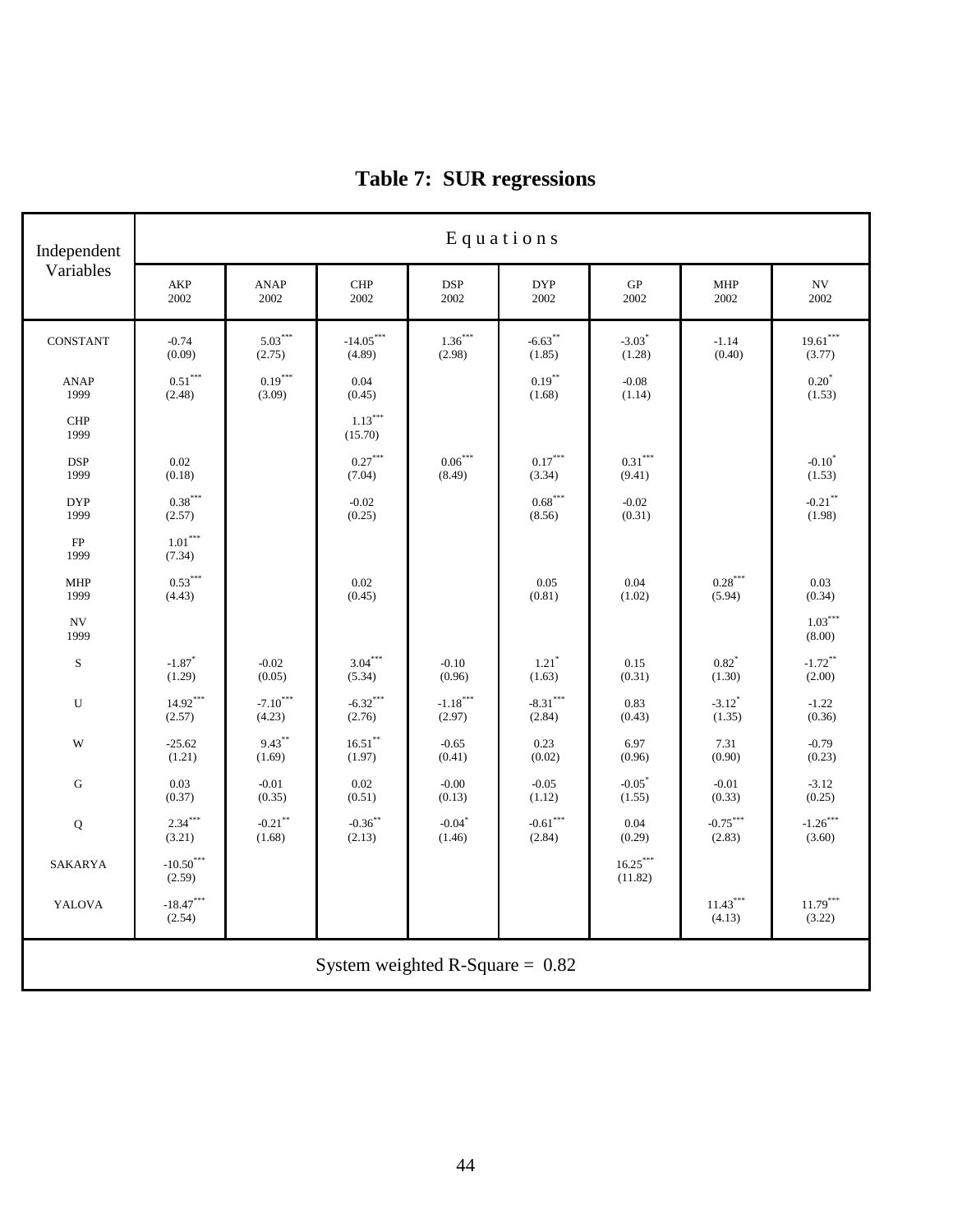#### Notes:

The sample includes 61 provinces, excluding the following 20 provinces: Ağrı, Bingöl, Bitlis, Diyarbakır, Hakkari, Kars, Mardin, Muş, Rize, Siirt, Tunceli, Şanlıurfa, Van, Bayburt, Batman, Şırnak, Bartın, Ardahan, Iğdır, and Osmaniye. Only 10 percent of the registered voters resided in the latter provinces in 2002. In 1999 the administrative division of the country was slightly different. The structure prevailing in 2002 is used. The equations are estimated as system of seemingly unrelated regressions, utilizing the SUR procedure of SAS (2008) statistical package. The numbers in parantheses below the parameter estimates are the t-values in absolute value. A superscript with a single asterisk refers to significance at 10 percent level, a superscript with a double asterisk, to significance at 5 percent level, and a superscript with triple asterisk to significance at 1 percent level (in one-tail tests).

2002 vote shares of the Justice and Development Party (AKP), Republican People's Party (CHP), Young Party (GP), Democratic Left Party (DSP), Nationalist Action Party (MHP), Motherland Party (ANAP), True Path Party (DYP) and those not voted are represented by the symbols: AKP2002, CHP2002, GP2002, DSP2002, MHP2002, ANAP2002, DYP2002 and NV2002, respectively. Similarly, the 1999 vote shares of the Virtue Party (FP), CHP, DSP, MHP, ANAP, DYP and those not voted are represented by the symbols: FP1999, CHP1999, DSP1999, MHP1999, ANAP1999, DYP1999 and NV1999, respectively. S, U, and W represent the mean years of schooling, the urbanization rate, and the proportion of women in non-agricultural employment, respectively. G stands for the growth rate of per capita real GDP in 2001. Q stands for the number of residences and businesses which suffered heavy damage in the 1999 earthquakes, per hundred people. SAKARYA and YALOVA are dummy variables which take on the value of one in case of the named province and zero otherwise.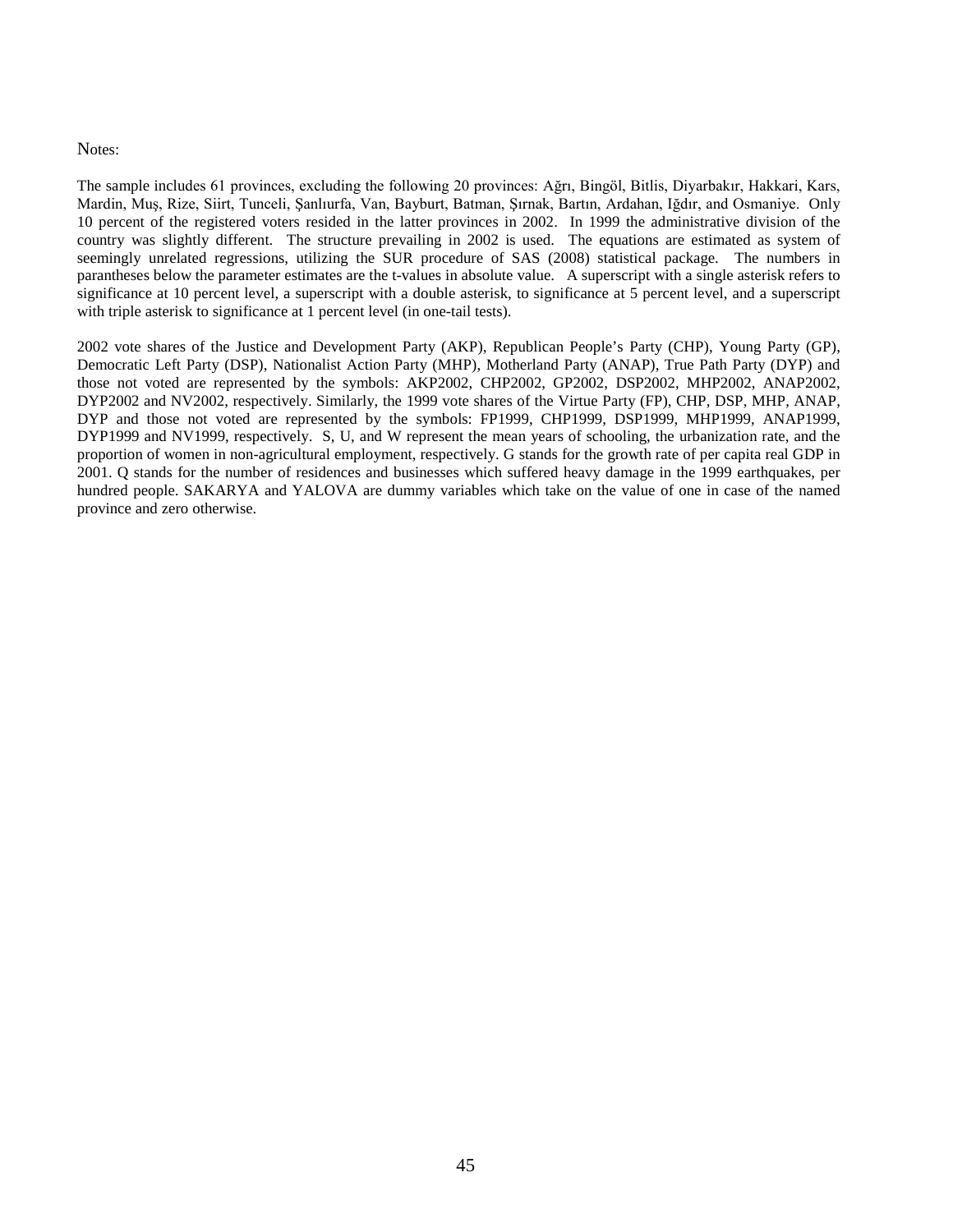| Independent                      | Equations                             |                                            |                                |                                  |                         |                                  |                                |                                 |  |  |
|----------------------------------|---------------------------------------|--------------------------------------------|--------------------------------|----------------------------------|-------------------------|----------------------------------|--------------------------------|---------------------------------|--|--|
| Variables                        | AKP<br>2002                           | <b>ANAP</b><br>2002                        | <b>CHP</b><br>2002             | <b>DSP</b><br>2002               | <b>DYP</b><br>2002      | ${\rm GP}$<br>2002               | <b>MHP</b><br>2002             | ${\rm NV}$<br>2002              |  |  |
| CONSTANT                         | $-3.65$<br>(0.25)                     | $-3.32***$<br>(6.23)                       | $-5.52$ <sup>*</sup><br>(3.36) | $1.14***$<br>(12.89)             | $-5.05$<br>(2.23)       | $-2.60$<br>(1.59)                | 0.21<br>(0.01)                 | $9.79***$<br>(4.87)             |  |  |
| <b>ANAP</b><br>1999              | $0.70***$<br>(12.29)                  | $0.38^{\ast\ast\ast}$<br>(58.15)           | $-0.15$<br>(2.69)              |                                  | $0.17*$<br>(2.73)       | $-0.04$<br>(0.39)                |                                | $0.18*$<br>(3.41)               |  |  |
| CHP<br>1999                      |                                       |                                            | $1.20***$<br>(291.53)          |                                  |                         |                                  |                                |                                 |  |  |
| <b>DSP</b><br>1999               | 0.03<br>(0.04)                        |                                            | $0.28***$<br>(53.96)           | $0.05^{\ast\ast\ast}$<br>(82.32) | $0.19^{***}$<br>(15.70) | $0.27^{\ast\ast\ast}$<br>(73.53) |                                | $0.01\,$<br>(0.01)              |  |  |
| <b>DYP</b><br>1999               | $0.59***$<br>(16.23)                  |                                            | $-0.06$<br>(0.92)              |                                  | $0.63***$<br>(67.70)    | 0.03<br>(0.42)                   |                                | $-0.17*$<br>(4.27)              |  |  |
| ${\rm FP}$<br>1999               | $1.40***$<br>(65.22)                  |                                            |                                |                                  |                         |                                  |                                |                                 |  |  |
| <b>MHP</b><br>1999               | $0.44***$<br>(17.39)                  |                                            | $-0.06$<br>(2.32)              |                                  | 0.07<br>(1.58)          | 0.03<br>(0.99)                   | $0.24***$<br>(33.74)           | 0.09<br>(1.78)                  |  |  |
| $\ensuremath{\text{NV}}$<br>1999 |                                       |                                            |                                |                                  |                         |                                  |                                | $1.34***$<br>(134.89)           |  |  |
| ${\bf S}$                        | $-2.78$ **<br>(4.86)                  | 0.05<br>(0.02)                             | $2.31***$<br>(21.85)           | $-0.07$<br>(0.94)                | 1.01<br>(2.12)          | 0.23<br>(0.29)                   | 0.83<br>(2.40)                 | $-0.89$<br>(2.00)               |  |  |
| ${\bf U}$                        | $13.53***$<br>(6.74)                  | $-4.59***$<br>(14.63)                      | $-11.73***$<br>(28.65)         | $-0.92***$<br>(12.40)            | $-8.99***$<br>(10.81)   | 0.10<br>(0.00)                   | $-3.65$ <sup>*</sup><br>(3.50) | 0.16<br>(0.00)                  |  |  |
| $\mathbf W$                      | $-11.28$<br>(0.36)                    | $-2.23$<br>(0.25)                          | 29.99***<br>(13.46)            | $-0.56$<br>(0.24)                | 1.98<br>(0.04)          | 6.46<br>(0.91)                   | 4.73<br>(0.46)                 | $-15.38$ <sup>*</sup><br>(2.81) |  |  |
| ${\bf Q}$                        | $1.47**$<br>(4.84)                    | $\textbf{-0.28}^{\ast\ast\ast}$<br>(10.78) | $-0.77***$<br>(15.29)          | $-0.03$ <sup>*</sup><br>(2.93)   | $-0.54***$<br>(7.50)    | 0.07<br>(0.31)                   | $-0.76***$<br>(11.10)          | $-0.46$<br>(2.52)               |  |  |
| SAKARYA                          | $\textnormal{-}11.50^{***}$<br>(7.52) |                                            |                                |                                  |                         | $16.06\sp{*}$<br>(150.57)        |                                |                                 |  |  |
| YALOVA                           | $-14.37**$<br>(4.78)                  |                                            |                                |                                  |                         |                                  | $11.64***$<br>(22.42)          | 4.01<br>(1.75)                  |  |  |
| R-Square                         | 0.89                                  | 0.74                                       | 0.96                           | 0.74                             | 0.84                    | 0.87                             | 0.61                           | 0.94                            |  |  |

# **Table 8: Robust regressions**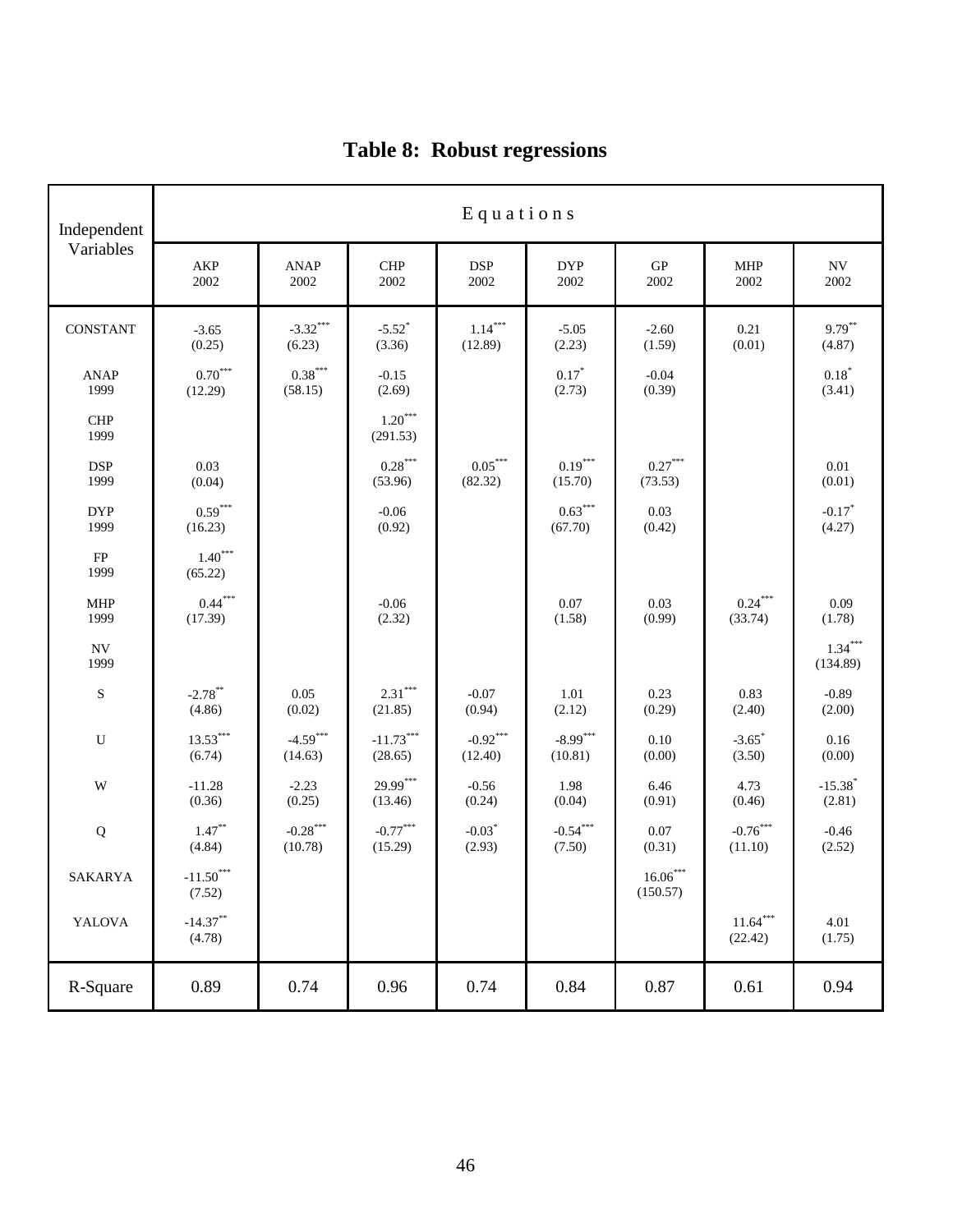#### Notes:

The sample includes 61 provinces, excluding the following 20 provinces: Ağrı, Bingöl, Bitlis, Diyarbakır, Hakkari, Kars, Mardin, Muş, Rize, Siirt, Tunceli, Şanlıurfa, Van, Bayburt, Batman, Şırnak, Bartın, Ardahan, Iğdır, and Osmaniye. Only 10 percent of the registered voters resided in the latter provinces in 2002. In 1999, the administrative division of the country was slightly different. The structure prevailing in 2002 is used. The equations are estimated using the ROBUSTREG procedure of the SAS (2008) statistical package with METHOD=LTS (least trimmed squares) and FWLS (final weighted least squares) options. The following observations are picked by the algorithm as outliers: Adıyaman Gümüşhane and Kilis in the AKP equation, Antalya, Isparta, Kütahya, Karaman and Kırıkkale in the ANAP equation, Adıyaman, Denizli, Hatay, Isparta, Malatya, Zonguldak, Kırıkkale and Yalova in the CHP equation, Adıyaman, Edirne, Kastamonu, Kırklareli and Kilis in the DSP equation, Bilecik in the DYP equation, Artvin, Edirne and İzmir in the GP equation, Kırşehir and Mersin in the MHP equation, and Adıyaman, Çankırı, Erzurum, Kocaeli and Niğde,in the NV equation. The parameter values reported in the table are the final weighted least squares (FWLS) estimates. The numbers in parantheses below the parameter estimates are the chi-square values. A superscript with a single asterisk refers to significance at 10 percent level, a superscript with a double asterisk, to significance at 5 percent level, and a superscript with triple asterisk to significance at 1 percent level (in one-tail tests).

2002 vote shares of the Justice and Development Party (AKP), Republican People's Party (CHP), Young Party (GP), Democratic Left Party (DSP), Nationalist Action Party (MHP), Motherland Party (ANAP), True Path Party (DYP) and those not voted are represented by the symbols: AKP2002, CHP2002, GP2002, DSP2002, MHP2002, ANAP2002, DYP2002 and NV2002, respectively. Similarly, the 1999 vote shares of the Virtue Party (FP), CHP, DSP, MHP, ANAP, DYP and those not voted are represented by the symbols: FP1999, CHP1999, DSP1999, MHP1999, ANAP1999, DYP1999 and NV1999, respectively. S, U, and W represent the mean years of schooling, the urbanization rate, and the proportion of women in non-agricultural employment, respectively. Q stands for the number of residences and businesses which suffered heavy damage in the 1999 earthquakes, per hundred people. SAKARYA and YALOVA are dummy variables which take on the value of one in case of the named province and zero otherwise.